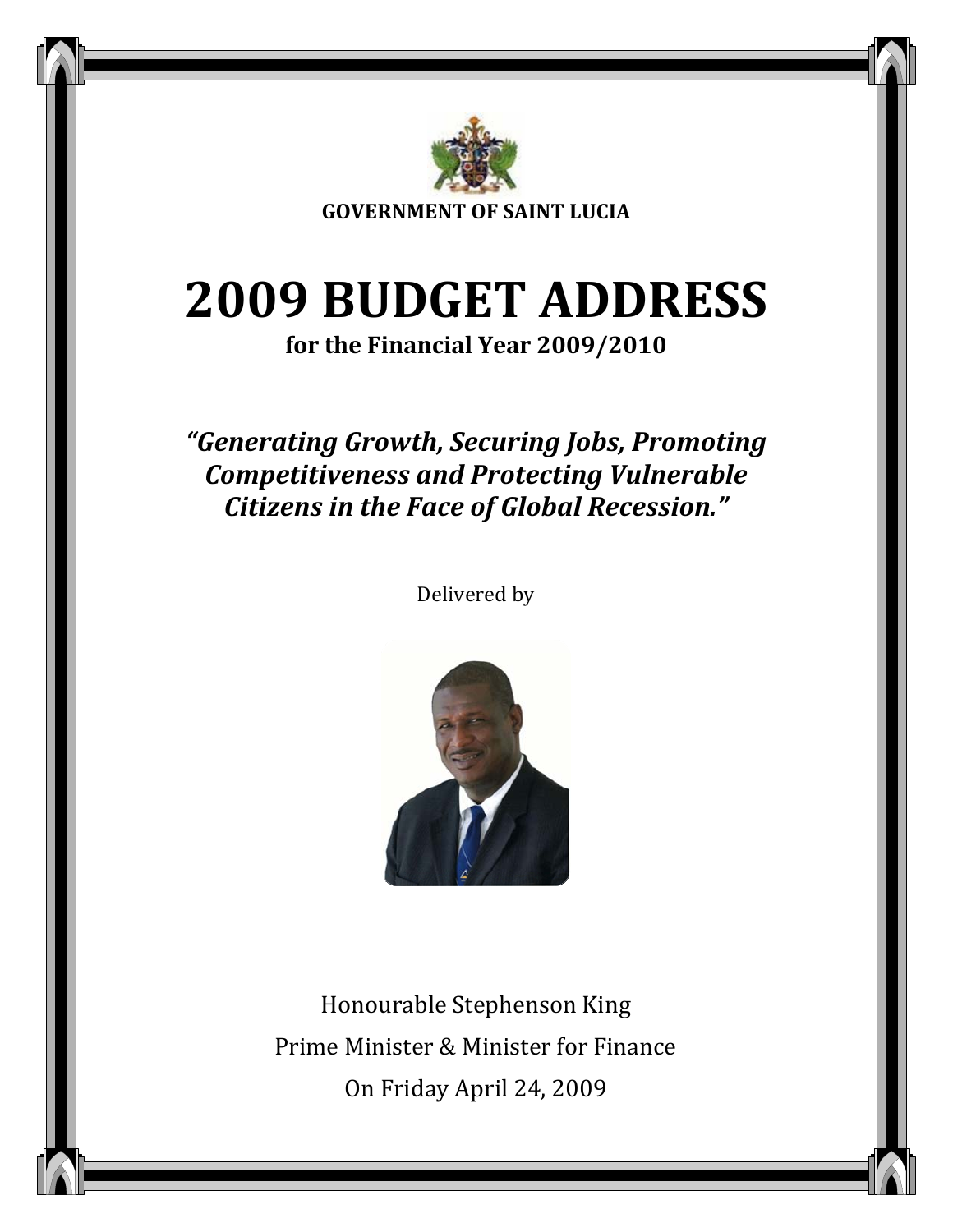# **TABLE OF CONTENTS**

#### *Theme: Generating Growth, Securing Jobs, Promoting Competitiveness, and Protecting Vulnerable Citizens in the Face of Global Recession.*

| $\mathbf 1$ |                                                                  | 1  |
|-------------|------------------------------------------------------------------|----|
| 2.          |                                                                  | 3  |
|             |                                                                  | 4  |
|             |                                                                  | 5  |
|             |                                                                  | 5  |
|             |                                                                  | 5  |
|             |                                                                  | 6  |
|             |                                                                  | 6  |
|             |                                                                  | 6  |
| 3.          |                                                                  | 8  |
| 4.          |                                                                  | 12 |
|             |                                                                  | 12 |
|             |                                                                  | 12 |
|             |                                                                  | 12 |
|             |                                                                  | 13 |
|             |                                                                  | 13 |
|             |                                                                  | 14 |
|             |                                                                  | 14 |
|             |                                                                  | 15 |
|             | Creation of New Agricultural Marketing and Distribution Facility | 15 |
|             |                                                                  | 15 |
|             | Reactivation of the Beausejour Agricultural Station              | 16 |
|             |                                                                  | 16 |
|             |                                                                  | 16 |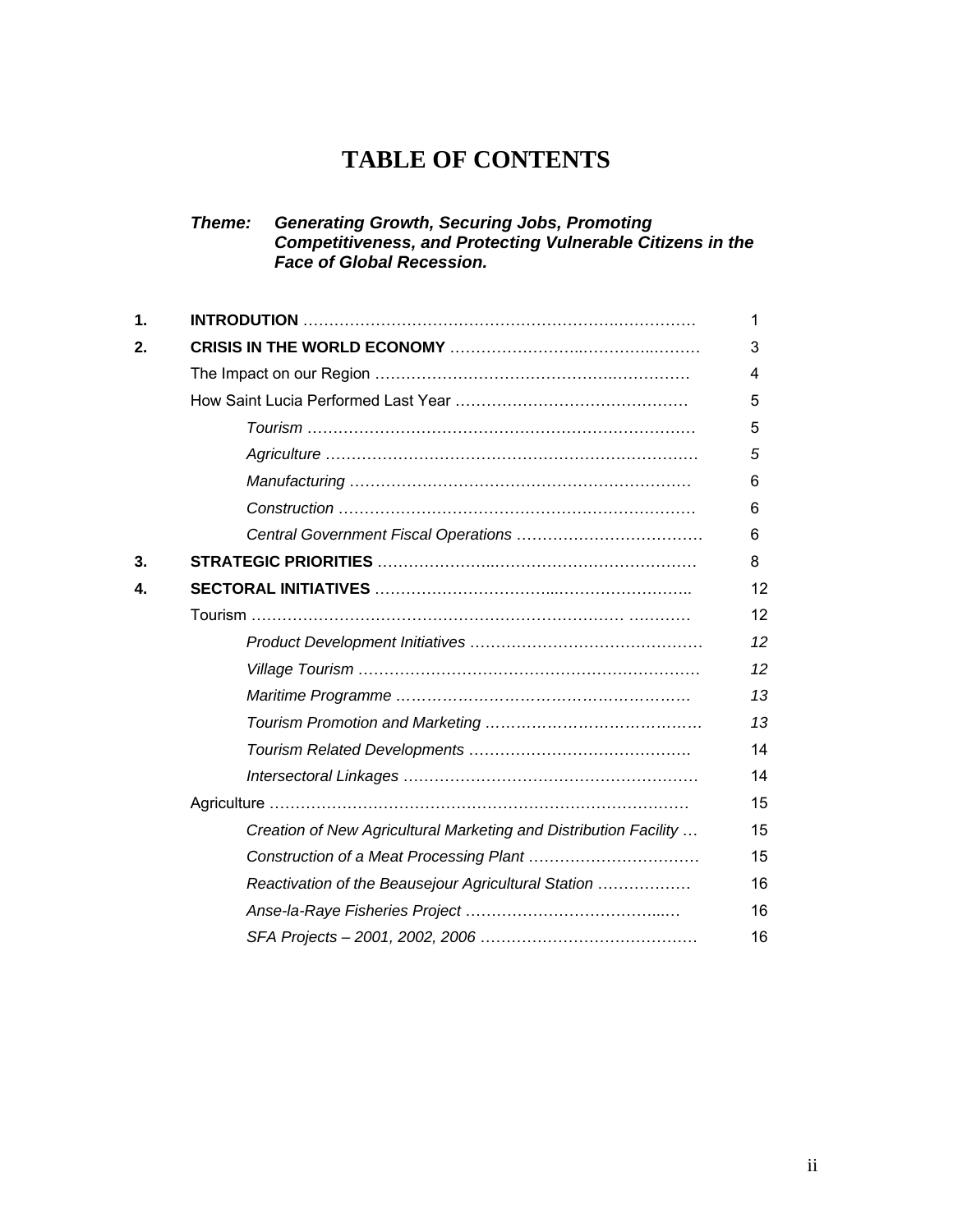|                                                                | 17 |
|----------------------------------------------------------------|----|
| The Private Sector Development Strategy (PSDS)                 | 17 |
| Creating an Enabling Environment for Business and Investment   | 17 |
|                                                                | 18 |
|                                                                | 18 |
|                                                                | 18 |
|                                                                | 19 |
| Standards, Consumer Protection and Competition Policy          | 19 |
|                                                                | 19 |
|                                                                | 20 |
|                                                                | 20 |
| National Housing Policy and Strategic Plan of Action           | 20 |
|                                                                | 21 |
|                                                                | 21 |
| Shelter Development Project - Core Unit Construction Programme | 21 |
|                                                                | 21 |
| Extension of Special Development Areas to Include Buildings    |    |
|                                                                |    |
|                                                                | 23 |
|                                                                | 23 |
|                                                                | 24 |
|                                                                | 24 |
|                                                                | 25 |
|                                                                | 25 |
|                                                                | 25 |
| Computer Education in Primary/Secondary Schools                | 26 |
|                                                                | 26 |
|                                                                |    |
|                                                                | 27 |
|                                                                | 28 |
|                                                                | 28 |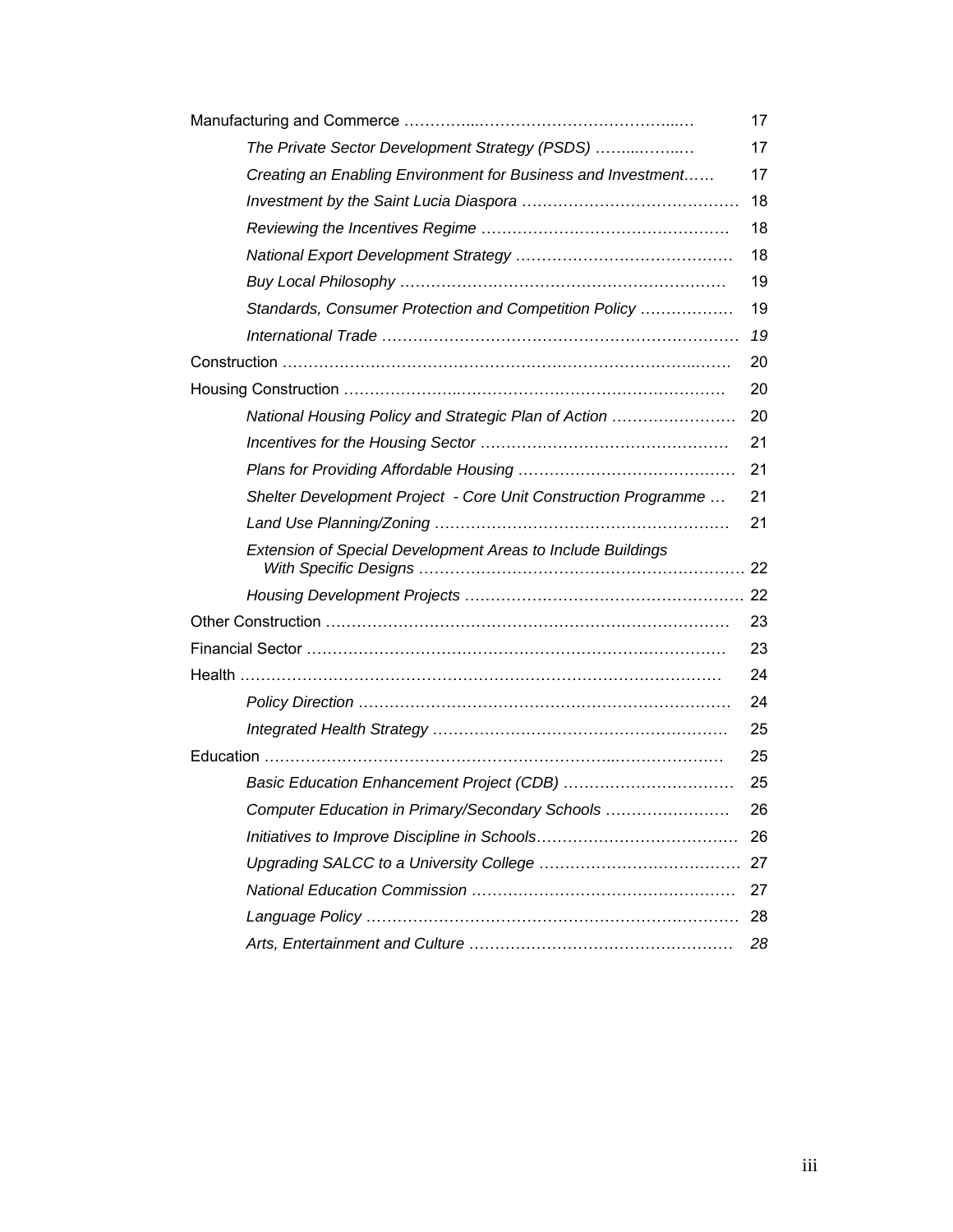|    |                                                                         | 29 |
|----|-------------------------------------------------------------------------|----|
|    | Holistic Opportunities for Personal Empowerment                         | 30 |
|    |                                                                         |    |
|    |                                                                         |    |
|    |                                                                         |    |
|    |                                                                         | 33 |
|    |                                                                         |    |
|    |                                                                         | 33 |
|    |                                                                         | 34 |
|    |                                                                         | 34 |
|    | Rehabilitation of Feeder and Agricultural Roads                         | 36 |
|    |                                                                         | 37 |
|    |                                                                         | 39 |
|    | Government's Plans for WASCO Including Possible Privatization           | 40 |
|    |                                                                         | 40 |
| 5. |                                                                         | 41 |
|    |                                                                         | 41 |
|    |                                                                         | 43 |
|    |                                                                         | 44 |
|    | Stimulating the Economy and Generating Growth                           | 47 |
|    | Increase in the Personal Income Tax Threshold                           | 47 |
|    | Increase in Deductions for Mortgage Interest                            | 47 |
|    |                                                                         | 48 |
|    |                                                                         | 48 |
|    | The Contribution of Public Sector Investment Programmes to the Economic | 49 |
|    |                                                                         | 49 |
|    |                                                                         | 49 |
|    | SLDB's Programme for Financing Development                              | 49 |
|    | $\Box$                                                                  | 50 |
|    | Youth Enterprise Equity Fund<br>$\Box$                                  | 50 |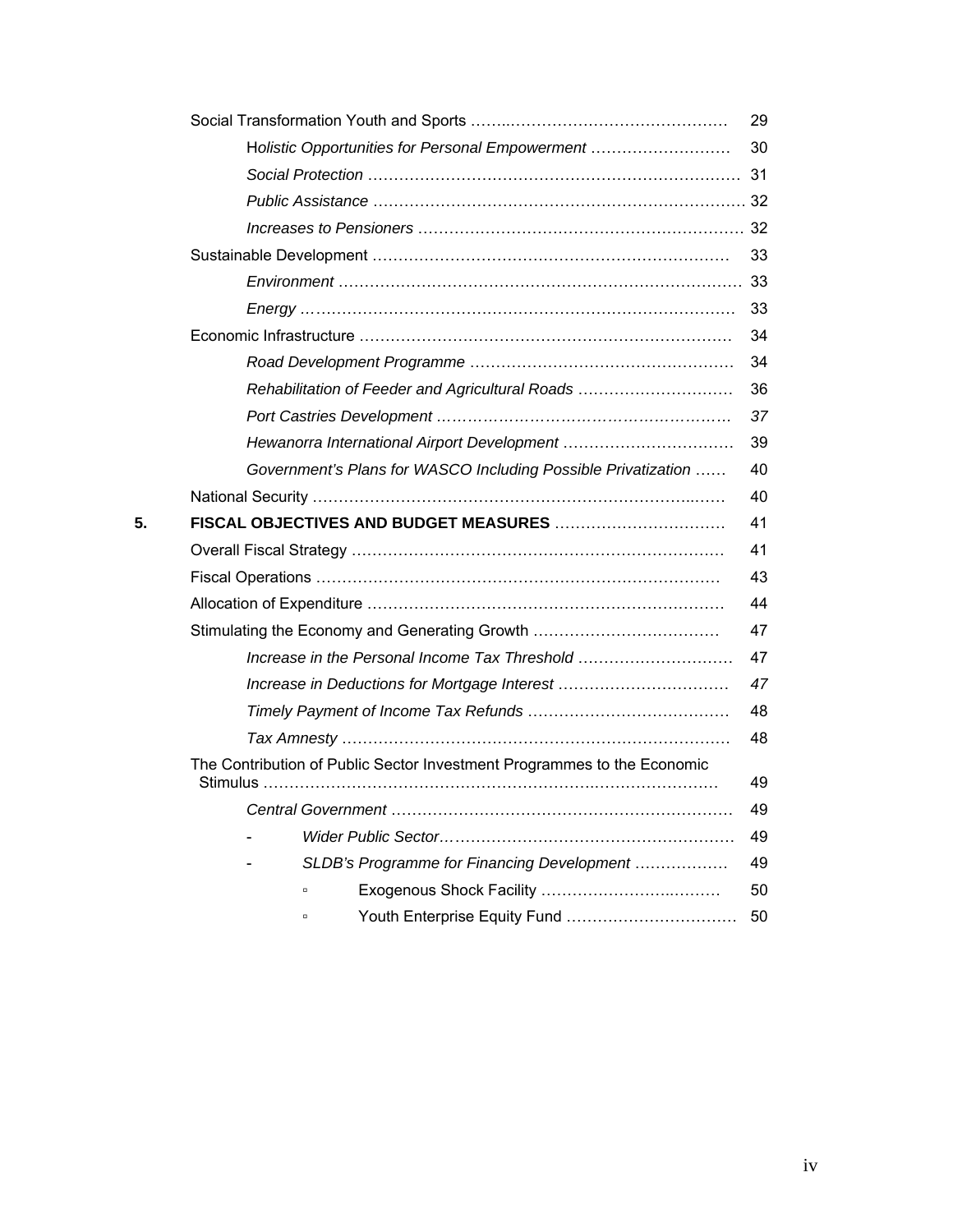|    | Private Sector/Government Partnership Programmes                  | 51 |
|----|-------------------------------------------------------------------|----|
|    |                                                                   | 51 |
|    | Increased Efficiency in Operations and Revenue Collection         | 52 |
|    | Measures to Enhance Efficiency in Revenue Collection              | 52 |
|    | Introduction of Taxes on Dividends Paid to Non-Residents  52      |    |
|    |                                                                   |    |
|    |                                                                   |    |
|    |                                                                   | 55 |
|    | Measures to Reduce Waste and Inefficiency and Contain Expenditure | 55 |
|    |                                                                   | 55 |
|    |                                                                   | 56 |
|    |                                                                   | 56 |
|    |                                                                   | 58 |
|    |                                                                   | 58 |
|    |                                                                   | 58 |
|    |                                                                   | 58 |
|    |                                                                   | 59 |
| 6. |                                                                   | 60 |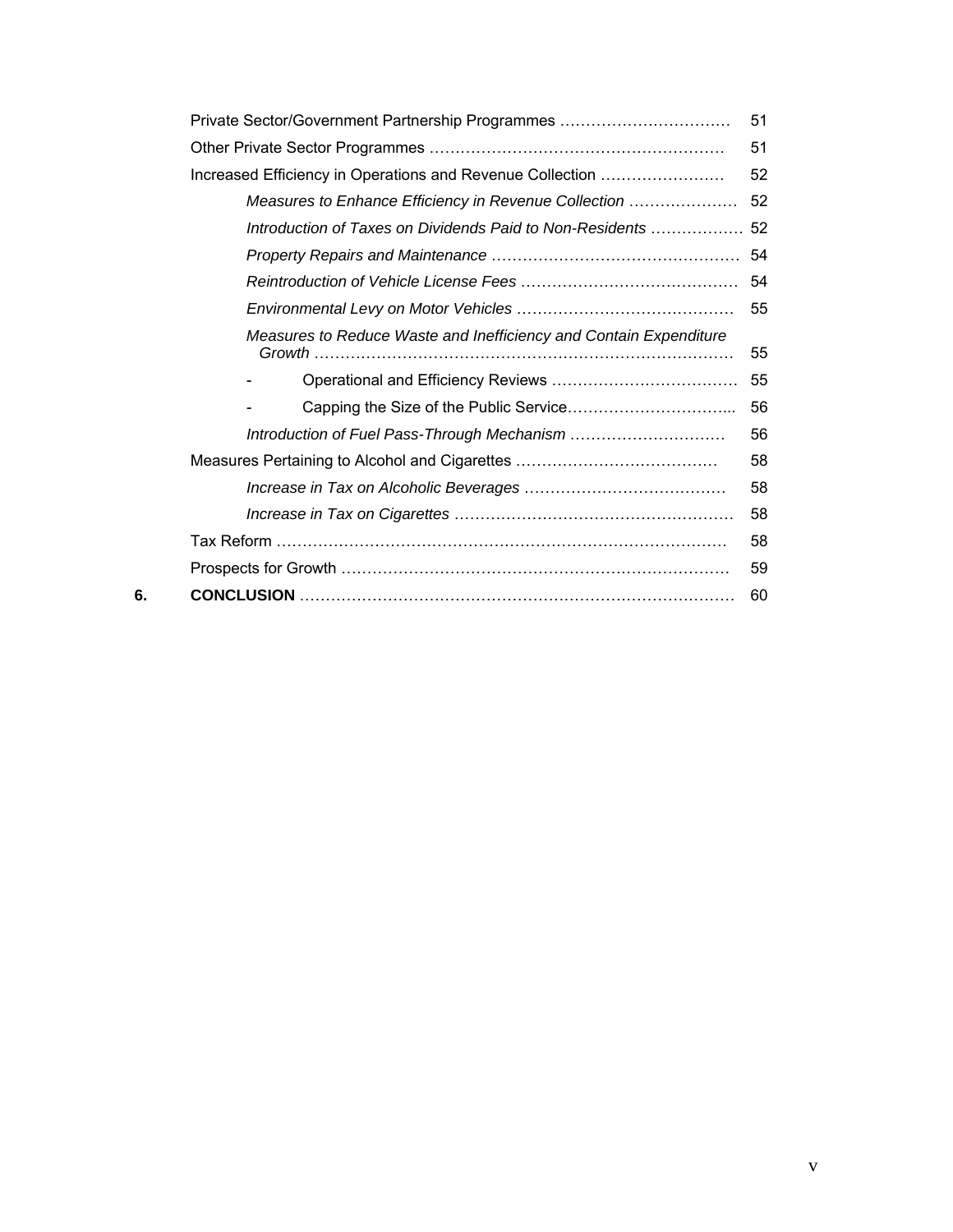# **1. INTRODUCTION**

Madam Speaker, in rising to present this Budget for 2009/2010, I cannot help but reflect on how much and how quickly the world has changed since I delivered my first Budget Address one year ago. On reflection, growth in the international economy has changed to recession, optimism has become pessimism, confidence has turned into uncertainty, trust among financial institutions has disappeared into oblivion and now replaced with distrust, and their willingness to underwrite business expansion and development, has all but withered away.

Banks and businesses throughout the world have failed at an alarming rate and economic activity in the global economy as a whole is on the decline. All this is taking place despite the concerted efforts of policy makers to diagnose and prescribe correctly the remedy for economic recovery and survival. The implications for Saint Lucia and the Caribbean are serious, considering our dependency on Tourism, Primary Commodities, Trade and Development Finance.

Madam Speaker, this ensuing year will be a difficult one for Saint Lucia and Saint Lucians. It is a year for "belt tightening" and prioritizing. It is a year for sacrifices and one for truly being our "brother's keeper". Yet, it is with optimism that I present our economic plans for 2009, and given the multi-year effects of our policies and programs, the impact of the Budget will be felt for years to come.

Madam Speaker, my optimism is based in no small measure on my conviction that Saint Lucians have the capacity to successfully plot and follow our own course; as indeed we must, if we are to thrive in the current global environment – or for that matter, in any environment. Let me emphasize: we can and must take firm charge of our destiny, for no one else will do it for us, since no one else owes it to us. There is no Godfather out there, who will save us from the economic ravages of our time, or from the domestic problems that we have created for ourselves over the years. We must therefore take full responsibility for our problems (crime, violence, complacency to name a few). We have the ability to solve them and we shall solve them if only we focus firmly our attention on the task ahead.

My optimism, Madam Speaker, is also based largely on the relevance and expected impact of the fiscal and economic policies and programmes embodied in this year's Budget. The context, as everyone knows, is the global economic situation and its impact on Saint Lucia, combined with domestic issues pertaining to criminal activity and to efficiency and productivity. Given the context, this Budget has a specific focus on a number of key areas relevant to our economic recovery, improving our effectiveness in world markets and creating a more conducive climate for ensuring the well-being of our people – "…sons and daughters of Saint Lucia" .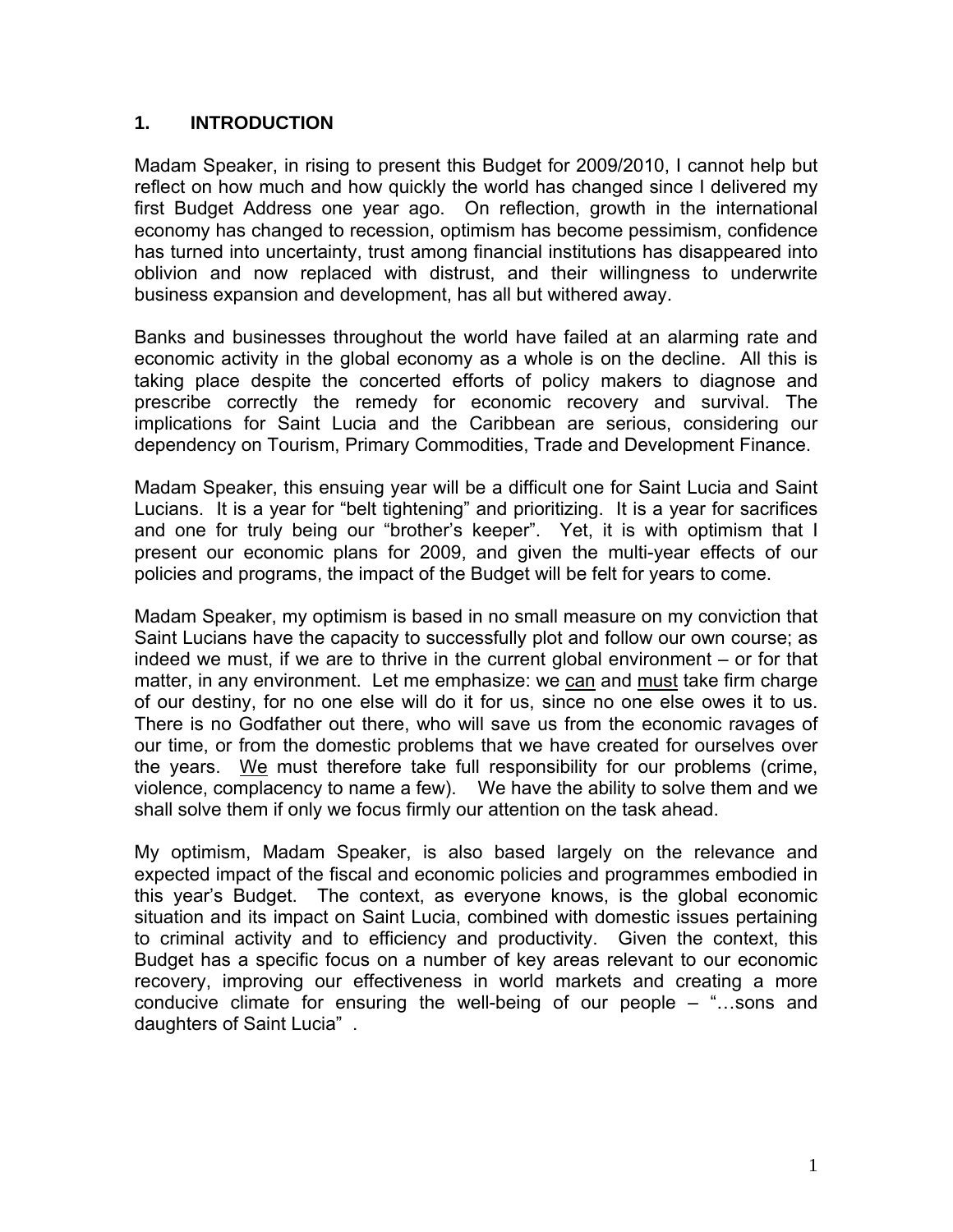With these considerations foremost in mind, my theme for this year's budget is "*Generating Growth, Securing Jobs, Promoting Competitiveness and Protecting Vulnerable Citizens in the Face of Global Recession"*. With these set objectives, it is our conviction that we can achieve "a secure and brighter future" for all Saint Lucians.

Therefore, Madam Speaker, in the quest for a brighter Saint Lucia, this Government has chosen to anchor our policies and initiatives in five (5) economic guidelines that we shall pursue with vigour:

- 1. Formulating a strategic vision for our Nation to provide long term direction and vision, so as to clearly delineate where we are headed,
- 2. Setting clear objectives which involve converting strategic vision into specific performance outcomes,
- 3. Creating a national development strategy, designed to achieve the desired outcomes of national growth, development and social change,
- 4. Implementing and executing the chosen strategy effectively and efficiently, and
- 5. Evaluating performance and initiating corrective adjustments in vision, long term direction, objectives, strategy and implementation activities, in light of actual experience, changing conditions, new ideas and new opportunities.

Madam Speaker, these guidelines should adequately equip us to respond favourably to the global economic crisis. The current international recession and the poor prospects for recovery in the near future, require a response aimed at stimulating growth and securing jobs. Our approach in this Budget is, in part, to initiate policies geared to improving disposable income and reducing costs to the consumer in some key areas, without creating untenable fiscal imbalances.

To complement those efforts, the Budget aims to reduce the costs borne by exporters in targeted sectors and at least maintain the level of public investment and, where possible, increase spending in the productive sector.

Some of those measures are expected to have a positive impact on the competitiveness of Saint Lucia's exports of goods and services, while other programmes are aimed at stimulating local production for domestic use and encouraging self-reliance, particularly in agriculture and other selected services. Efficiencies are also expected to be realized in Government's own operations, making the country more able to deal with future challenges.

In our society; with all its challenges – social and otherwise, there will always be people who require assistance, above and beyond the rights and benefits enjoyed by others, as provided by our Constitution. I speak of the youth - the physically, sexually and psychologically abused children, the elderly, the homeless, the indigent, the hopeless and confused, the physically and mentally challenged, the dull and the ignorant. All too frequently, those vulnerable groups fall through the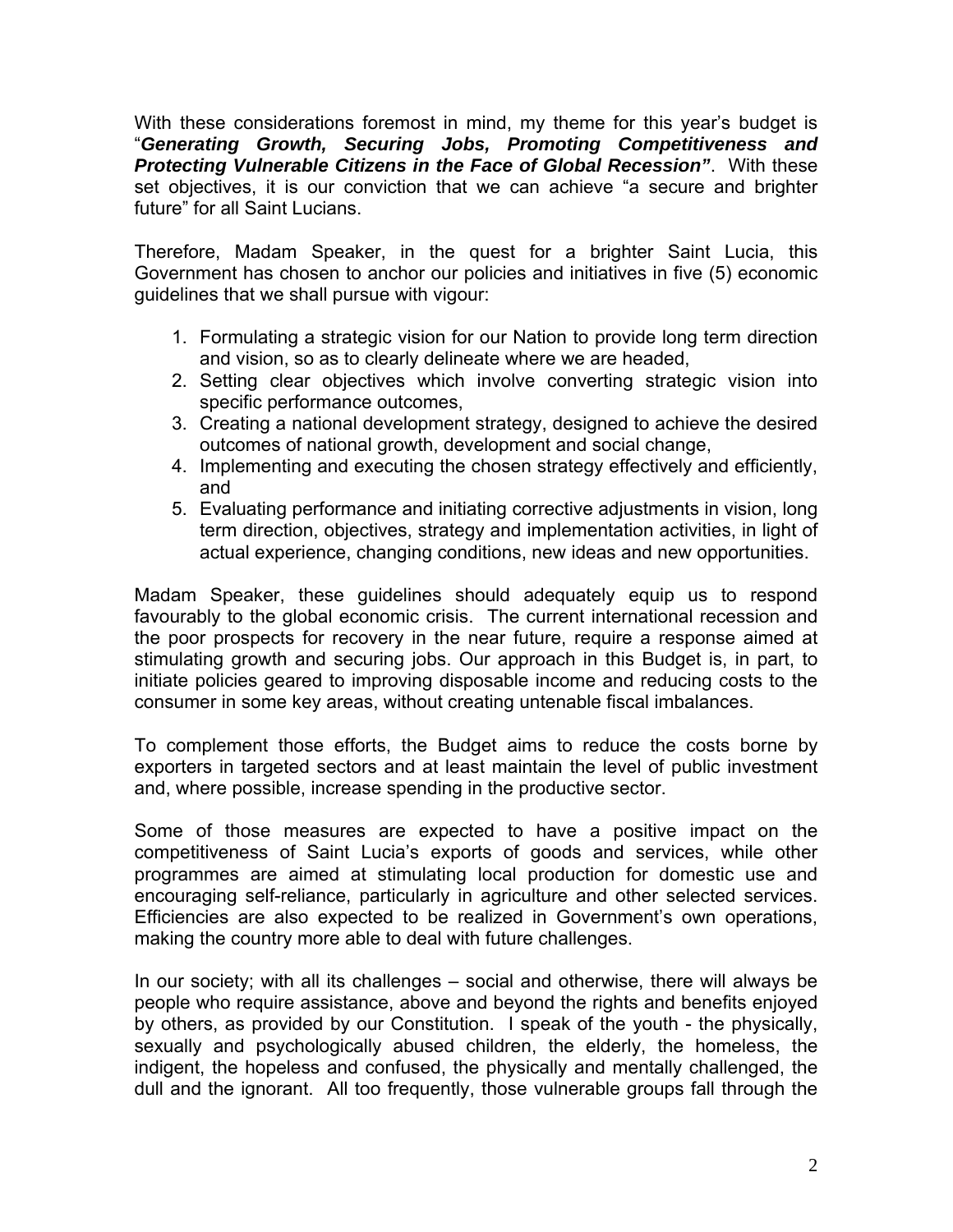social and economic cracks of our society, unnoticed, amidst the glimmer, the glitter, and the glamour of the prosperous, the fortunate and wealthy in our community. Their cries echo in the distant wilderness and their screams subdued amid the noise and the haste in our bustling municipalities. Madam Speaker, they speak their truth quietly and clearly, yet too often, they are neither heard, nor listened to. However, they too have their voice. They too have their story.

This Government has heard their stories and their voices and will this year provide even greater "Hope, Opportunity and Security" to them. We will seek to better target social assistance programs and initiatives, and merge some of those actions in order to achieve greater efficiency in their management and delivery.

I am confident, that the programmes I have included in this year's Budget and which are consistent with the theme that I have articulated, will provide the basis for modest growth over the next couple of years and position us to take advantage of the global recovery at the end of the current recession.

# **2. CRISIS IN THE WORLD ECONOMY**

Madam Speaker, the world economy is facing its worst crisis in over 60 years with global economic activity projected to contract significantly in 2009. The crisis, which began in the United States' financial sector has spread to virtually every country on the planet and has resulted in job losses and a substantial reduction in demand. In the United States, the number of job losses since the start of the recession in December 2007 has exceeded five million. The rate of unemployment has risen to 8.5 per cent, the highest since 1983. In the first three months of 2009 approximately two million jobs have been lost and analysts predict that the rate of unemployment in the United States may grow to as high as 10 per cent before the economy comes out of the recession in 2010.

Other advanced economies such as those of the Euro zone and Japan are also in recession. In the Euro area, growth slowed to 0.9 per cent in 2008 reflecting slower growth in the United Kingdom, Germany, France and Spain and negative growth in Italy. Although the economies of emerging and developing countries expanded by a robust 6.1 per cent led by China and India, this growth rate was lower than the 8.3 per cent achieved in the previous year.

Developing countries have also been affected by the credit crunch, experiencing weak export and domestic demand and in some cases, lower prices for their exports. Earlier this week, the IMF projected that world output will contract by 1.3 per cent in 2009, with that of advanced countries falling by 3.8 per cent and output in developing countries growing by 1.6 per cent compared to 6.1 per cent in 2008.

At their meeting held in London earlier this month, the leaders of the G-20 countries agreed among other things, to work together to restore confidence, growth and jobs in the world economy, to repair the international financial system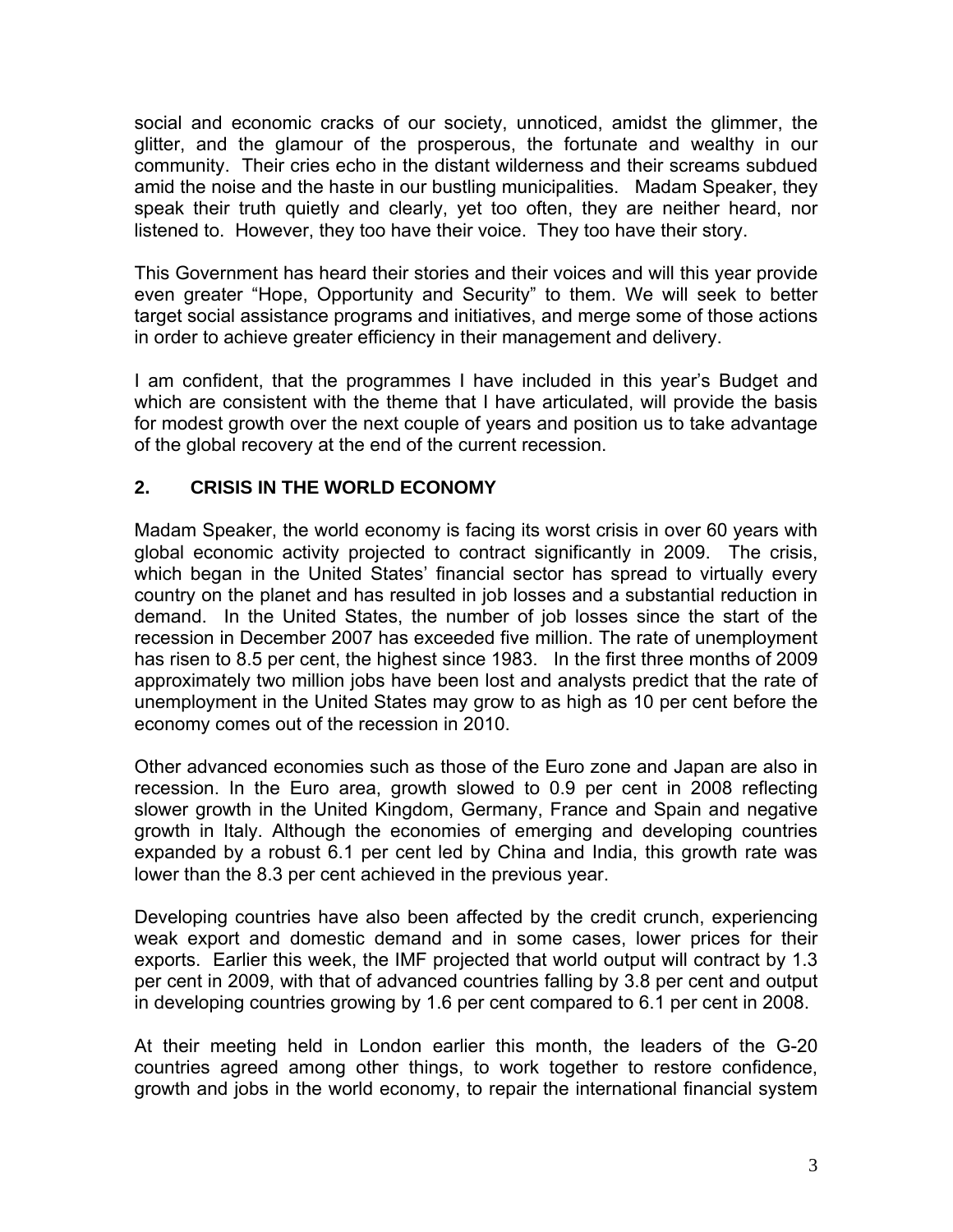and to restore lending. They pledged to substantially increase financial resources available to the IMF and other lending institutions. In addition, it is expected that US\$5 trillion will be spent by various countries by the end of 2010 on fiscal stimulus packages aimed at creating jobs. If implemented according to plan, these measures are expected to lift the global economy out of its current recession by the end of 2010. In fact, analysts predict that the US economy should be out of recession by the second quarter of 2010.

It is recognized that the lack of strong regulation and supervision of the financial system was a major contributor to the global financial crisis. To that end, member countries of the G-20 have agreed to take specific measures to build confidence in the global financial system by strengthening financial regulation and supervision.

# *The Impact on our Region*

Madam Speaker, the global economic crisis had a negative impact on Caribbean countries in 2008. The region experienced slower growth relative to 2007, thus reflecting the downturn in the tourism industry, high oil and other commodity prices and a decline in inflows of foreign direct investment. The tourism industry which represents the largest income earner in most Caribbean countries, contracted significantly, particularly in the second half of the year as the economies of the major source markets slid into recession. The freezing of international credit markets resulted in a decline in inflows of foreign direct investment to the region, which in turn had a negative impact on the construction sector. The region was also adversely affected by high commodity prices, particularly energy and food, which contributed to weaker growth by dampening domestic demand.

In **Jamaica,** for example, output in the bauxite, agricultural and tourism sectors contracted substantially. As a result, GDP is estimated to have fallen by 0.5 per cent in 2008 compared with growth of 1.2 per cent in the previous year.

**Barbados** registered real GDP growth of 0.7 per cent in 2008, substantially below the 3.3 per cent of 2007, reflecting the impact of a fall in tourist arrivals and contraction in construction activity. As a result, the rate of unemployment rose about two percentage points to 8.6 per cent in the first half of 2008.

Economic activity in the member States of the **Eastern Caribbean Currency Union** as a whole slowed, with GDP growth of 1.7 per cent down from 5.2 per cent in 2007. Like most countries in the region, this performance was largely brought about by a fall in tourist arrivals, lower inflows of foreign direct investment and a decline in construction.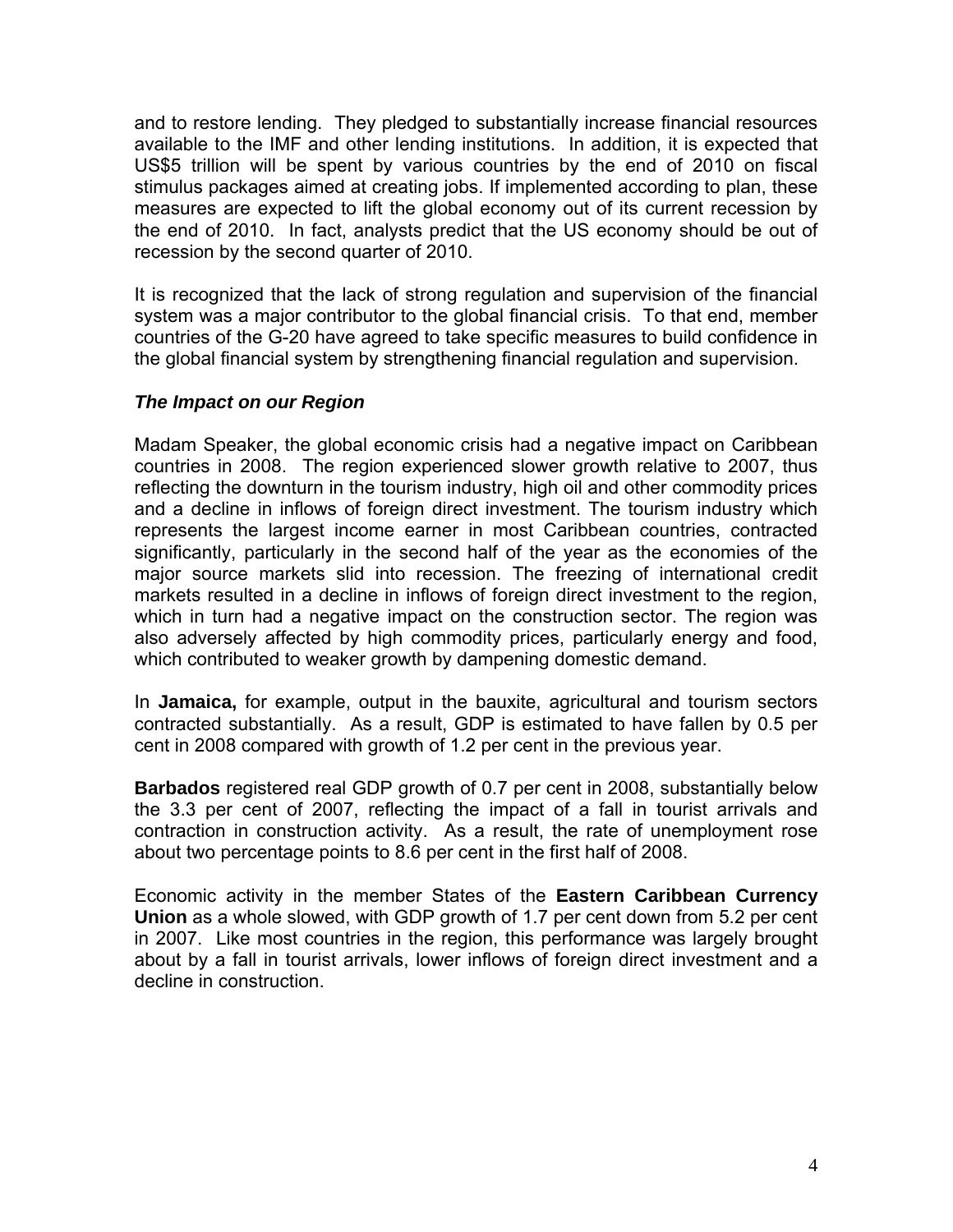#### *How Saint Lucia Performed Last Year*

Madam Speaker, here at home the deteriorating external environment resulted in a slowdown in domestic economic activity in 2008. GDP growth is estimated at 0.7 per cent in 2008 down from 1.5 per cent in 2007. The downturn is associated mainly with a decline in construction and manufacturing, with spillover effects on other sectors such as mining and quarrying, electricity and water and the wholesale and retail trade. The transport, communications and banking and insurance sectors also recorded lower rates of growth. The decline in construction is largely attributable to a fall in foreign direct investment inflows.

# *Tourism*

The tourism sector recovered somewhat in 2008, with growth estimated at 2.2 per cent compared with a decline of 7.4 per cent in 2007. The number of stay-over and cruise visitors increased by 2.9 per cent and 1.5 per cent respectively. The turnaround mainly reflects increases in the number of visitors from Canada and the United Kingdom as new airlift from those markets came into effect in 2008 coupled with intense marketing efforts. The Canadian market recorded a 41 per cent increase over the previous year, stemming from the introduction of new flights including three additional charters into Saint Lucia. Both British Airways and Virgin Atlantic increased their flights to Saint Lucia in 2008, contributing to the resurgence in visitors from the United Kingdom. However, the number of visitors from the United States of America, the largest source of visitors to Saint Lucia, declined by 4.3 per cent to 108,596, representing the second consecutive yearly fall in arrivals. The Caribbean, which is the third largest source of visitors to Saint Lucia, recorded moderate growth of 1.2 per cent to 59,757 stay-over visitors reflecting increases in arrivals from the French territories.

Nevertheless, despite the increase in the number of visitors to the Inland, revenue generated from the tourism industry declined, as many hotels discounted their room rates in order to be internationally competitive. Some of the hotels offered discounts of up to 60 per cent even during the peak winter season.

#### *Agriculture*

The positive performance of the agriculture sector was one of the highlights of the domestic economy in 2008. Its performance was sustained by strong growth in banana production of 26.5 per cent to 38,360 tonnes after a 10.8 per cent decline in the previous year. The rebound in the banana industry in 2008 reflected replanting efforts by farmers in the aftermath of the effects of hurricane Dean in August 2007 when the industry was almost completely devastated. Earnings from banana exports to the United Kingdom, Madam Speaker, were also up by 35 per cent to \$58.9 million in contrast to a decline in 2007, notwithstanding the depreciation of the pound sterling against the US dollar.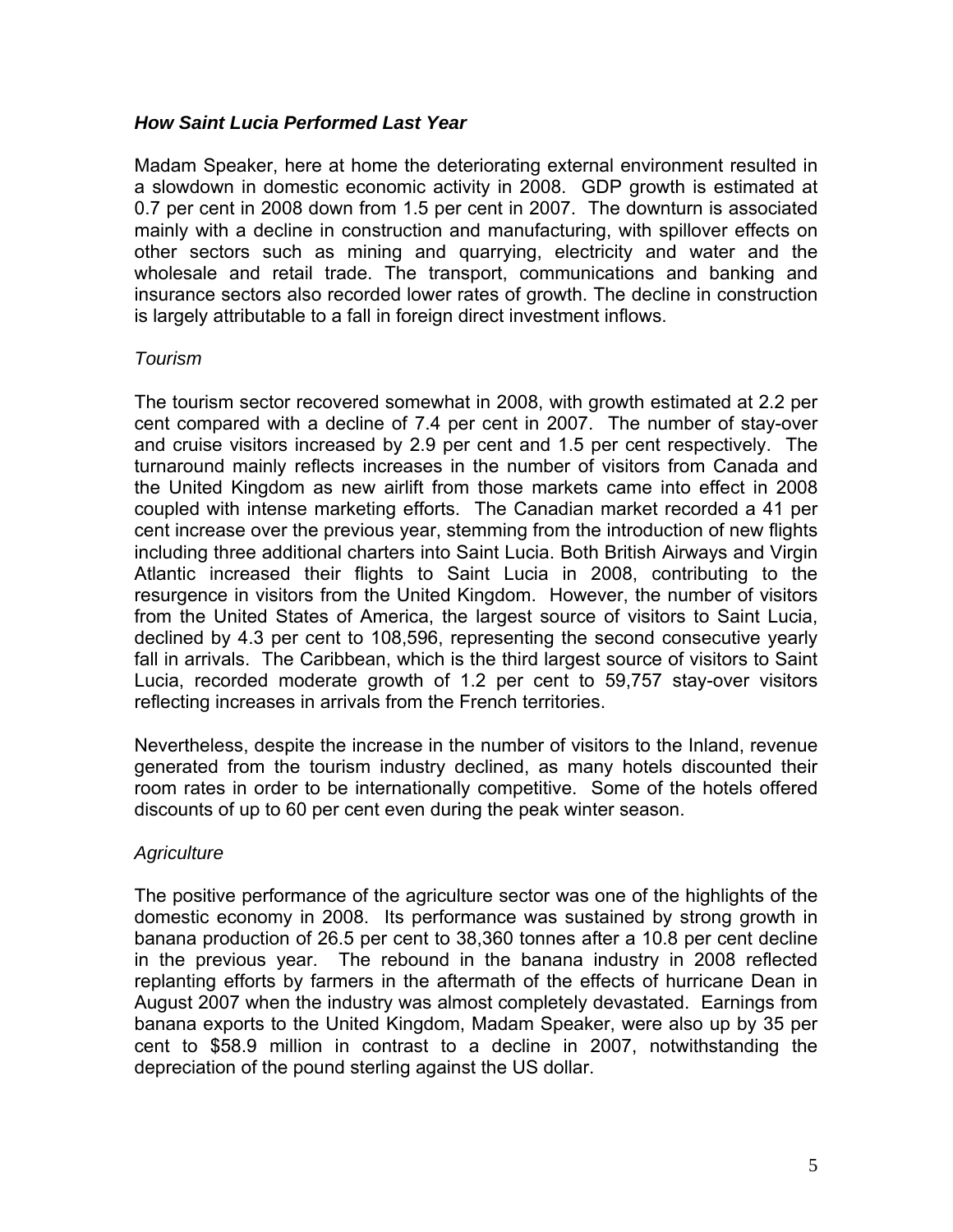The production of fruit, vegetables, tubers and root crops together, increased by 21.7 per cent. Local egg production was up by 10.7 per cent to 922,000 dozen and was sufficient to satisfy domestic demand as there were no imports of eggs in 2008. Total fish landings, particularly tuna and flying fish, increased by 12.3 per cent. Our recent efforts to become more self-reliant in food production, are taking root. The Ministry of Agriculture has begun working more closely with farmers and is making its services more responsive to their needs.

### *Manufacturing*

The output of the manufacturing sector declined by 5.4 per cent to \$84.1 million in 2008. Its performance is attributable mainly to a decline in exports to regional markets as demand from their tourism sectors waned. The problems experienced by the manufacturing sector were further compounded by rising costs of inputs including fuel and other raw materials. Elsewhere in the manufacturing sector, the production of paper, paperboard, electrical and metal items increased, while food products and alcoholic and non alcoholic beverages fell. *Construction* 

Madam Speaker, the construction sector, which has been a leading determinant of economic growth in the past, suffered its second straight year of decline in 2008, falling by an estimated 14.4 per cent. The lower than expected performance of the sector is attributable to a significant decline in public sector construction, coupled with a fall in private construction, linked to the reduction in external investment finance. In 2008 there were fewer major public sector construction projects, as compared to the previous year. This was mainly due to weak implementation capacity and bottlenecks in the receipt of funding. We have since taken steps to correct both of those weaknesses, which we anticipate will enhance Government's rate of implementation of its Public Sector Investment Programme. In the private sector, a number of hotel related construction projects that were due to commence in 2008 were delayed, mainly because investors were faced with greater financial and liquidity constraints. Government is working closely with investors to ensure that those projects are not delayed any further.

Madam Speaker, I have received an interesting proposal from the construction industry, aimed at stimulating that sector. This, unfortunately, came too late for inclusion in this budget but will be considered throughout the course of this fiscal year.

#### *Central Government Fiscal Operations*

Madam Speaker, reflecting the sluggishness of the economy, the central government recurrent surplus declined by 25.1 per cent to \$64.6 million compared with the previous fiscal year. This performance largely reflected an increase in recurrent expenditure of 12.7 per cent compared with growth in recurrent revenue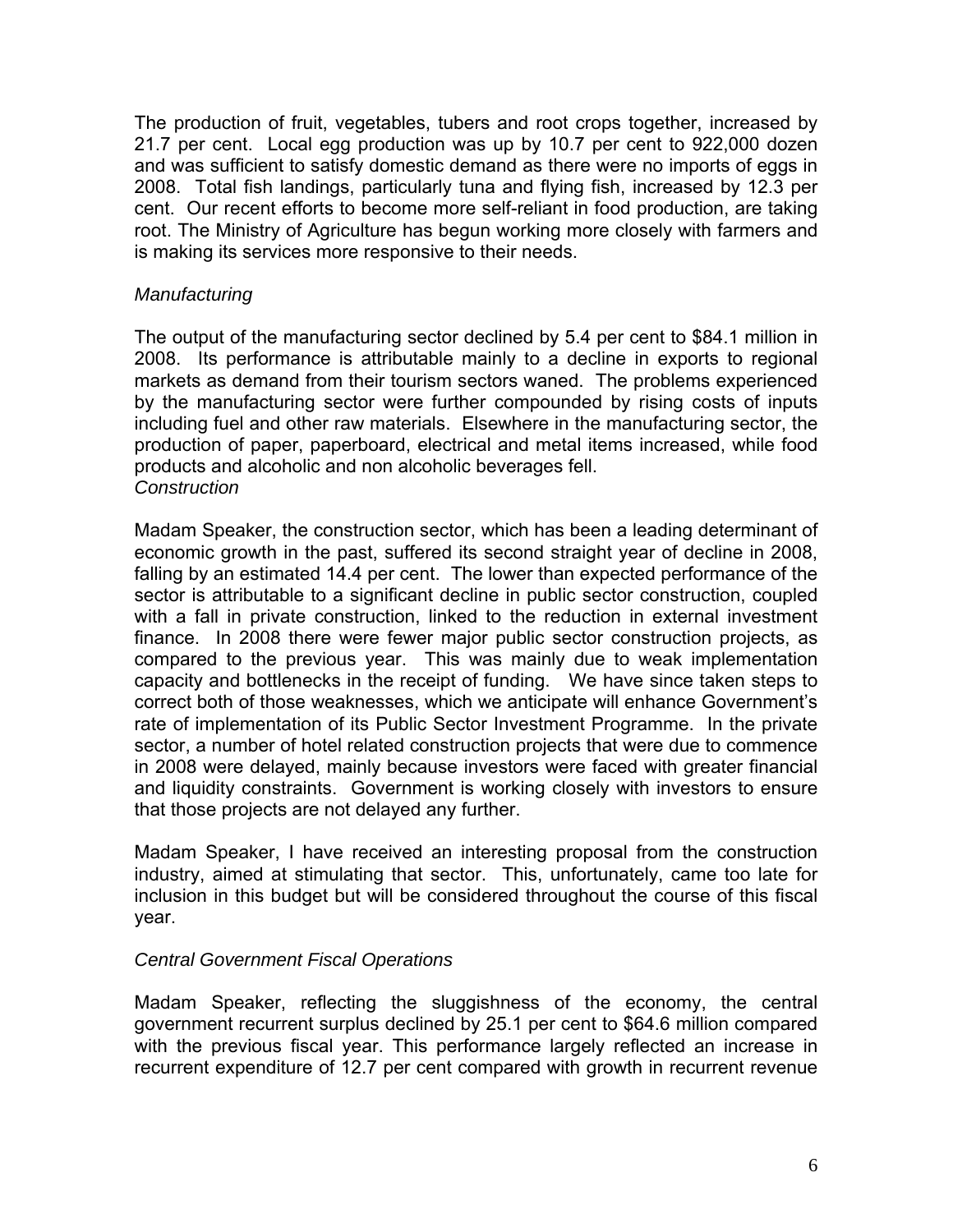of 8.4 per cent. The faster pace of expenditure growth is attributed to increased spending on salaries and wages, goods and services and current transfers.

On the revenue side, the lower rate of growth in revenue is partly attributed to lower than anticipated receipts from consumption taxes on fuel due to price subsidization in 2008. As a result, Government lost \$13.6 million in consumption tax on fuel in the period April to September 2008. Revenue from import duties and excise tax on imports was also lower, reflecting a slowdown in imports, particularly in the second half of the fiscal year.

Despite the fall in revenue, grant receipts rose by \$53.6 million, largely reflecting disbursements of EU grant funds under the Special Framework of Assistance (SFA) 2003 and 2004 which included funding for various developmental programmes. This positive development is an indication of the success of Government's efforts in collaboration with other OECS member countries and the willingness of the EU to work towards improving the disbursement of funds. However, while total revenue and grants increased, total expenditure grew at a higher rate resulting in a larger overall deficit of \$167.4 million compared with a deficit of \$141.7 million in 2007-08.

Madam Speaker, at the end of 2008 total public sector debt stood at \$1,770.8 million (i.e. \$1.77 billion), an increase of 1.4 per cent over 2007 - the lowest rate of increase in over seven years. A quick glance of Government's debt position since 1997 reflects the following:

- Total public debt which stood at \$598.9 million at December 31, 1997 increased by \$1.148 billion to a staggering level of \$1.75 billion at the end of 2007. This reflects an unprecedented level of accelerated borrowing by Government in the history of this country;
- Debt servicing (i.e. payment of interest and principal and provision for sinking funds) amounted to \$55.3 million in 1997. In 2007, it cost as much as \$164.1 million to service the debt, reflecting a phenomenal increase of \$108.8 million or 196.7 per cent increase over the period. It is important to note, Madam Speaker, because a large portion of the debt contracted by the previous Government is now expiring at a high rate, it cost this Government \$181.8 million to service the debt.
- Over the period 1997 to 2007, the debt to GDP ratio accelerated from 38 per cent to 67 per cent.

This year, Central Government debt increased by 1.3 per cent while Government guaranteed debt grew by 5.0 per cent. The increase in debt at a slower rate than nominal GDP, gave rise to a lower ratio of total public debt to GDP of 65.8 per cent at the end of 2008, compared to 67.3 per cent in 2007.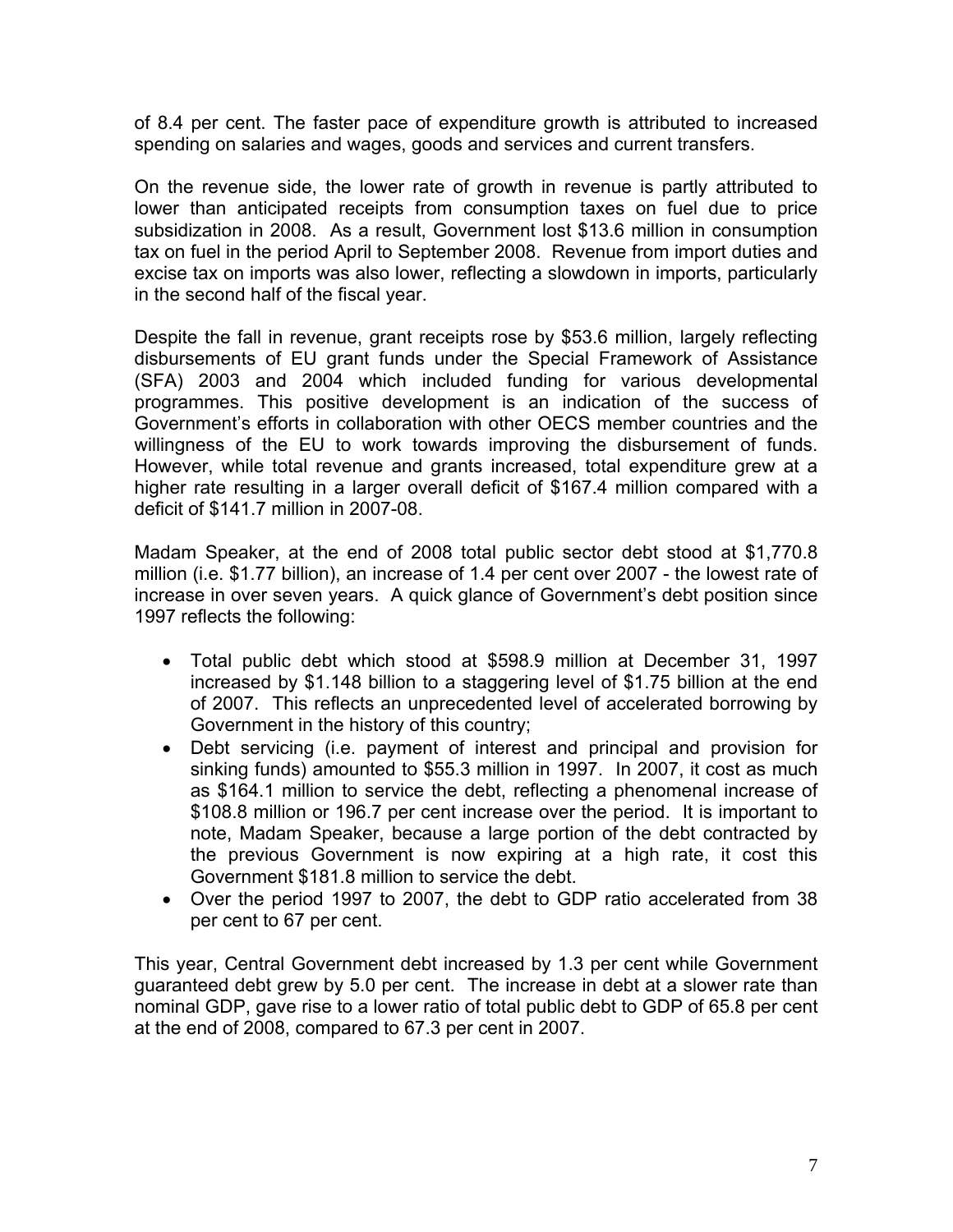Madam Speaker, though small, this encouraging performance by my administration, in the management of central government debt is a revelation of the fulfilment of a promise made in the December 2006 General Election campaign. My Party vowed in its "Manifesto 2006 A Secure Future", to "… reduce the national debt….through increased productivity particularly in agriculture, increased activity by small entrepreneurs, prudent fiscal management, less borrowing, reduction of waste and improved trade balance through increase in exports". We further promised, "The fluctuating rate of growth per capita GDP will be reversed and a steady growth rate (is) maintained".

# **3. STRATEGIC PRIORITIES**

Madam Speaker, every challenge is invariably ripe with opportunities to strike out boldly in a new direction, to weather the storm and break away from outmoded approaches. The effects of the current international crisis and our own teething pains as we strive to improve the quality of life in Saint Lucia, demand that we devise effective strategies and establish appropriate priorities.

The Budget is not just about the estimates of revenue and expenditure, but must be firmly rooted in objectives, strategies, plans and programmes designed to address the context and circumstances facing the country. After careful consideration, we have set out the following priorities for the Budget and the medium term agenda: -

*(i) Given the current economic situation, the first priority is to stimulate the economy and set the stage for higher and sustained growth in the medium term.* 

Government must take immediate measures to stimulate economic activity and protect jobs, while at the same time pursuing action to ensure our medium-to-long term growth. This balancing act requires a delicate mix of expansionary policies and fiscal responsibility, to ensure that future growth is not threatened by a heavy fiscal burden

*(ii) Secondly, we must ensure that the financial sector is in good health and effectively regulated.* 

The difficulties being experienced in the non-bank financial sector and the crisis in the world financial system mean that we must institute measures to strengthen the supervisory and regulatory framework of these sectors. Further, it is imperative that we act together with the other members of the Eastern Caribbean Currency Union to provide that relevant framework and guaranteed liquidity support to the financial sector in the ECCU.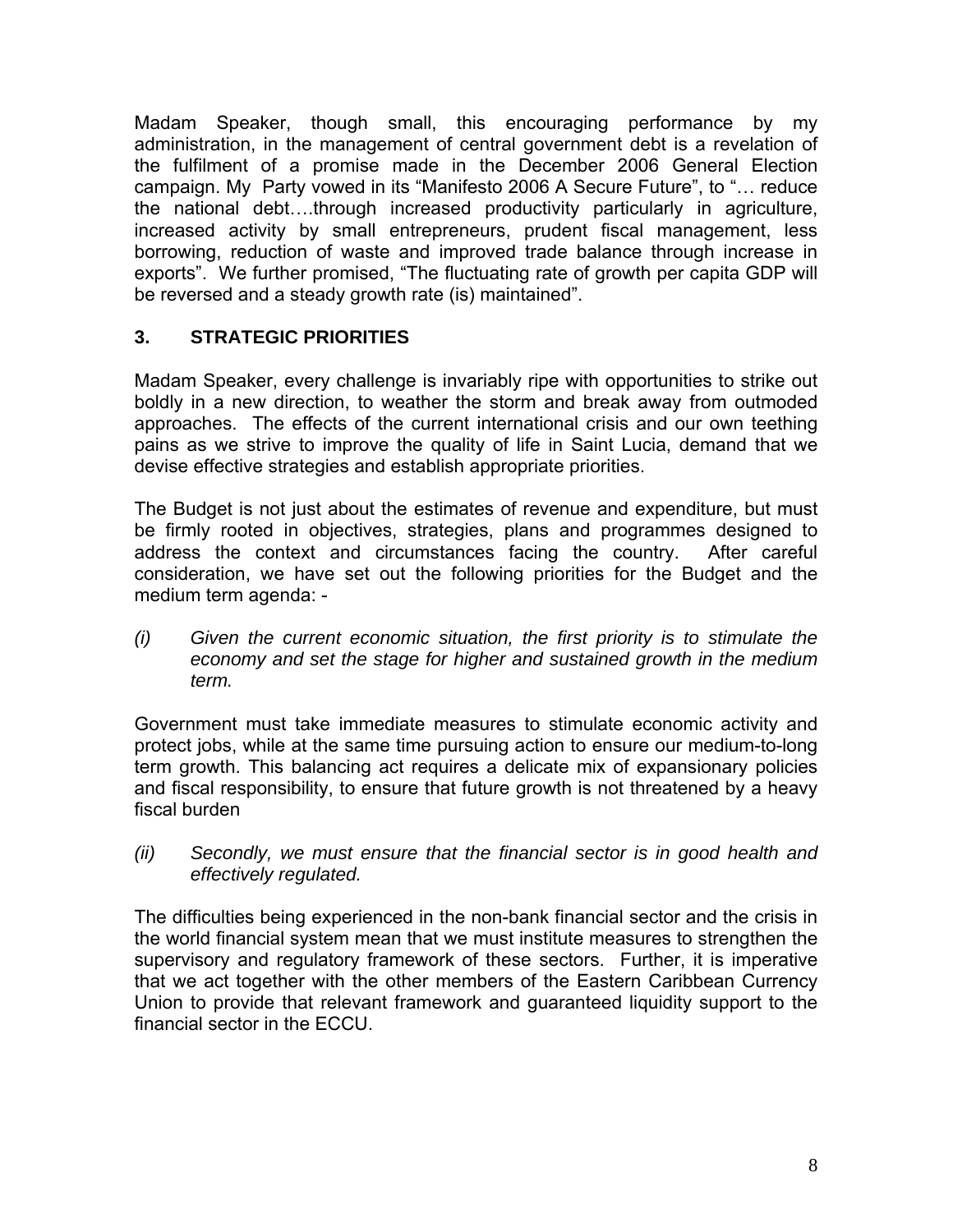*(iii) We must simultaneously focus on economic and social re-engineering for empowerment of households and poverty reduction.* 

The world economic crisis has brought to the fore the need to have social stability and provide security for our people. As we face turbulent economic waters and an increasingly challenging international environment characterized by rising unemployment and increasing poverty, there is a greater need to provide new safety nets and to extend existing ones to reach out to the vulnerable. This is a priority of my Administration, and it is enshrined in the Budget.

*(iv) Another area of priority in this budget is the continuation of efforts aimed at the decentralization and integration of regions.* 

Government will continue efforts toward ensuring the decentralization and integration of new regions, through the adoption of a National Vision Plan; presently before the Cabinet for consideration, which seeks to provide the guiding principles and strategies for the implementation of a National Economic Quadrant Development Plan for Saint Lucia.

*(v) One of the key priorities of Government, is establishing and strengthening the partnership between Government and the private sector.* 

Madam Speaker, the concept of Public/Private Sector Partnership; not "the Frenwell" style, has been with us for some time. Prior to 2006, some steps were initiated to operationalize a particular model Public/Private Sector Partnership through initiatives in the Water Sector. This Government; with a more nationalistic policy, intends to take the concept to a new level by collaborating with the private sector – individuals and corporations.

In addition, in the area of manufacturing, Government is seriously considering another initiative intended to revitalize the garment industry in Dennery. I wish therefore to applaud the National Workers Union for their initiative in response to discussions emanating from the economic dialogues which were held earlier in January this year, during which the issue was discussed, and for which they have proactively outlined a concept for the way forward. The intention is to transform Dennery as the Textile and Garment Centre of Saint Lucia through the establishment of a Private/Public Sector Company involving the Private Sector, the Union, the workers and Government as the catalyst and the old Belle Fashions plant as the incubator for the venture.

Indeed, as we seek to stabilize the economy and increase the growth rate, the instrument of public/private partnership will be a key tool. Government also proposes to enter into joint public/private sector partnerships in the area of construction and real estate development.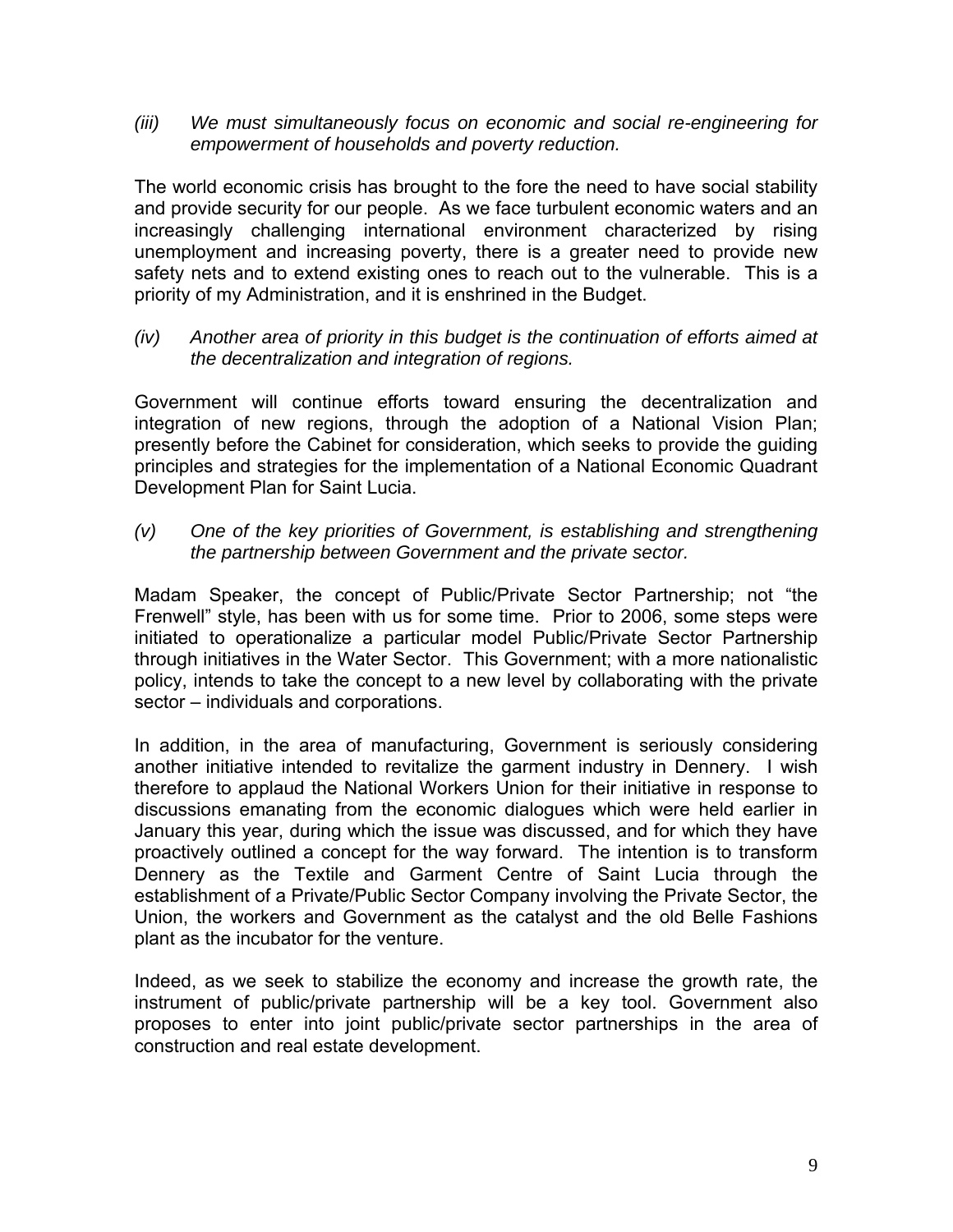In my opening remarks, I stated that we must take responsibility for our problems. We have the ability to solve them and we shall solve them. What is required is the harnessing of the resources and energies of our people and involving them in constant dialogue and discussions. We have already begun this process through the National Consultative Council. The process of building consensus will be further enhanced through the establishment of a Tripartite Council, where employers, Government and Worker Organizations will be brought together for regular dialogue and agreement on the social and economic issues affecting the people of our country.

*(vi) Economic diversification and strengthening sectoral linkages which has always been recognized as vital to broadening the economic base of the country, is another of our priorities.* 

Madam Speaker, countries like Saint Lucia tend to be heavily dependent upon a single commodity or service for their economic growth. From the mid-fifties to the early nineties, we were heavily dependent upon agriculture, principally bananas. Agriculture was one leg of the tripod economy throughout the 1970's into the early 90's. – the other two being manufacturing and tourism. Since then, we have relied greatly on the tourism sector. Government, through the various initiatives in the Budget, will seek, once again, to encourage further diversification of our economy. We will also seek to strengthen the link between agriculture and tourism. I believe it is fair to say that most persons in the tourism and agriculture sectors have seen the need for this initiative. Madam Speaker, we are determined to succeed at this, as it has very serious implications for the balance of payments of the country and by extension, our currency union.

*(vii) Maintaining environmental sustainability is another important thematic area for us.* 

In light of the global crisis, governments everywhere have been attempting to lead their countries out of the crisis and have examined a range of measures. One approach that has gained increasing attention is that of encouraging investment in environmental technologies and programmes. In this fiscal year, Government will create the enabling environment and put together a package of incentives to encourage environmentally biased entrepreneurs desirous of investing in sustainable and clean energy initiatives for Saint Lucia. We will also continue to promote the use of wind, solar and other green and renewable technologies. Further, attention must be given to issues such as agricultural zoning, land tenure and wasteland management.

*(viii) An area of great importance, which cannot be overstated, is the state of our country's internal security* 

Significantly reducing criminal activity is an indispensable component of the wellbeing of everyone who lives here, and of any effort to improve our economic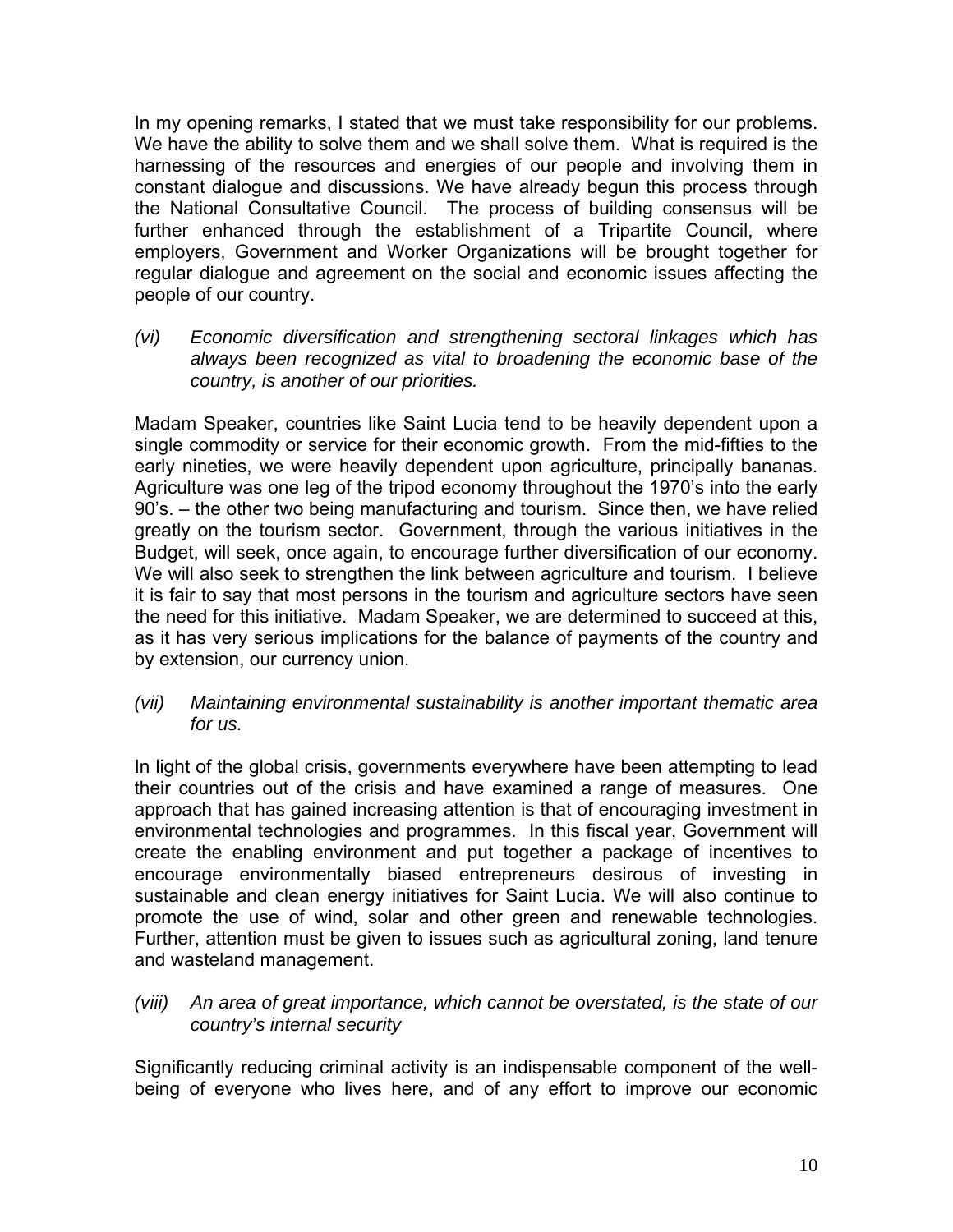circumstances. However, it requires a substantial and sustained investment in institutions, infrastructure, personnel, assets, programmes and other related activities. In this years Budget I have set aside resources to continue our efforts in fighting crime and reinforcing the security of our Nation and its people.

#### *(ix) The last priority is reform of the public service and operations of Government Departments.*

Our ability to meet the challenges posed by the global financial crisis must also rest on the effectiveness and efficiency of the public services as, to a large extent, public officials will be the ones called upon to implement most of the measures proposed in the Budget. In that context, the Public Service must take full responsibility in ensuring that all impediments to the achievement of Government's stated objectives are dismantled.

The Public Service must itself be concerned with its effectiveness and ensure that Government and the people of this country get value for money. To that end, immediate action will be taken to ensure the proper use and management of Government's fleet of vehicles, rationalization of office space and a review of the telecommunication systems within the Public Service.

Government also intends to undertake a review of the Public Service, to streamline existing organizational structures in order to ensure that its human resource is properly utilized and that all agencies are adequately, effectively and efficiently staffed with the competencies necessary to deliver efficient quality services to the public.

Madam Speaker, two days ago in London, the Chancellor of the Exchequer in presenting his 2009/2010 Budget, announced major job cuts in the British Public Service for the next three years. Only yesterday, just a little over twenty-four hours, Lloyds Banking Group, the British Government-controlled banking giant, said that it would cut nearly 1,000 jobs over the next two years. Madam Speaker, throughout the world, banks, corporations, agencies and Governments are cutting jobs. For us here in Saint Lucia; given the measures that we will be taking, I wish to assure Public Officers that Government will do everything in its power to prevent any lay-offs within the Public Service. However, Government has decided to hold the size of the Public Service to its current level for this fiscal year.

Members of this Honourable House are aware that expenditure by Government on its capital programme has a significant impact on growth and employment. The rate of implementation of the Capital Programme is, therefore, critical. Government will pursue in this financial year, certain initiatives aimed at improving the rate of implementation of its Capital Programme.

Madam Speaker, having provided this Honourable House with the context within which this Budget is being presented, I now wish to pay attention to some of the specific programmes that will be embarked upon within the various sectors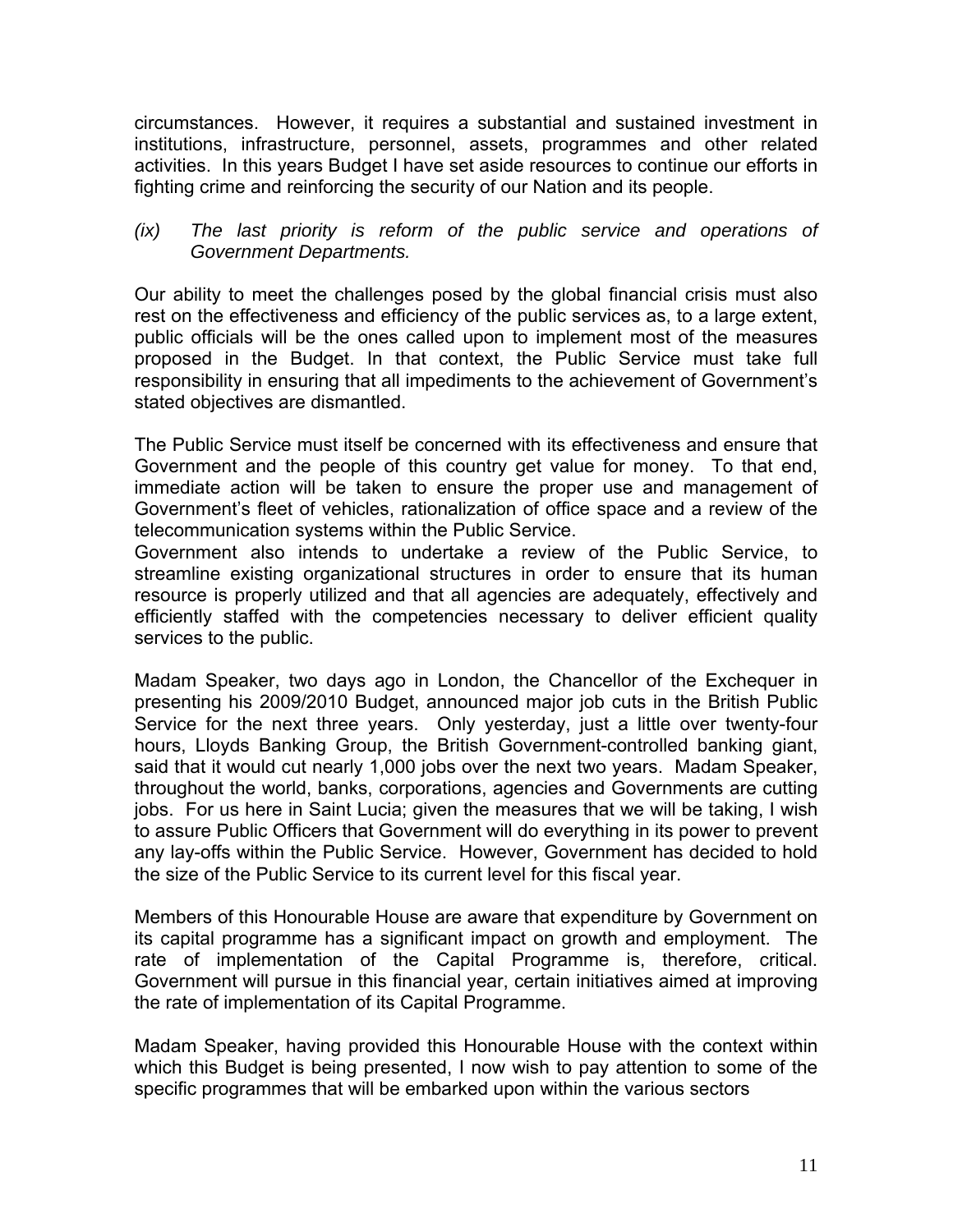# **4. SECTORAL INITIATIVES**

#### *Tourism*

Like many other industries, the Tourism industry is striving to attain a competitive advantage in an increasingly complex world. The focus of this Government is to find ways to maximize the benefits to the industry and country through product improvement, new product development, product mix, infrastructure reinforcement and innovative promotion and marketing strategies.

#### Product Development Initiatives

Government will seek to establish Standing Committees with representation from the Chamber of Commerce, the Saint Lucia Hotel and Tourism Association, the Ministries of Commerce, Tourism, Finance and Economic Affairs, the National Development Corporation, the Police, Towns and Village Councils and other partners in development. Such strategic alliances should result in initiatives aimed at enhancing our tourism product.

Government also intends to develop and introduce a number of standards which persons must meet in order for them to operate in the tourism industry and in order to ensure quality and consistency in our tourism product.

#### *Village Tourism*

Madam Speaker, for tourism to bolster and transform our economy it must be geographically dispersed to ensure that the benefits are equally distributed throughout every nook and cranny in Saint Lucia.

During this fiscal year, we shall launch the "Village Tourism" programme. Through Village Tourism we will define the essential character of each village/community, and what sets it apart from other communities, and market these as being unique to that particular community.

The essence of the concept of village tourism will be experienced through the creation and development of tourism enterprises to be operated and owned by local people. This fiscal year, we shall work on creating a formal entity to coordinate and manage our village tourism issues. The village of Dennery has already been identified by the Ministry of Tourism, to launch the pilot of this new initiative.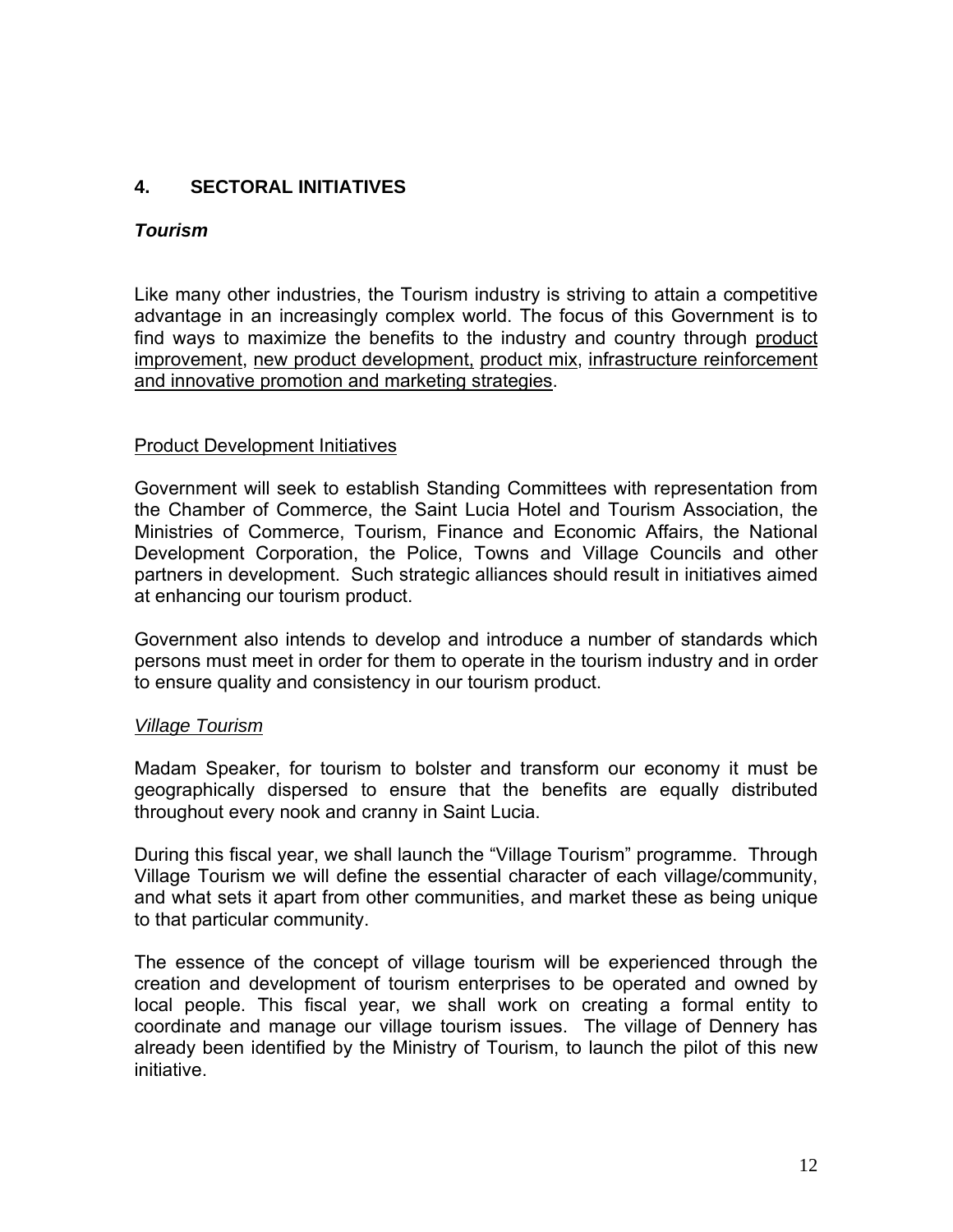#### *Maritime Programme*

Madam Speaker, one of the fastest growing sub-sectors of the tourism industry is the yachting sector. The redevelopment of the IGY Rodney Bay Marina is a bold statement that the yachting sector's contribution to the national economy can no longer go un-noticed. The acclaim that the Marina has received, especially from participants in the last ARC Festival, points to the tremendous potential and opportunities presented by the existence of the marina.

During this fiscal year, we shall seek to establish the long talked about Maritime Registry on the island. Work in that regard was initiated two years ago when I participated in the Fort Lauderdale Boat Show and profited the opportunity to solicit technical assistance from the Cayman Islands Ship Registry. To date proposed draft legislation has been prepared for review and final determination by Government. Concomitant with the establishment of the Registry is a review of our operating policies and standards, particularly as it relates to issues surrounding immigration procedures pertaining to "yachties".

#### Tourism Promotion and Marketing

Madam Speaker, the United Nation's World Tourism Organization reports that the number of trips taken by international travellers that is stopover visitors traveling from one country to another, reached 924 million in 2008. This number has been growing steadily over the past 20 years at about 4 per cent per annum. The Caribbean received just \$19.7 million or just 2.13 per cent of all international tourist arrivals. This number has been shrinking for some years now and as recently as 2005 stood at 2.35 per cent of global tourism. This means the Caribbean has been losing its competitive edge to other destinations worldwide.

In 2008 Saint Lucia received just 1.5 per cent of all stopover travel to the Caribbean. Madam Speaker, while the Caribbean has been losing market share to its international competitors, Saint Lucia has been losing share to its Caribbean competitors. This is a trend we are now seeking to reverse.

Our broad strategy will be to focus on our key markets of the USA, the United Kingdom, the Caribbean and Canada. At the same time, we will diversify into other markets, for example, we will be supporting the introduction of a non-stop weekly service from Germany to Saint Lucia which begins this coming November.

There are two primary marketing elements which must be considered for all markets. The first is to secure and maintain sufficient reasonably priced airlift to allow our visitors to get to Saint Lucia. The second is to have a consistent and comprehensive marketing presence in key markets to stimulate traffic. Madam Speaker, despite our fiscal pressures, we have ensured that adequate resources are provided for our tourism marketing efforts, given the size and importance of that sector to the local economy.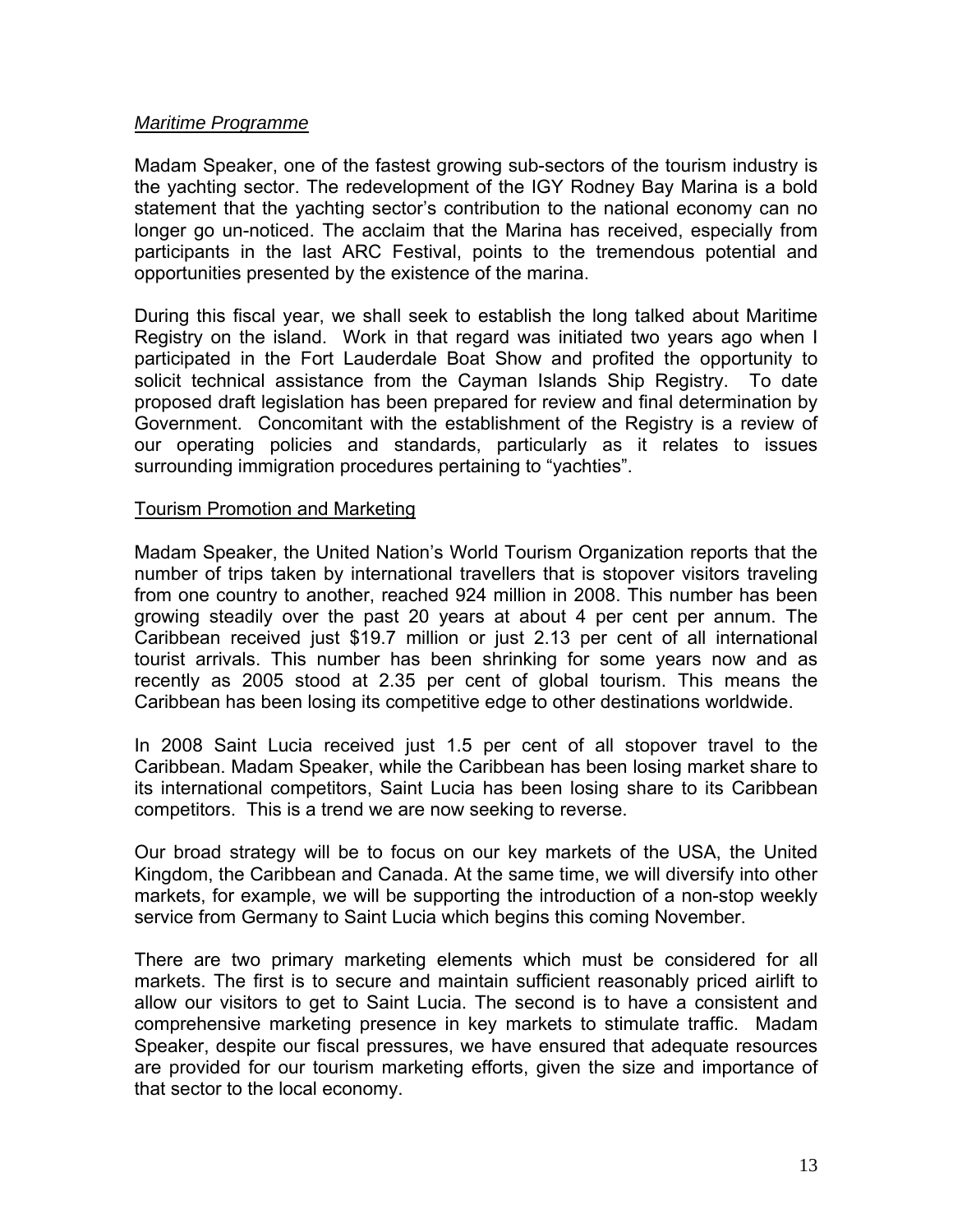# *Tourism-Related Developments*

Madam Speaker, in my budget address to this honourable House last year I announced a number of tourism-related projects that were expected to commence in 2008. However, as I indicated earlier the implementation of these projects were delayed or in some cases came to a halt due to the adverse impact of the global financial crisis that resulted in a freezing of liquidity and a decline in inflows of foreign direct investment. Notwithstanding these developments, we have been working closely with a number of investors to ensure that implementation of some of the projects commence this year. I am therefore pleased to announce that the following tourism-related construction projects are likely to commence in 2009:

- **Ritz Carlton** in Black Bay Vieux Fort at a total cost of \$200 million. The 250 room resort will include an 18 hole Arnold Palmer golf course and construction is likely to commence in November 2009.
- **Raffles, now Point Hardy**, is a 150 room villa resort and construction is due to begin later this year.
- Construction work on **Island Villas**, a \$30 million, 100 unit resort, is likely to restart this summer.
- An additional 50 rooms will be constructed at **Jalousie (now Tides Sugar Bay)**
- The third phase of construction at the **Landings** has commenced and is expected to be completed by December 2009

It should be noted Madam Speaker that work on a number of other properties may start in 2009 but financing for these projects have not been finalized and given the precarious nature of accessing financing for these types of projects we are hoping that the funding can be secured this year.

#### *Intersectoral Linkages*

Madam Speaker, I have spoken about the need to build economic resilience. This can only be achieved if we build linkages between various sectors of the economy and ensure that each sector receives its fair share of attention.

Government will therefore continue to seek ways to further diversify the economy and strengthen the linkages between agriculture, tourism and industry. Through the Agro/Ecotourism Sector Programme funded by the European Union, resources will be provided to undertake a detailed study and implement initiatives aimed at linking small-scale rural farming with tourism. In addition, the programme will focus on: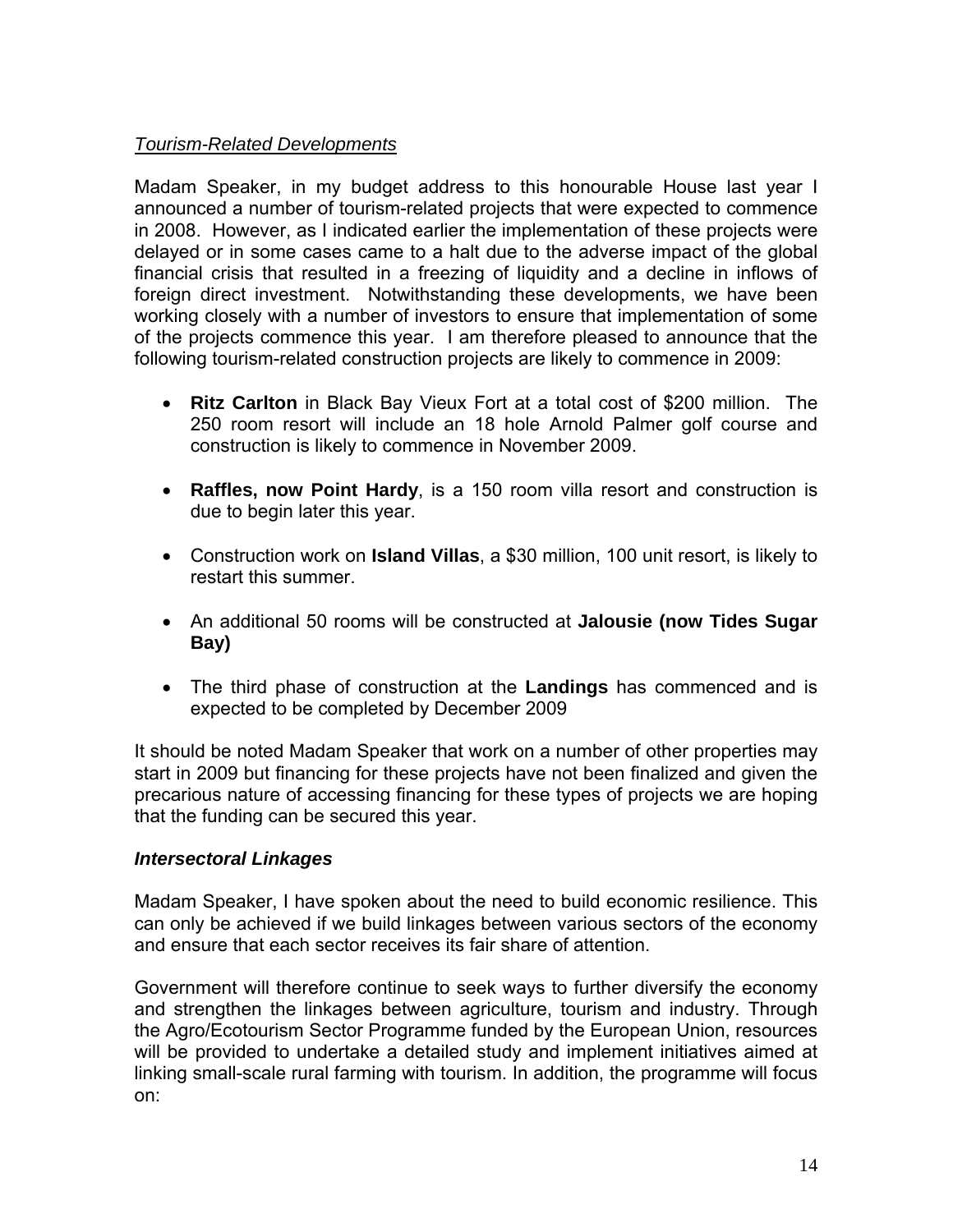- 1. Community branding through which selected communities will be branded to accentuate their cultural uniqueness and strength;
- 2. Upgrading of existing products and services in rural communities including initiatives such as Youth in Tourism Development, training in agro-tourism and micro enterprise development with a focus on agro-tourism.

The strengthening of the linkage between the agricultural and tourism sectors makes it mandatory that attention be given to such areas as agricultural zoning, land tenure and watershed management. Already some work has begun. The output from these activities will influence the development of strategies aimed at safeguarding our biodiversity, including forest and wildlife resources, all of which are critical to sustainable development.

# *Agriculture*

Madam Speaker, the agricultural sector continues to be a critical sector in the economy of Saint Lucia and although its contribution to GDP declined over the ten (10) year period up to 2005, it continues to play a significant role in the country's socio-economic development. The sector plays a multi-functional role by earning foreign exchange, generating employment especially in the rural economy, and contributing towards economic growth and food security.

# Creation of New Agricultural Marketing and Distribution Facility

One of the areas central to providing confidence to the farming community is the identification of markets for commodities produced. It is with this in mind that the Saint Lucia Marketing Board (SLMB) was first established. It used to be a selffinancing body, but Government has subsidized its operations over the last few years. This is not sustainable and Government has moved to establish a new marketing and distribution service for non-banana agriculture. A new Agricultural Marketing and Distribution Facility is currently being explored to replace the SLMB. This has resulted in the formation of a committee made up of the Private Sector, the Hotel and Tourism Sector, WIBDECO, the Marketing Board and the Ministries of Finance, Economic Affairs and Agriculture. The committee's mandate is to advise on the best option for the new entity, set a timeline for the switchover and ensure that all mechanisms are in place for the transition. The committee is to report to the Minister of Agriculture on or before May 15, 2009.

# Construction of a Meat Processing Facility

Madam Speaker, after many years of discussion, this Government on April 15, 2009, turned the sod for the commencement of construction on the long awaited meat processing facility at Beausejour. The goal of the project is to increase local livestock production, processing and marketing of meat in a viable and sustainable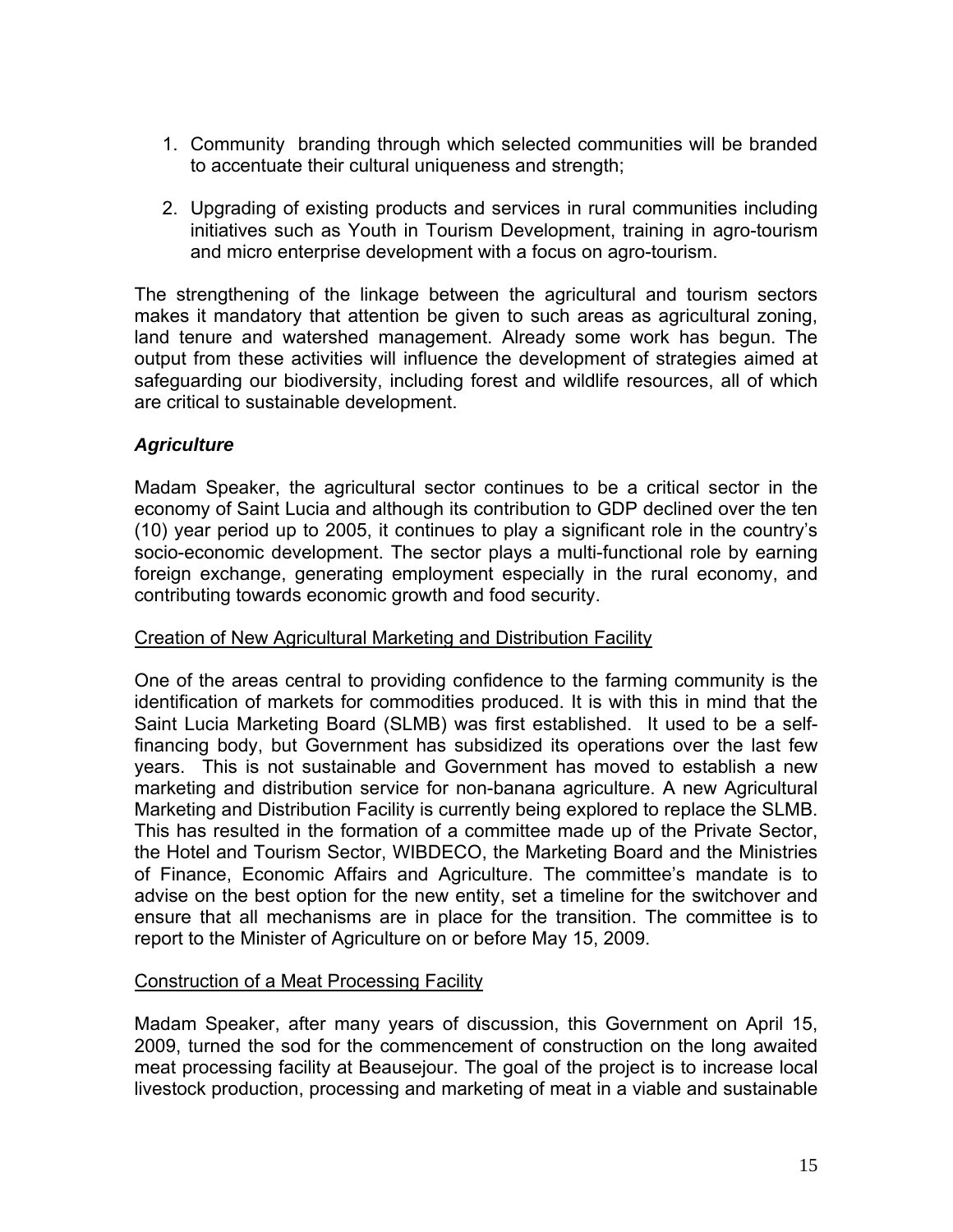manner. It is expected that this facility will serve as a catalyst for the growth and development of the livestock sector and as a central marketing and processing facility.

This "state of the art" Meat Processing Facility will create the marketing network to supply hotels, supermarkets and community based distribution outlets, and lead to a reduction in the food import bill and by extension increase employment within the sector. The Government of the Republic of China on Taiwan is providing funding for this facility at a total cost of approximately EC\$12.5 million.

The Government of Saint Lucia wishes to express our gratitude to the Government and people of Taiwan for their generosity in this regard.

#### Reactivation of the Beausejour Agricultural Station

Madam Speaker, not only is the Government establishing the infrastructure to process meat but we are approaching the livestock sector in a holistic manner. In that regard, we will be reestablishing the Beausejour Agricultural Station (BAS). The objective of this development initiative is to enhance the capacity of the Beausejour Agricultural Station to service effectively the agriculture community with emphasis on the livestock sub-sector. This initiative will lead to improved quality in the breeding of stock, implementation of a national breeding program and provision of training for farmers and other interest groups in livestock production. The initial cost of the project is estimated at EC\$3 million.

#### Anse La Raye Fisheries Project

Madam Speaker, we are also paying attention to the fisheries sector and in this regard, work on the Anse La Raye Fisheries Complex should be completed next year. So far, a contract has been signed with Tokura Corporation of Japan to construct the US\$5.5 million Facility, which includes a new Jetty, Fisherman Locker Rooms and Administrative Block to house the offices of the Fishermen's Cooperative, the Department of Fisheries Extension Office, Storage Facility and the Ice Making Facility. The Government of Japan is funding the project. The Government of Saint Lucia wishes to express its gratitude to the Government of Japan for the many years of co-operation assistance Saint Lucia has benefited under the Co-operation Agreement our two countries.

#### SFA Projects – 2001, 2002, 2006

Madam Speaker, under the SFA programmes for 2001, 2002 and 2006 we were able to undertake a number of initiatives during the last financial year. These included the strengthening of quarantine and agricultural health, completion of feeder roads (Phases 1 and 2), establishment of a port storage facility for fresh produce and flowers, establishment of a digital land resource information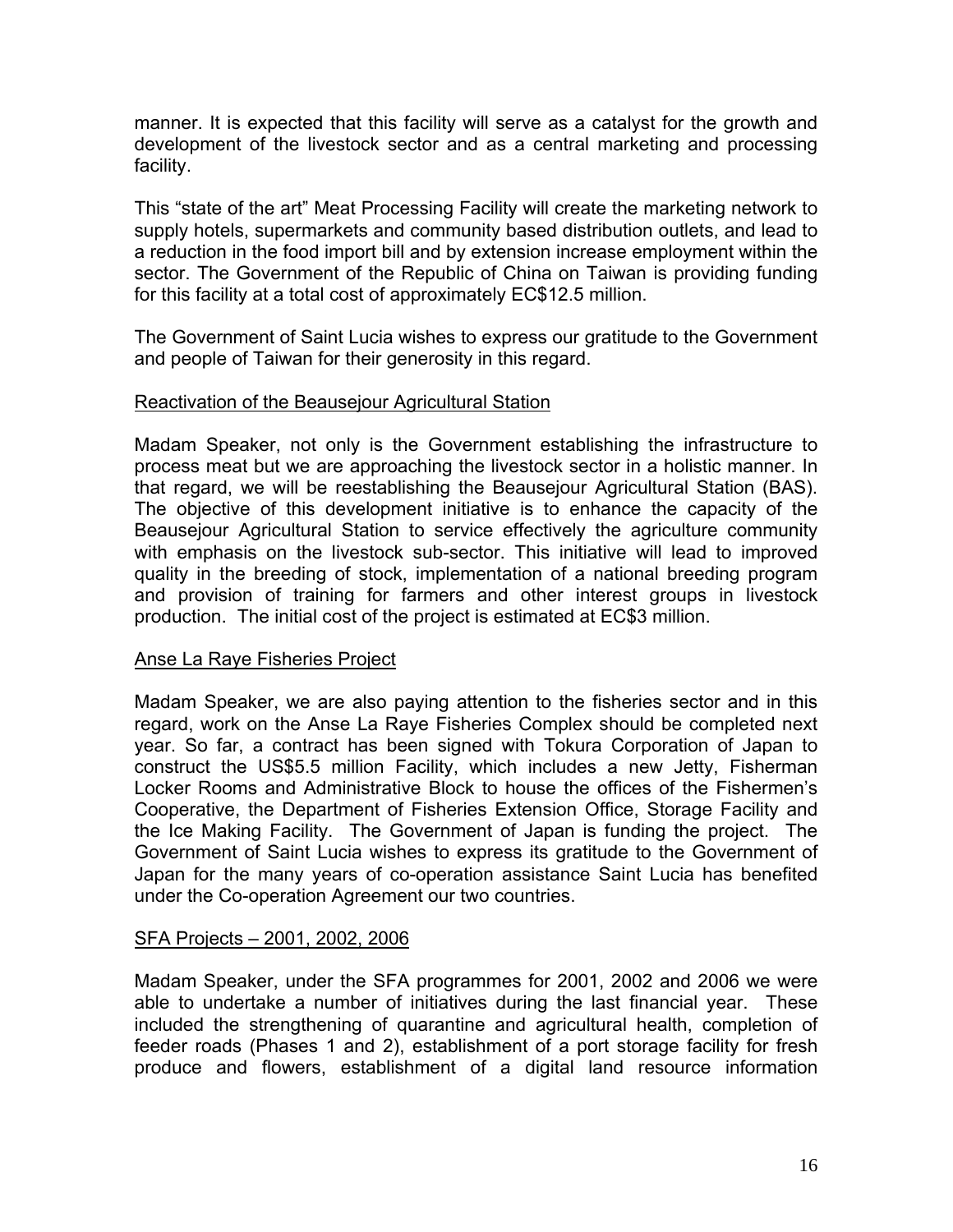management system and development of alternative sources of income generation to remove the dependence on a single crop.

During this financial year we will undertake a land tenure study, develop a strategic management plan for the Ministry of Agriculture, develop and implement a quality standards and certification system for major agricultural products and construct two human resource development centres. In addition, we will embark on an agro-enterprise development project through which we will conduct an audit of agro-processors and artisans to determine the packaging and small equipment needs of these industries and assist in meeting those needs. We will also undertake a project encouraging the consumption of fresh domestic agricultural produce aimed primarily at changing the eating habits of Saint Lucians in an attempt to reduce lifestyle illnesses and support local enterprise.

#### *Manufacturing and Commerce*

#### The Private Sector Development Strategy (PSDS)

Madam Speaker, for the private sector to achieve its full potential, there is need for clear direction and a strategy to allow it to fulfill its obligations. Against this background, the Government called on the private sector to help chart a new strategy for the development of the sector. Over 200 private sector leaders met to determine their involvement in the future national development of their country.

The recommendations made by the sector will be used as the basis to formulate a Private Sector Development Strategy for the sustainable growth and development of the sector here in Saint Lucia.

#### Creating an Enabling Environment for Business and Investment

The creation of an enabling business environment is paramount and the Ministry of Commerce, Industry and Consumer Affairs has identified a number of policy areas for immediate attention including poor regulation, excessive red tape and lengthy administrative processes. The United States Agency for International Development and the World Bank have, together with the Government, identified three areas for immediate reform. These are (1) starting a business, (2) dealing with licenses and (3) registering property.

A new On-line Company Registry System (OCRS) has reduced the time taken for businesses to be registered and incorporated from 20 days to 2 days and together with the elimination by Government of administrative bottlenecks relating to investment and trade processes, has enhanced Saint Lucia's status as an efficient place for doing business. Further database development and improvements in the delivery of investor services, will be given special emphasis this year.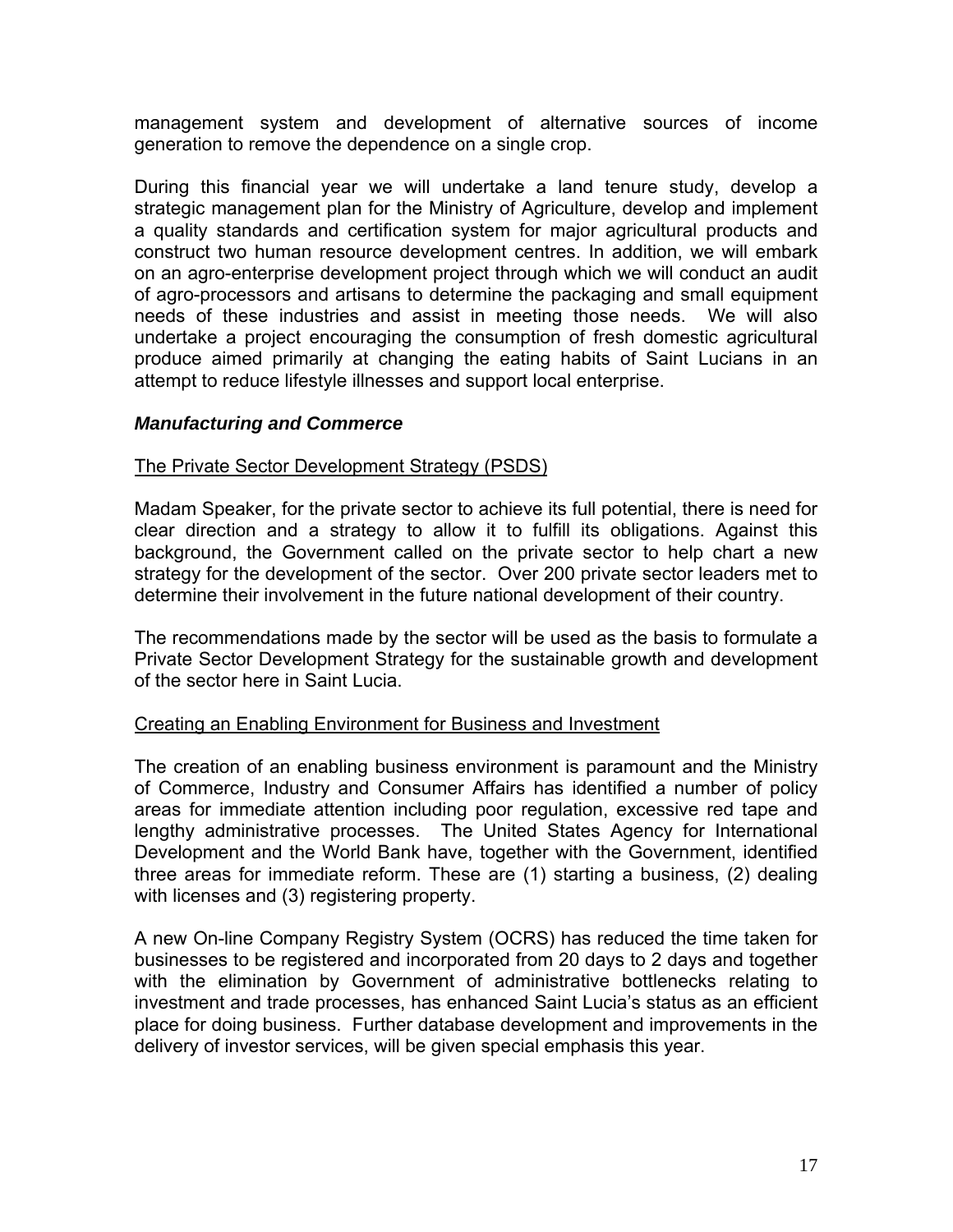#### Investment by the Saint Lucia Diaspora

One of the missions of this Government is to facilitate the deepening and strengthening of connections between our nationals overseas and their homeland. We must ensure that Saint Lucians living overseas are encouraged to invest their resources, skills and time in strengthening our society. In this fiscal year we will undertake a road show that will persuade our nationals living overseas to invest in their country.

They have already made significant contributions to the economy of this country, through remittances of foreign exchange, regular travel back home and investments in various sectors, including real estate. We must now move some steps further to the creation of more consolidated groups that can invest socially and economically. Plans are in an advanced stage host a "Home Coming" year in 2010. This inaugural Homecoming must signal to all, that our nationals can continue to make their contributions to socio-economic development of their country wherever they live.

#### Reviewing the Incentives Regime

This year, the outdated Harmonized Fiscal Incentives Act of 1974, under which manufacturers enjoy a range of incentives, will be reviewed.

Additionally, the full liberalization of Saint Lucia's entire services sector under the CSME and over 40 per cent under the EU-CARIFORUM Economic Partnership Agreement necessitates that we continue the development of regulations and legislation for select services. The first phase towards fulfilling these requirements was achieved last year, with the assistance of the OAS under a three-year project.

Government will also commence the development of incentive regimes for the services sector, 70 per cent of which comprises small and micro enterprises.

Government plans to put into full operation the Micro and Small Scale Enterprise Act of 1998 and to facilitate and assist over 300 small businesses to regularize their operations through incorporation this year. In addition, small businesses will be counseled on the need to adopt best practices, to improve competitiveness, sustainability, and quality and quantity of jobs.

#### National Export Development Strategy

The National Export Strategy, completed in 2005 is now much closer to implementation. Throughout my consultations with the private sector, one of the recurring issues that surfaced was the implementation of the national export strategy. I am pleased to report that the consultancy to determine the best institutional model to implement the strategy should be completed by the end of May this year clearing the way for the strategy to be implemented.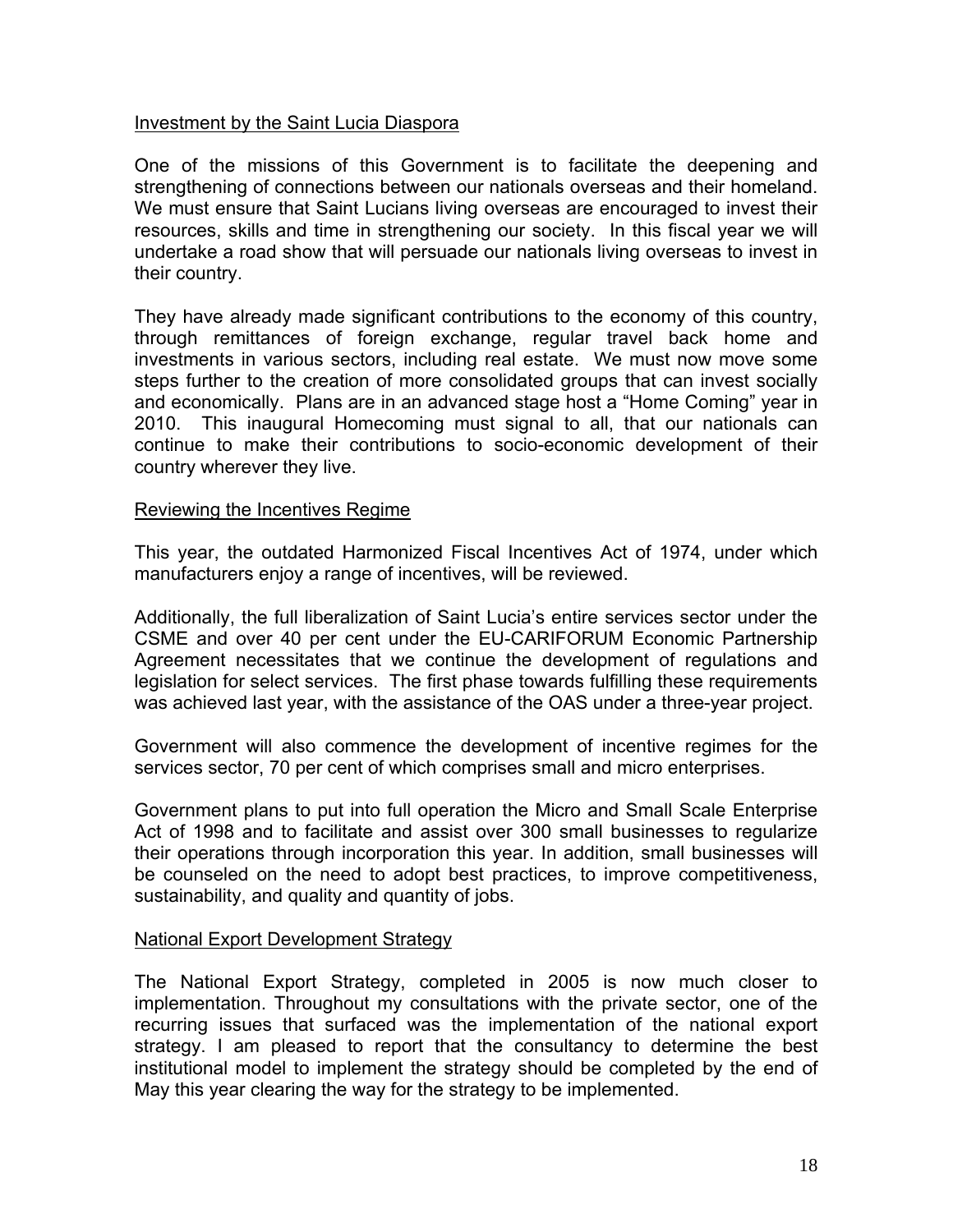#### Buy Local Philosophy

Madam Speaker, in the midst of the current economic recession, even the most advanced countries are encouraging their people, seeking their support for local goods and services in order to stimulate their economies, save foreign exchange and create jobs. In Saint Lucia, the Cabinet has decided that all Government Ministries, Departments and Statutory Organizations must give first priority to purchasing domestically produced goods and services wherever they are of a comparable price and quality to goods and services available elsewhere.

This year we will continue to bolster our efforts and promote the buy local philosophy and take every opportunity to showcase Saint Lucian goods and services at all times. I therefore appeal to all Saint Lucians to be nationalistic, be patriotic and buy local.

#### Standards, Consumer Protection and Competition Policy

Madam Speaker, as the world liberalizes trade and we import a greater range of goods from more countries, we must strengthen our systems aimed at consumer protection. In this regard, work on the establishment of a Consumer Protection Board and a Consumer Protection Tribunal will continue. We will work with the sub-regional authorities on the Model OECS Competition Law, revise the Shopping Hours Ordinance and enact the Consumer Protection Bill.

We will strongly support the Saint Lucia Bureau of Standards in its efforts to establish high standards, quality assurance and proper accreditation practices. We will also intensify our drive to convert our system to full metric by January 01, 2010 through public education.

Madam Speaker, in our efforts to facilitate trade, we have restructured the Import Licensing Unit and very soon will integrate it with Customs clearance procedures to improve efficiency and enhance trade facilitation.

#### International Trade

Madam Speaker, we are now full members of the CSME and are dedicated to implementing and engaging in widespread public education on the Economic Partnership Agreement (EPA) between CARIFORUM and the European Union, which we have already signed.

Discussions with the private sector will soon commence to examine proposals for a Free Trade Agreement between Canada and CARICOM.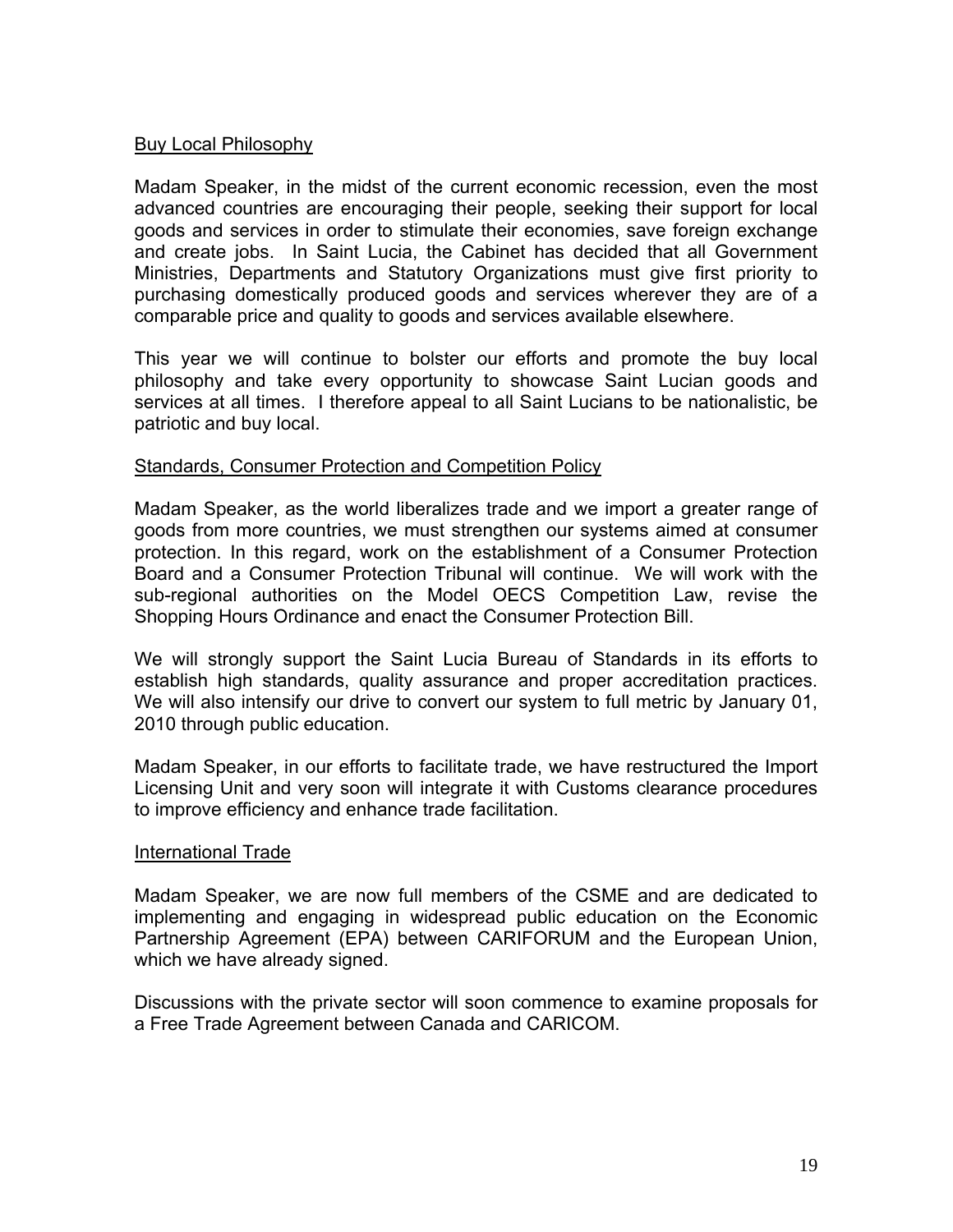# *Construction*

Madam Speaker, this Government is committed to the continued enhancement and support for critical traditional development sectors such as the construction industry. This sector is important to stimulating and sustaining economic growth and is a vital source of employment for our skilled and semi-skilled people.

To improve on the sector's contribution to GDP, we must become more innovative and be fully informed through consultations with the relevant stakeholders groups within this sector. With this in mind Madam Speaker, we have established a task force comprising representatives of the construction sector and Government to determine policy and strategies geared towards the development of the sector. We expect that the task force will propose measures that will include incentives and other mechanisms. The recommended measures will enable the sector to continue to contribute to the growth of the economy and the generation of employment opportunities, on a sustainable basis.

# *Housing Construction*

Madam Speaker, this Government is conscious that one of the basic rights of man is the right to housing. In this regard, Government will undertake a number of policy initiatives aimed at regulating the housing sector and providing incentives for the construction and ownership of houses especially for low income earners.

#### National Housing Policy and Strategic Plan of Action

The 2007 National Report on Housing and Resettlement in Saint Lucia identified the need for the development of measures to address the current and future housing deficit, to improve institutional procedures involved in the housing delivery system and to improve the general quality of the housing stock. The Ministry of Housing, Urban Renewal and Local Government has, therefore, coordinated the preparation of a Draft National Housing and Resettlement Policy and Strategic Plan of Action for implementation, expected to be approved by June 2009. The National Housing Policy will provide a much needed macro- policy framework to influence and provide a blueprint for all public and private sector housing planning and development initiatives.

Madam Speaker, Government proposes to establish a comprehensive database for the housing account within the land bank established by the National Land Policy. This would strengthen the institutional capacity to provide direction and guidance with reference to housing provision.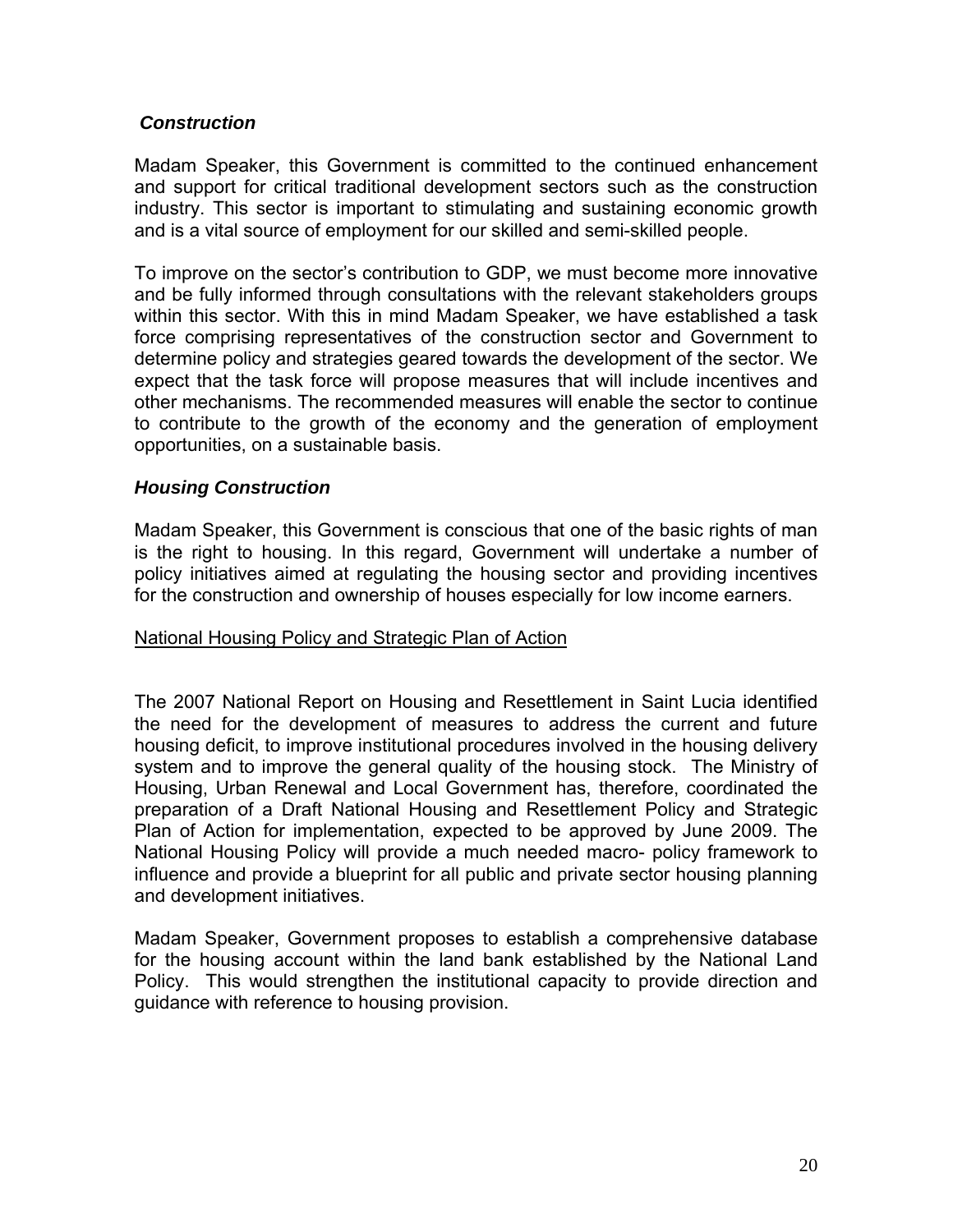# Incentives for the Housing Sector

Madam Speaker, in terms of providing assistance to prospective homeowners, especially for low-income earners, a low income housing incentive programme had previously been established. This programme sought to increase the housing supply available to low income groups by providing fiscal incentives to housing developers desirous of engaging in housing projects targeted at the relevant income segments. The existing incentives programme, including the concessions regime to developers, will be reviewed.

The revised fiscal incentive programme, along with the amended procedures for processing and monitoring, will be submitted to Cabinet for review and approval by May 2009. This incentive programme should provide incentives and inducements through duty free concessions on building materials to be used by developers for low to middle income housing developments.

#### Plans for Providing Affordable Housing

The provision of an affordable, cost effective housing delivery system also incorporates the development of programmes that would provide some degree of housing assistance for vulnerable households. The Government will continue its Housing Assistance Programme, which seeks to provide technical and limited financial assistance to persons in extreme situations of destitution, who require assistance in the provision of housing or the repair of existing housing stock.

#### Shelter Development Project – Core Unit Construction Programme

Madam Speaker, another housing programme which will provide affordable housing to Saint Lucians, is the Shelter Development Project. This programme, implemented by the National Housing Corporation, is expected to provide in the new financial year a number of housing units to low income persons to be relocated under various relocation programmes.

Housing models and systems from private sector interests which have been appropriately designed and which utilize building materials in innovative, inventive and creative ways and which also adopt construction and management approaches and practices aimed at affordable and cost effective housing for low and middle income groups, will be given favourable consideration.

#### Land Use Planning / Zoning

The affordability of housing is also dependent on coordinated, holistic, integrated and sustainable land use planning over the short, medium and long term planning horizons. This four-pronged approach when driven by appropriate and effective forward planning for residential and infrastructural development, will ensure that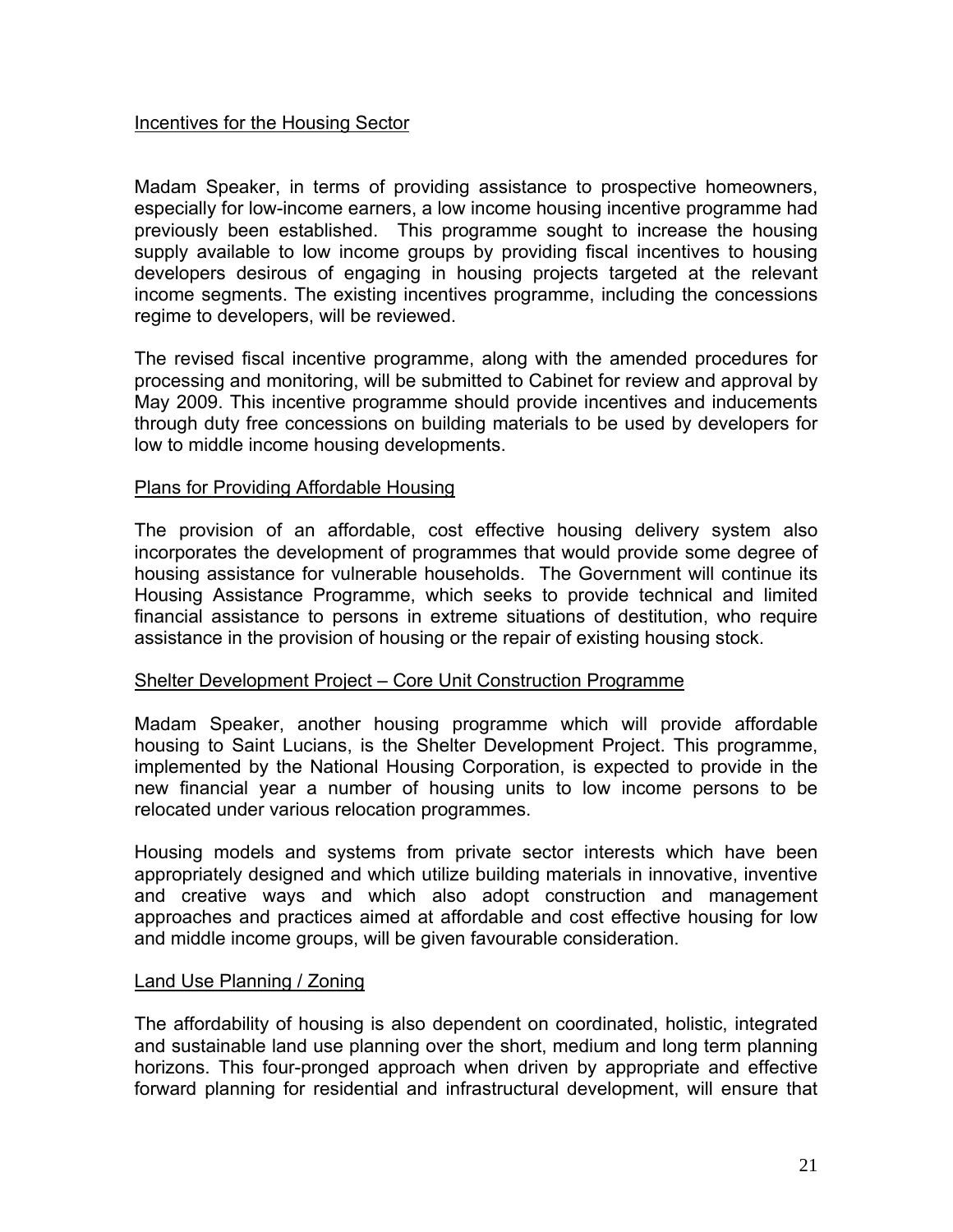high land, building, infrastructure and utility costs are kept to a minimum, thereby enhancing affordability levels.

This land use planning approach will encompass the identification and zoning of residential lands in suitable locations for low, medium and high income housing development with corresponding housing types and densities respectively and thus cater to all the housing needs.

#### Extension of Special Development Areas to Include Buildings With Specific **Designs**

Madam Speaker, the need to preserve residential buildings with designs of historical and architectural merit and which reflect the socio-cultural traditions of Saint Lucia as well as contributes to a uniquely local architectural vernacular, is compelling and overdue. The urban areas and periphery of the city, towns and villages are replete with such buildings whose design character and morphology are worthy of preservation.

The Ministries of Housing and Physical Development & Environment, as well as the National Trust and the Archaeological and Historical Society, will collaborate and coordinate efforts to institute appropriate mechanisms through the physical planning and development process to preserve this vital aspect of Saint Lucia's patrimony.

#### Housing Development Projects

As Government attempts to provide sufficient housing to the citizenry, we have embarked on a number of housing development projects, including those at Marigot, Monchy, Cresslands, Balembouche, St. Jude and Anse La Raye.

These six (6) housing development projects will provide a total of 1,229 residential units and 1,352 lots on approximately 304.3 acres. They will be implemented in 2009 and 2010 and are targeted at the low, middle and upper middle income groups.

The total cost of the six (6) housing development projects is approximately \$31 million. The National Housing Corporation will be the implementing agency for those housing projects, in collaboration with the Ministry of Housing.

As of March 2009 approximately six hundred and sixty-five (665) serviced housing lots were created at various sites such as Des Barras, Pays Perdu, Ravine Poisson, L'Abbayee, Piaye, La Ressource, La Tourney and Derriere Morne with an estimated eight hundred and ninety-one (891) to be created by March, 2010.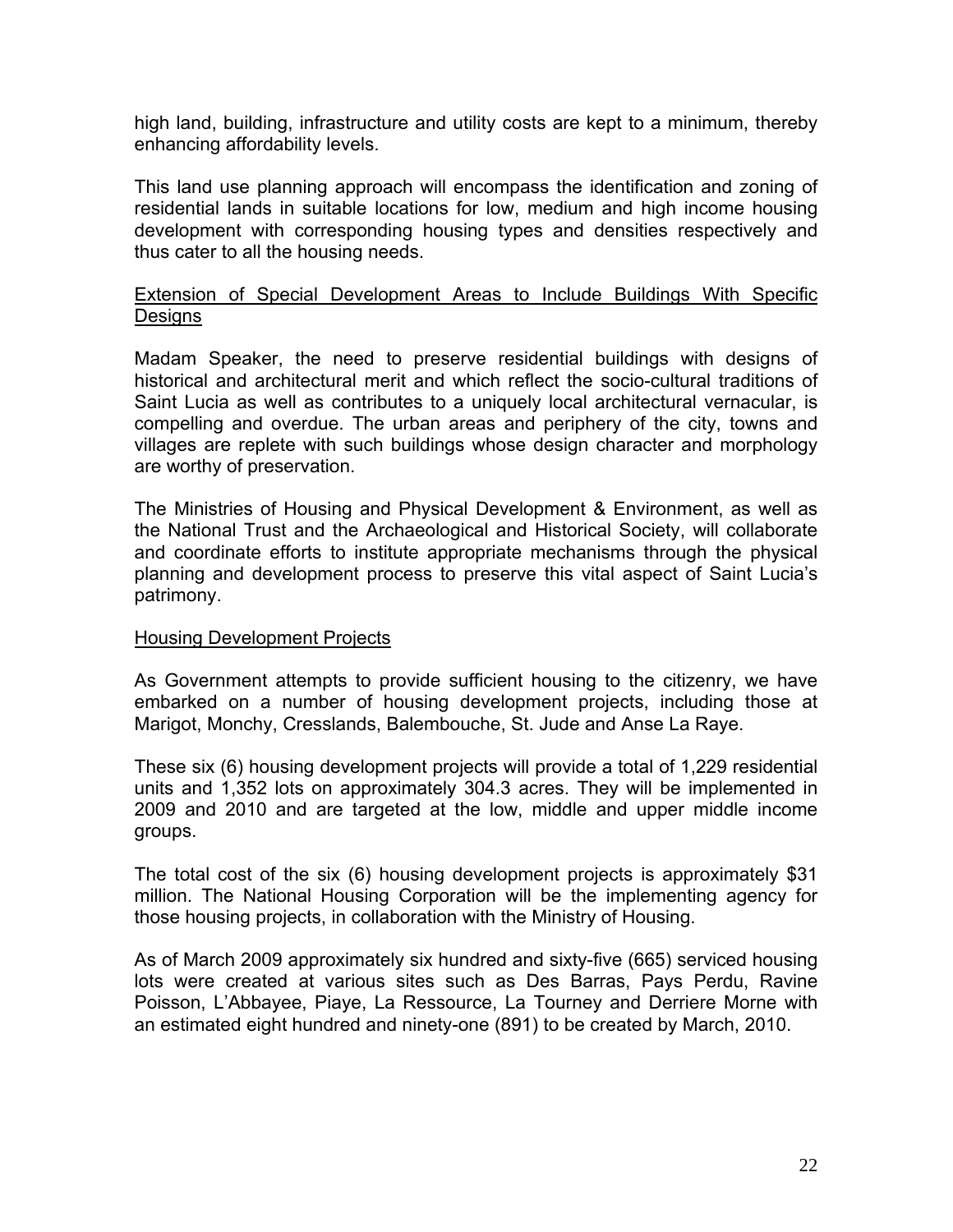# *Other Construction*

Madam Speaker, you would recall that the Saint Lucia Fire Services Headquarters building, which stood for many years on Jeremie Street, was severely damaged by the earthquake of November 29, 2007. The Fire Station and its Administrative offices have had to be relocated to temporary premises as a result. I am pleased to announce that the National Insurance Corporation has agreed to facilitate Government through loan funding, for the construction of a new Fire Services Headquarters along the John Compton Highway, on property adjoining Northwest Limited and extending to the Vide Boutielle Road. The property will be financed and constructed through the NIC on a "design, finance, build" agreement between the NIC and the Government. In addition, construction of an office complex, to meet the growing demands for rental of office space in Saint Lucia, will be done on that same property. The construction of the two buildings is expected to commence before the end of the second quarter of this financial year and is estimated to cost a total of EC\$35 million.

#### *Financial Sector*

Madam Speaker, I now wish to say a few words about the financial services sector. The genesis and nature of the current global recession has impressed upon us the need for effective supervision and regulation of the banking and financial sector. This is especially important in Saint Lucia and the Caribbean, where financial institutions play a substantial role in the provision of resources for operational and developmental purposes.

It is the Government's policy, in conjunction with the ECCB, other regional and international institutions and friendly countries, to preserve the integrity of the financial system. Poor and improper financial practices, abuse, fraud and money laundering or any other practice inclined to adversely affect the viability and credibility of the system as a whole, can have a detrimental effect on the cost and availability of financial resources and on economic activity.

To that end, we are working assiduously with the ECCB and our regional partners to resolve any outstanding issues concerning CLICO and to strengthen the regional regulatory mechanisms for supervising the financial system. Tax Information Exchange Agreements are among the initiatives being explored at present.

The Single Regulatory Unit for the supervision of the off-shore sector and domestic non-bank entities (such as insurance companies, credit unions, money service and hire purchase businesses, etc), will be established and become fully operational as an autonomous entity by the second quarter of this financial year.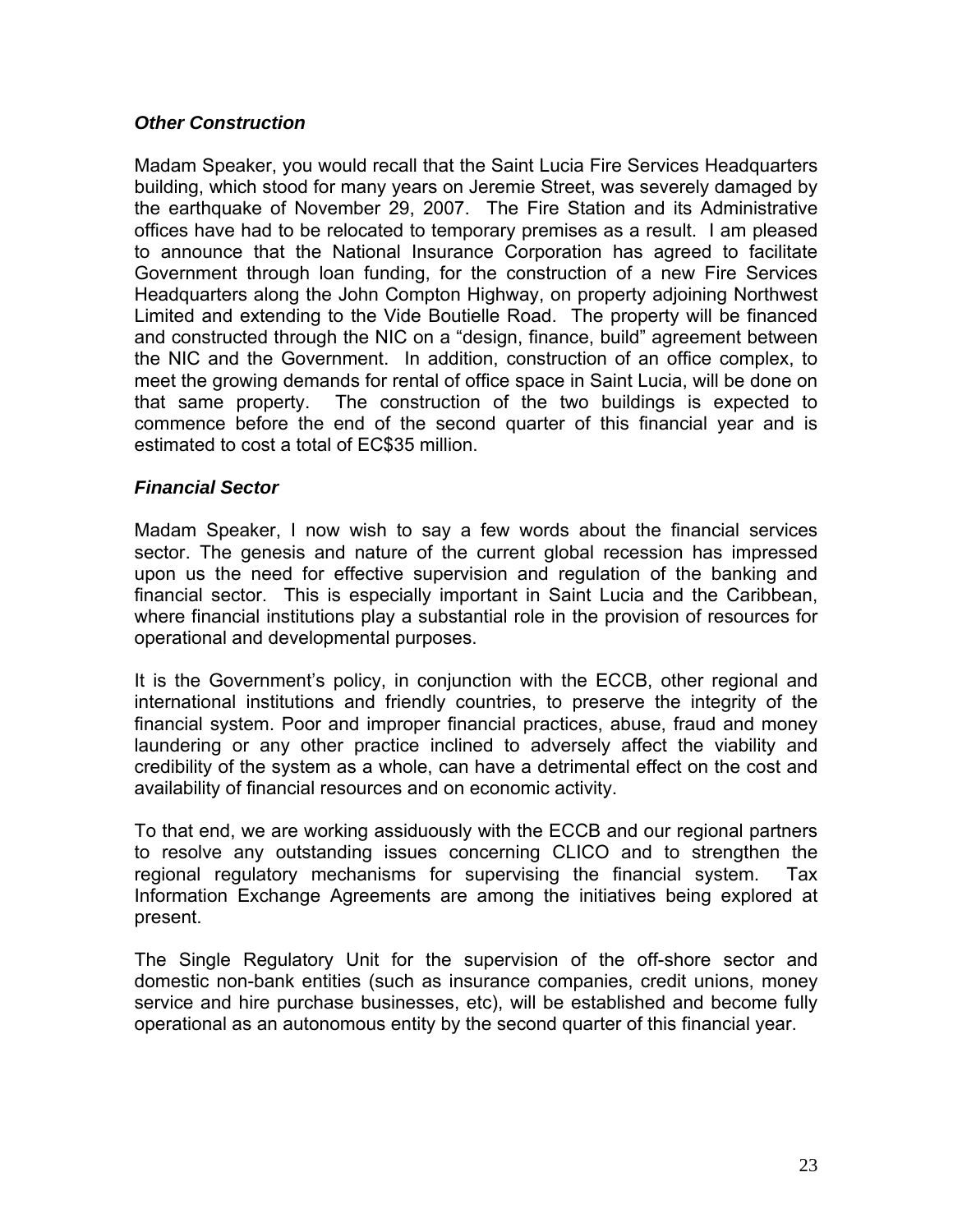# *Health*

Madam Speaker, our ability to enhance the competitive advantage of this country and play our part in supporting regional development, is heavily dependent on the responsiveness of the health sector to client needs and regional and global challenges. In order to expand choices to improve health and create investment opportunities we will continue to pay particular attention to strengthening our health system. This process will commence by ensuring the right of every resident to the highest attainable level of health, developing policies and offering incentives to generate and sustain growth in health and related sectors.

The activities to strengthen the health system will be conducted within the framework of the Primary Health Care Approach. This means that our health sector policies will support wellness, access of all clients to quality health care, involving the community in health planning and decision-making and working collaboratively with other sectors to create healthy people and healthy environments.

#### Policy Direction

Over the past two years, Madam Speaker, I have carefully studied this environment against the commitment of the Government to improving the health and well-being of all residents. The national strategic plan for health details the priorities of the health system to move from a focus on caring for the sick to a focus on keeping people well. It is time to accelerate progress towards strengthening the building blocks of our health system, the main components of which are Governance, Quality Health Care, Health Information, Health Financing, Human Resources and Health Infrastructure.

In about 33 months, a new secondary health facility funded by the European Union will open its doors to serve this population and visitors. This facility, after many years of negotiations has finally come to realization and as a consequence, on behalf of the Government and People of Saint Lucia, I am obliged to express our sincere gratitude to the EU, particularly the governments of the United Kingdom and France. Without their determination and interest, during the last twenty years, this "state-of-the-art" facility would not have materialized.

With this proud gift, we must be prepared therefore to ensure that the new facility represents not just a concrete statement, but rather a testimony of how well our services can be coordinated and integrated. Against this background, therefore, the policy direction to guide this transformation of our health sector will be geared towards improving access to quality health care services that are people centred and focused on preventing illness. This Government will endeavour to position Saint Lucia as a "world-class" health and wellness destination through the successful implementation a health strategy supported by excellent infrastructure and services.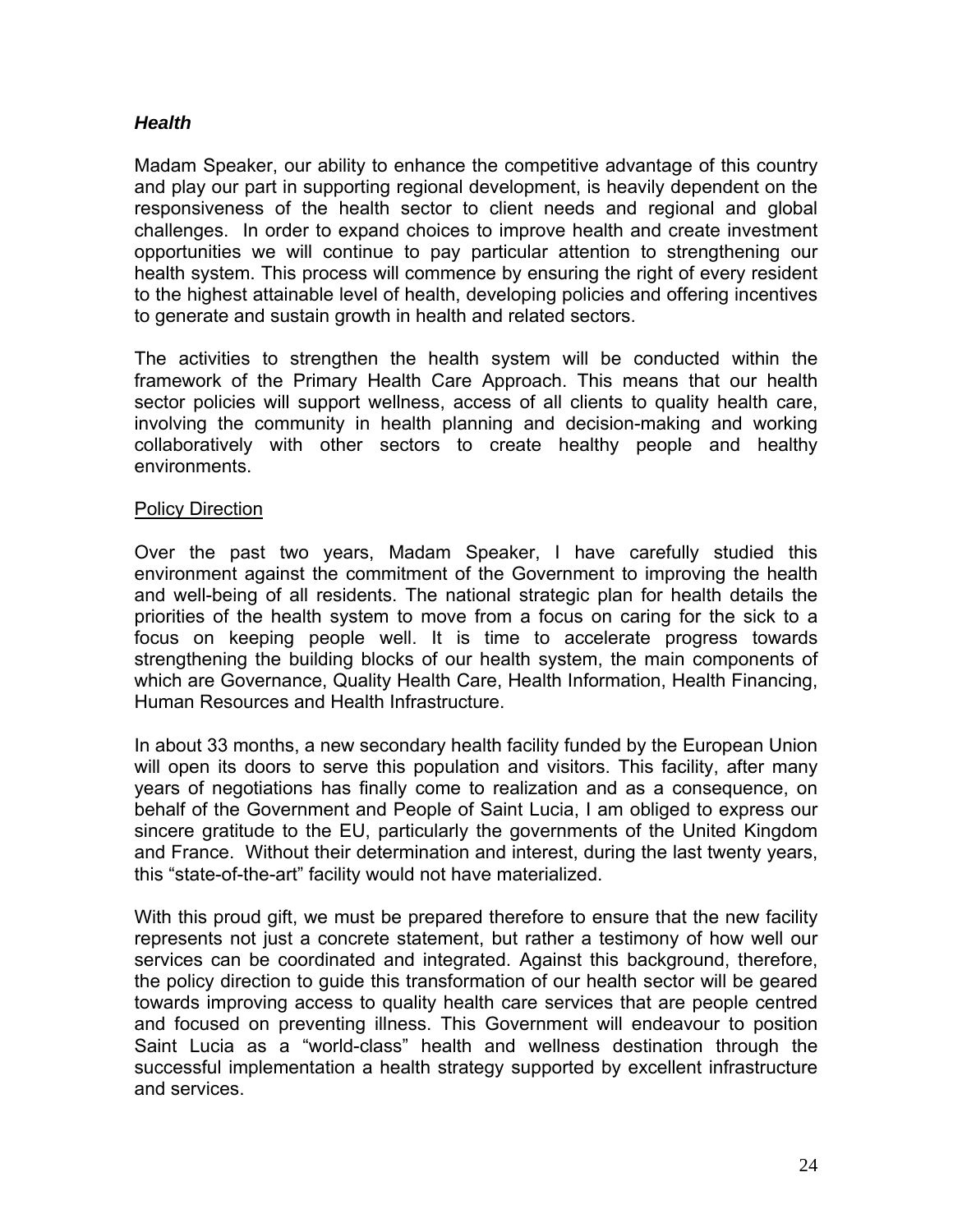#### Integrated Health Strategy

To position Saint Lucia as intended, Government will implement an Accelerated Health System Strengthening Strategy. The strategy will focus on fast tracking the reform of all existing structures and services through implementation of a thirty-six (36) month health system strengthening project. Madam Speaker, the three main aspects of this strategy are: the establishment of a mechanism which will raise sufficient funds to cover the health of every resident and sustain investment in health; implementation of appropriate governance and quality structures, human resource development and staffing strategies and a health information system and finally development of wellness centers (e.g. Castries Urban Polyclinic, Anse-La-Raye Wellness Centre) and commissioning of secondary and tertiary care facilities.

The primary focus this year, will be on infrastructural development, with the completion of a Neo-Psychiatric Hospital estimated to cost EC\$13.5 million and the commencement in earnest of the New National Hospital. Additionally, provision has been made for refurbishment and upgrade of a number of our Health Centres under the CDB funded Economic Reconstruction Programme. Madam Speaker, our overall aim is to transform these facilities into wellness centers.

# *Education*

Madam Speaker, I now wish to turn to another important arm of the social sector, education and I begin with an update on progress to date on the Basic Education Enhancement Project.

#### Basic Education Enhancement Project (CDB) - Saint Lucia (US\$12 million)

With respect to the CDB funded Basic Education Enhancement Project, approximately US\$12 million will be spent that will directly benefit present and future students and teaching staff at the eight schools participating in the project. This includes five primary and three secondary schools which have a total enrolment of approximately 3,700 students and 200 teachers. Students will be relieved of being accommodated in hazardous facilities which presently predisposes them to ill-health. The improved physical facilities and equipment will motivate the students to higher levels of educational achievements and the teachers to higher levels of performance.

The project will also focus on institutional strengthening and capacity-building to improve education quality. Approximately 1,300 teaching staff at primary and secondary schools will benefit from training geared to enhancing competencies in key academic subjects and non-academic areas such as early childhood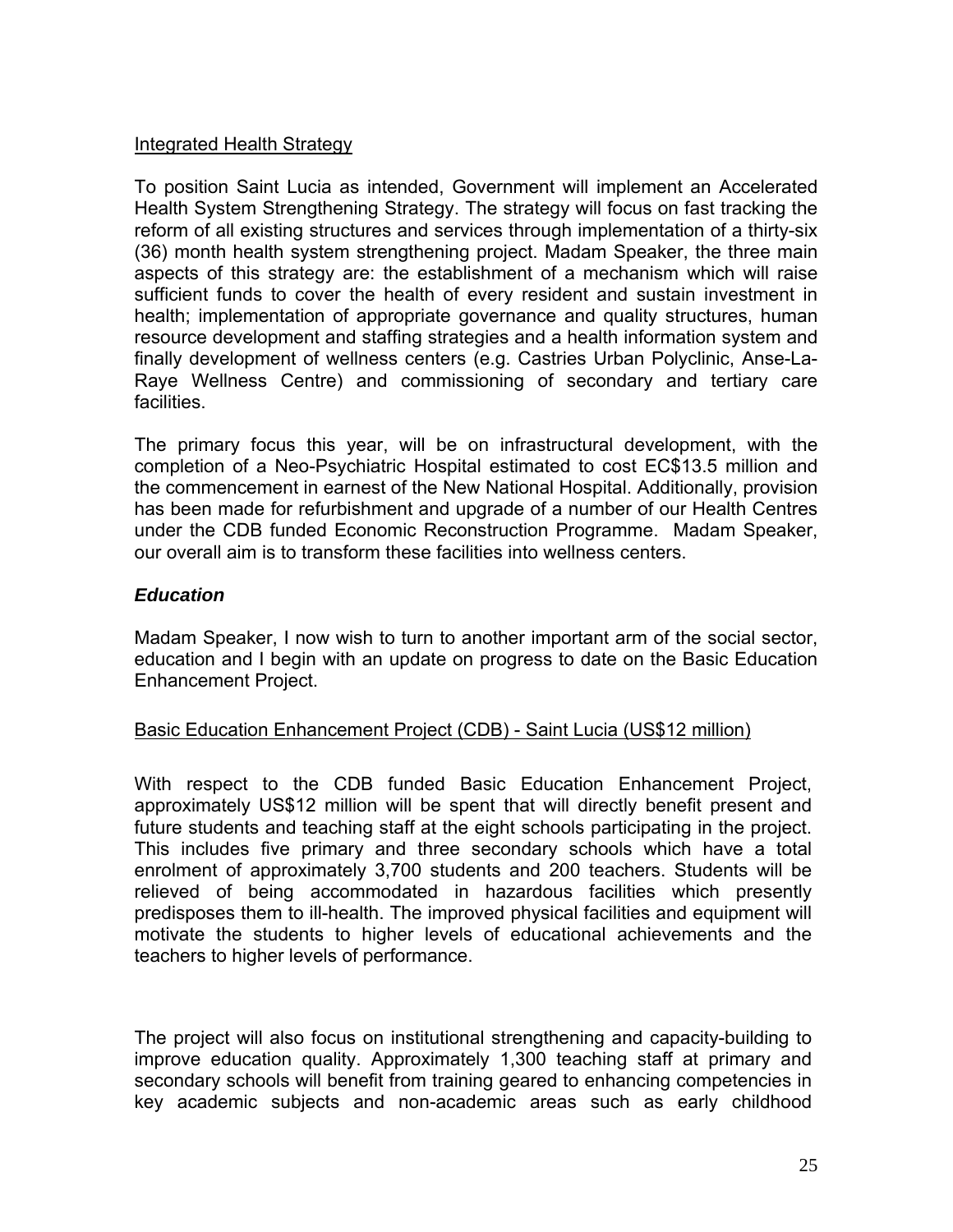screening and diagnosis, multigrade teaching methods, classroom management, differentiated instruction, student assessment, multi-media teaching methodology and technology in education.

Approximately 210 education officers, principals and vice principals will be beneficiaries of management skills enhancement training. The project will also contribute to breaking the cycle of intergenerational poverty. During the construction phase, the project will generate employment opportunities for local skilled and unskilled labour and a demand for local goods and ancillary services.

#### Computer Education for Primary/Secondary Schools

Madame Speaker, this Government recognizes the need more than ever for improvement in our education product. While I will speak shortly on a new policy with respect to the future of education, one thing is certain. We live in a world dominated by information technology and if we as a nation are to prosper in this environment, then we must have our children embrace and use information technology at an early age.

In this regard, the Government recognizes the critical need for expanding access to the knowledge environment through computer based learning in our primary and secondary schools. We will, in the course of the next financial year and in particular with other countries, embark on an ambitious programme aimed at ensuring that every child has access to a computer to enhance his knowledge base and to provide direct and instant access to global information. We envisage that all primary schools will be outfitted with computer labs and the appropriate support facilities and services for the teaching and maintenance of the equipment. It also envisages that every child will get access to his or her personal home computer beginning with that critical Grade 6

The second aspect of the project intervention will see all students of Grade 6 allocated a home computer. Grade 6 is chosen because it is the common entrance class and students must become ready for online research and computer aided learning at the secondary school level.

#### Initiatives to Improve Discipline in Schools

Madam Speaker, the upsurge of indiscipline in schools has necessitated that the Ministry of Education, introduce a Zero Tolerance Policy on Drugs and School Indiscipline. There have been increasing reports of the consumption of alcohol on school premises especially at school sporting activities. While health and family life programmes are taught in schools, counseling services are made available and assistance is received from agencies such as the Centre for Rehabilitation and Education through its Adolescent Development Programme and the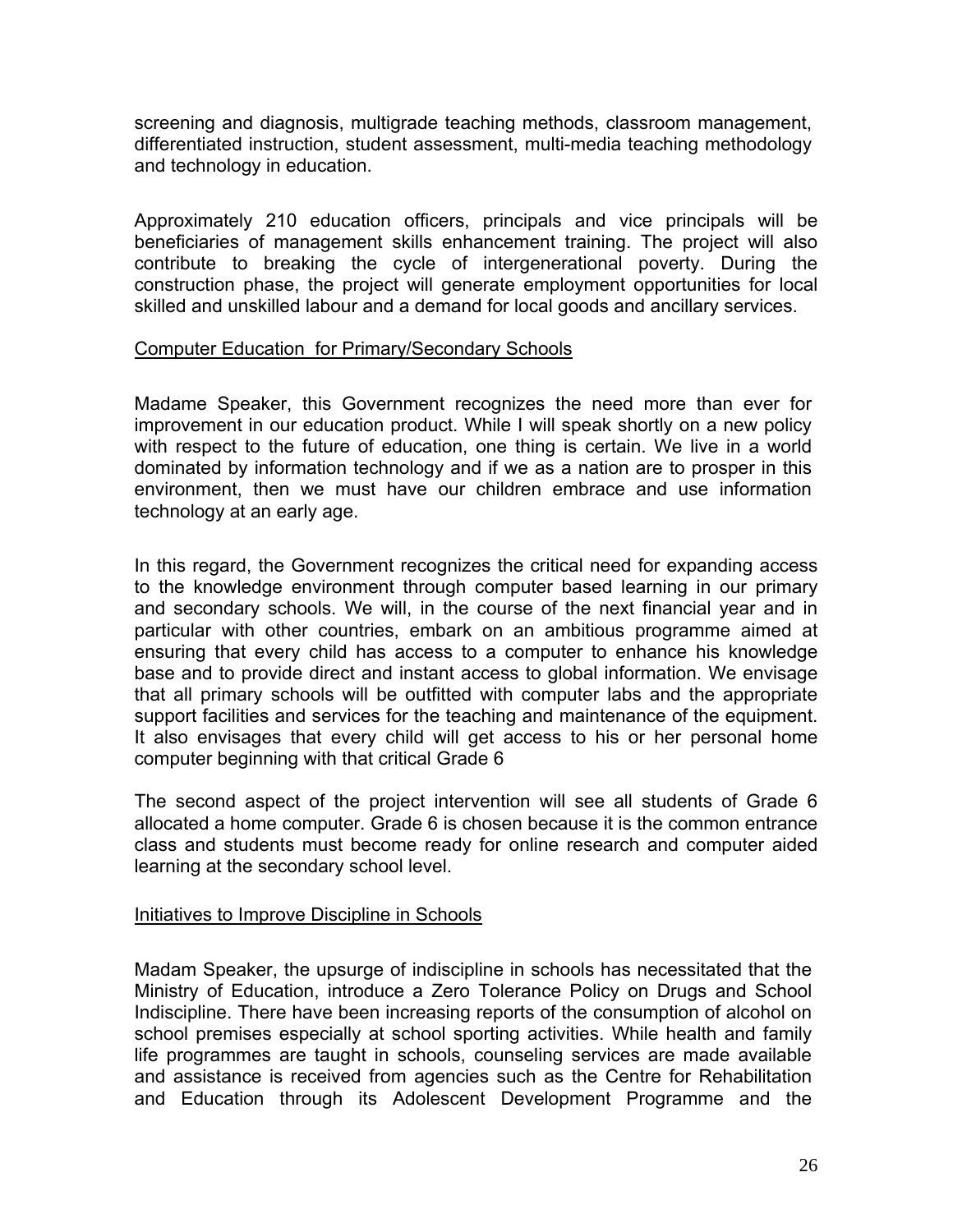Community Action Programme for Safety, the problems of school indiscipline continues. It is against this background, Madam Speaker, that the following new measures will be undertaken to further tackle the problem of indiscipline in school.

The Ministry of Education will introduce co-curricula activities and uniformed groups, improve curricula to deal with students with special learning difficulties, hold a school conference on discipline, design programmes and laws to curb after school loitering, devise mechanisms to observe and monitor indiscipline, increase the number of educational counselors in schools, engage the alcohol industry to enter into a partnership with Government and other community-based organizations to implement a coordinated, evidence-based approach to reducing underage drinking, among others.

# Upgrading SALCC to a University College

Madam Speaker, this Government is committed to upgrading the Sir Arthur Lewis Community College into a University College. A review of our progress thus far indicates that the current administrative structure and human resources are inadequate to support the activities required to move the transformation process forward. We therefore need to build the capacity of the College in terms of project management, institutional research, education planning, human resource development, facilities management, academic programme development, quality assurance and student services. At this stage I can report that (1) The Project Office for Transformation is established and functioning; (2) Key personnel have been appointed; (3) Institutional capacity has been strengthened in each service area identified and (4) the consultant has been contracted and a proposal submitted for funding the transformation of the SALCC.

#### National Education Commission

Madam Speaker, notwithstanding the project just mentioned, we are still not satisfied with the response of our education system to the needs of our society. After much discussion and research the time has come for repositioning education and restructuring in the Ministry of Education and Culture. This need for change comes against the background of the achievements we have made in providing universal access to primary and secondary education and the need to provide a workforce equipped to deal with the rapid innovations in information and communications technology, a more competitive employment market and a world driven by knowledge.

In this context therefore, it is timely that an appropriate policy mechanism be established to strengthen Government's capacity to deliver the type of training and education required both for personal development and the needs of the private sector. I therefore propose the establishment of a National Education Commission to address the various aspects of the country's strategic education requirements and make recommendations on the way forward. Given the complexity of the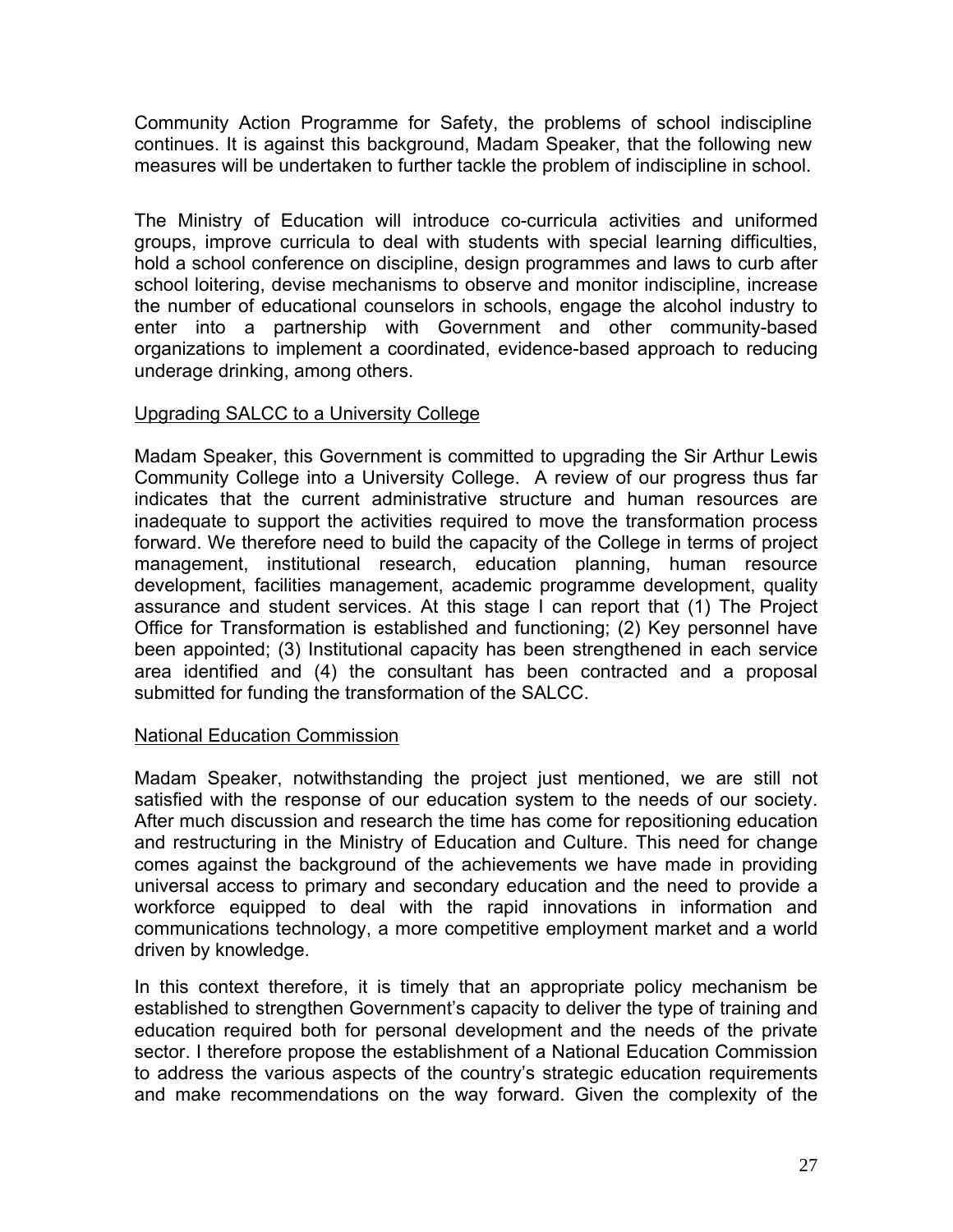education sector, this National Education Commission should comprise persons from various sectors such as the clergy, the youth, the opposition, the private sector, general public, trade unions, and academia among others.

#### Language Policy

Madame Speaker, The New World Order, which is characterized by globalization, is having a profound impact on how countries, particularly Small States like ours, position themselves to ensure their survival. The ability to communicate in different languages is proving to be an important cutting edge factor in enhancing countries' competitive positions, both in negotiations and in access to opportunities for nationals, within international organizations and multi-national firms.

Cognizant of this, Government has initiated steps to devise a Language Policy that will lay the basis for building capacity in Foreign Languages. As a first step, we have engaged in discussion with the Francophonie Organization in an effort to conclude a "Linguistic Pact," that will promote the use of the French Language within the Education System and in Saint Lucian Society as a whole. Initiatives in Spanish and other languages will follow.

#### Arts, Entertainment and Culture

The Government of Saint Lucia recognizes that Saint Lucia's considerable and unique cultural and artistic treasury offers significant opportunities for sustainable economic activity in Arts, Entertainment and Culture, generally referred to as the cultural industries.

Moreover, these sectors represent a significant pool of assets including: intellectual property, creative talent, management capacity, technological knowhow and physical infrastructure, all of which can be effectively deployed for sustainable economic growth and accelerated human development.

The Government further recognizes that cultural industries constitute a major growth sector globally, and that several progressive countries – recognizing this immense potential – have devised enlightened public policies and strategies to successfully expand the contribution of cultural industries to GDP.

It is also manifest that these industries foster significant economic linkages with other sectors of the economy, particularly tourism. When these linkages are optimized, they generate considerable demand for related goods and services including travel, accommodation, food, beverage, media, communications, financial services and transport.

Madam Speaker, Government will therefore convene a National Consultation this year to chart the way forward for the growth and development of Arts, Entertainment and Culture in Saint Lucia. Also, because of the importance of the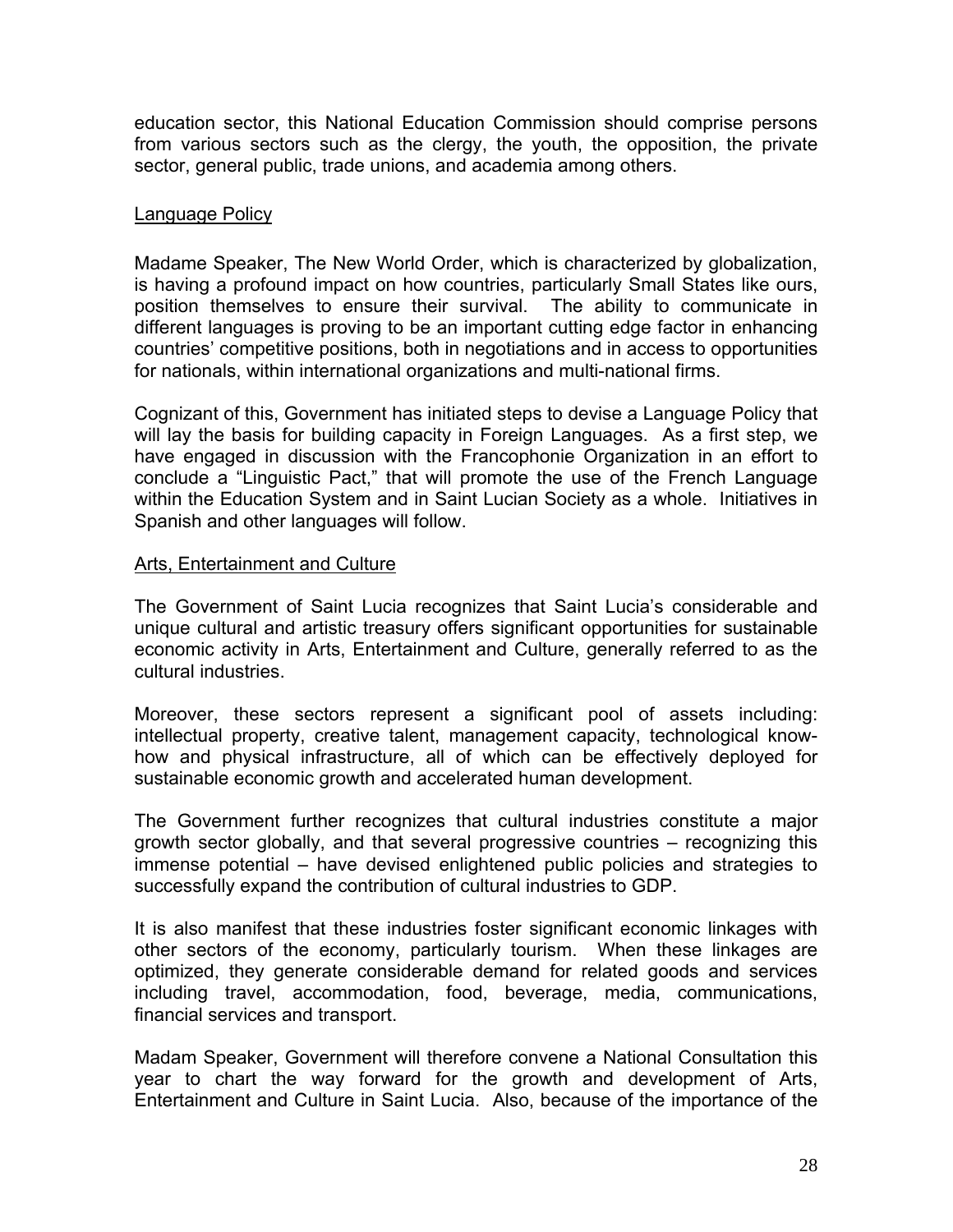creative industries and the potential for contributing to economic growth, Government has decided to allocate the sum of \$1.5 million to assist artistes. Government is especially encouraged by the initiative currently being pursued by the Honourable Derek Walcott, to produce a film based on his play, "Ti Jean and his Brothers".

### *Social Transformation, Youth and Sports*

Madam Speaker, this Administration recognizes the value of sport to the development of our people and the nation as a whole. This was tangibly demonstrated at the recently and successfully concluded CARIFTA Games, where we not only witnessed our young athletes excel, but just as critically, our people rally behind them in total support. We will not only consolidate on those gains through the continuation of the Elite Athletes and Sport for all Programme but, Madam Speaker, we will concentrate more of our efforts on ensuring that we institute a more effective and comprehensive sports programme within the school system. We must engender in our children and by extension their families, a real love for sport. We must help them with their basic technique and we must ensure that they are prepared for any competition that they engage in. In this regard, we have invested \$1.5 m towards the School Sports Programme.

The Department of Youth and Sports has a responsibility for the management of the National Schools Sports Programme. This Programme is designed to expose students to the principles of sportsmanship and fair play and better prepare them to participate and contribute meaningfully in the country's development.

This initiative proposes the execution of an Annual School Sports Programme, with the organization and implementation of skills development and coaching programmes as well as competitions in core sports and the establishment of a rewards and incentives programme.

The initiative is based on the premise that preparation is key to success and to participate and enjoy the experience of sport one must be equipped with the fundamental skills, confidence and ability to so do at an early age.

Saint Lucia has a youthful population. Notwithstanding, the society has in recent times witnessed the manifestations of several problems inherent to youth, causing great stir and alarm among the populace. Crime, violence, substance abuse and poor civic attitudes pervade the social domain. In most instances, the perpetrators are very young people.

On the other hand, all of us, Madam Speaker have witnessed many examples of positive contributions made by our young people. They have it within themselves to be resourceful, innovative and productive. We must provide them with the encouragement for them to flourish. We must encourage them to take the lead in matters that directly impact on their welfare. But more importantly, Madam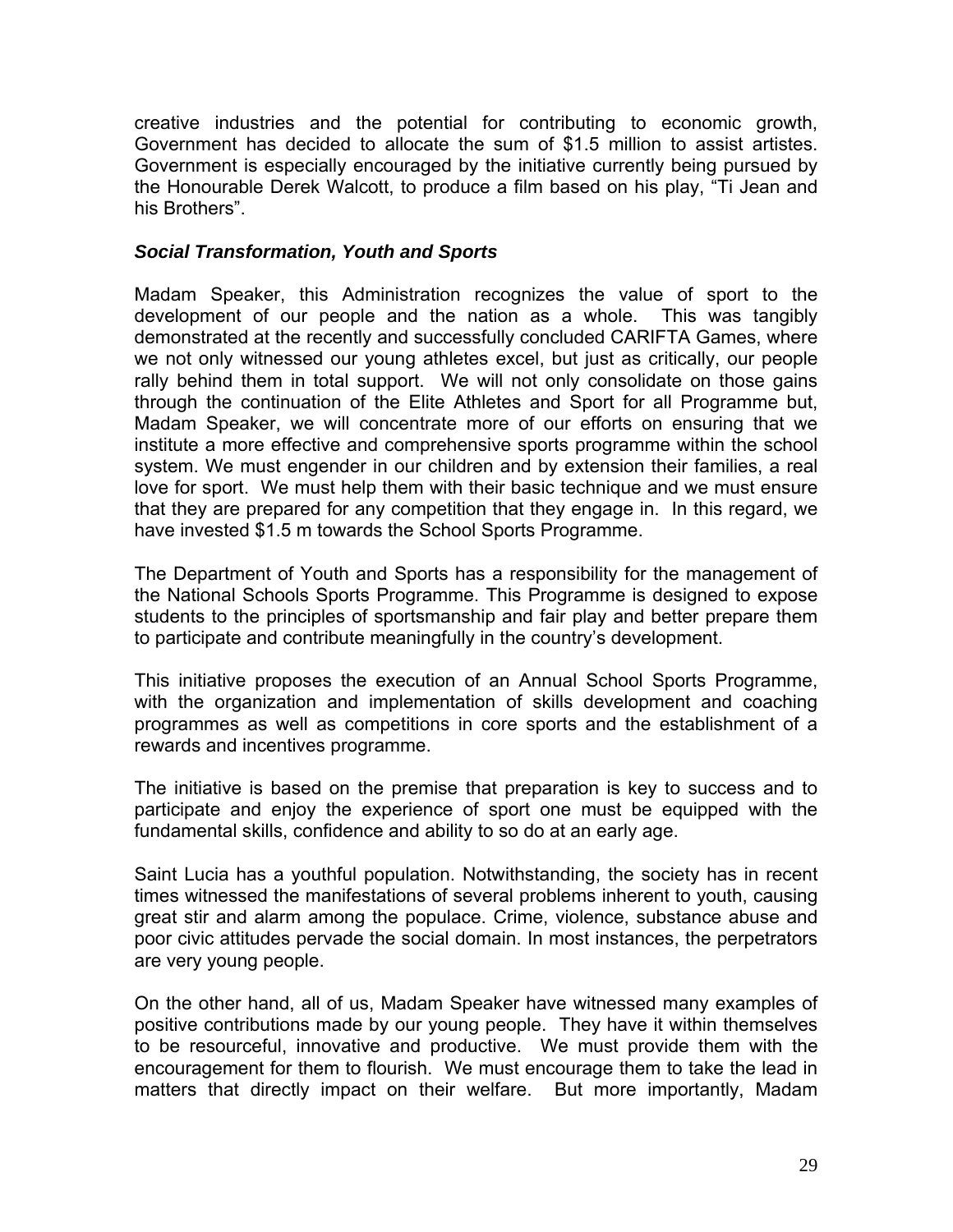Speaker, we must promote and sustain a message that fills them with confidence and hope.

# Holistic Opportunities for Personal Empowerment

A major component of the Social Safety Net Programme implemented by this Government, Madam Speaker, is the Holistic Opportunities for Personal Employment (HOPE) Programme. It is widely recognized throughout the world that temporary employment programmes have a significant impact on cushioning the effects of economic downturn.

For some time now, we have endured the criticism of Honourable members of the Opposition for a re-introduction of STEP. My Administration has always contended that STEP, while conceptually having merit, operationally was severely flawed. We were of the firm view that the programme was too welfare-oriented and therefore confined its participants to a constraint state of dependency, with no hope of graduating to a better life.

Moreover, the activities undertaken were of little long-lasting value to the community and indeed to the nation. In an environment where resources are not only scarce but dwindling, this clearly was untenable. And so, Madam Speaker, after careful deliberations, we have formulated a programme that can address the immediate needs of some of our vulnerable population while simultaneously equipping them with the resources needed to assist them in securing more sustainable livelihood opportunities.

Madam Speaker, this programme will incorporate the following:-

- (1) A temporary employment component that will focus not only on beautification and landscaping activities but on construction activities, primarily at the community level. It will also provide opportunities in the delivery of services.
- (2) A health support component in which basic health servicing/diagnosis, treatment and advice will be administered.
- (3) A personal development component in which soft skills, in addition to vocational training, will be administered.

Madam Speaker let me make it abundantly clear that participation in the employment component of the programme will be conditional upon participation in the personal development component.

This programme will be administered through the Saint Lucia Social Development Fund (SSDF) in collaboration with a number of agencies like NCA, NSDC and Department of Youth and Sports and it is expected that over 2,000 persons will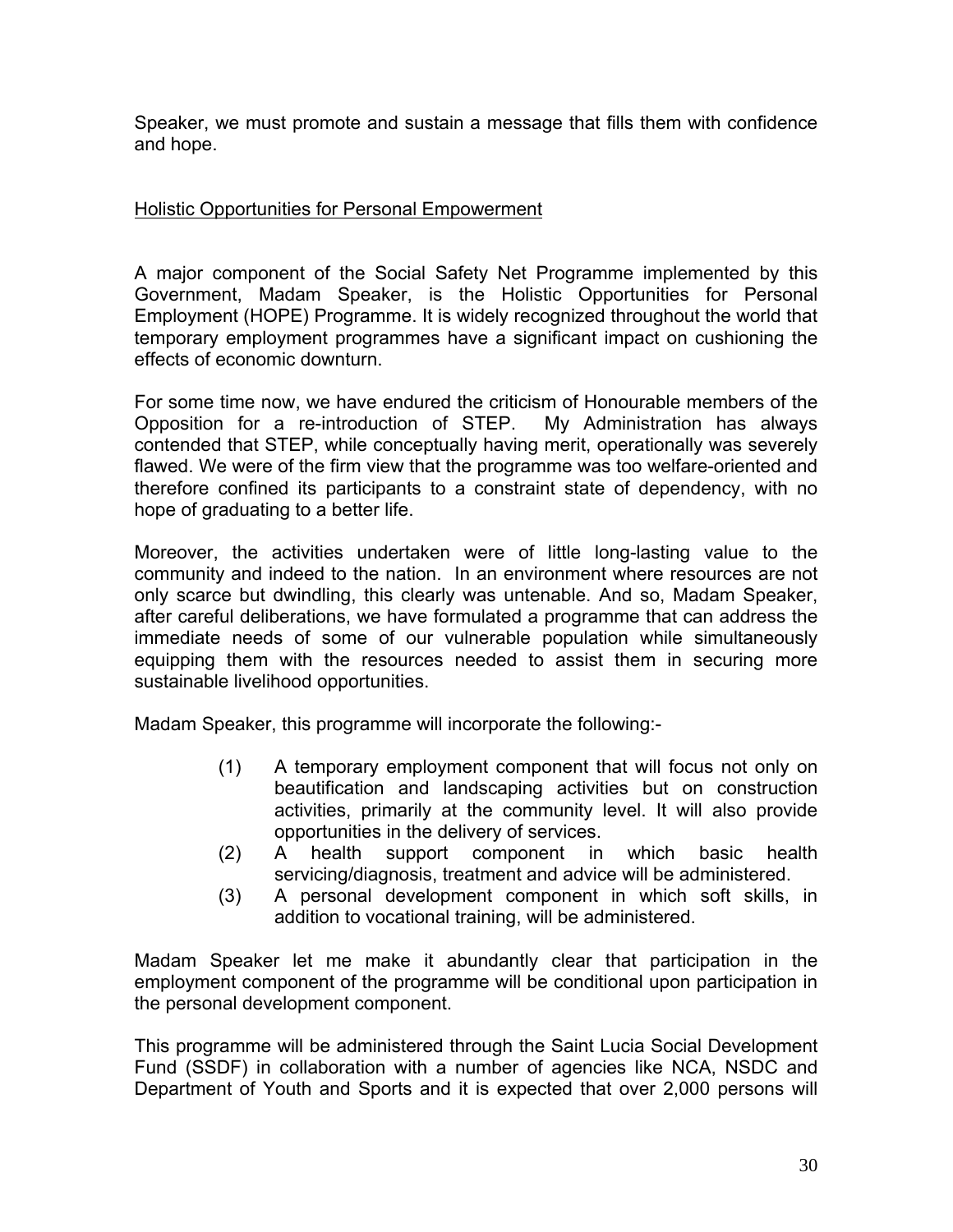benefit from this programme on an annual basis. Some EC\$9.5 million has been budgeted for the HOPE programme.

#### **Social Protection**

In the midst of this economic and financial crisis that we have spoken of, lies the inescapable fact that we must ensure that our vulnerable populations are protected. Our overall social sector policy framework must embrace social protection initiatives as well as those related to education, health care and protection of workers and their rights. We have to develop a social protection system that displays the following features:

- It must be appropriate and adequate, i.e. suited to the particular circumstances and catering for the intended beneficiary group.
- It must be cost effective yet equitable
- It must be capable of changing household behaviour for the better
- It must be capable of evolving over time and;
- Most importantly, it must be financially sustainable

If we carefully examine the current programmes delivered, it is evident that our social safety net is indeed wide ranging. We have cash transfer programmes like the Public Assistance Programme, in–kind transfer programmes like the School Feeding and Book Bursary and Educational Assistance programmes. We have instituted fee waivers for specific social services and price subsidies. We will introduce a labour intensive community works/service programme that will link employment to job search, training and other support services so as to enhance sustainable livelihood efforts at the household level.

Madam Speaker, in addition to the programme just mentioned I believe it is important to remind this Honourable House of the unprecedented increases in the prices of most goods throughout much of 2008 and the fact that the price of the basic commodities rice, flour and sugar remained the same in Saint Lucia. It is now estimated that approximately EC\$7 million was spent in maintaining these prices. Conscious of this experience, Government is this year deliberately making a provision of EC10 million to compensate for such price increase especially as the economy is in the midst of a global recession.

However, Madam Speaker, we will pursue the restructuring of the operations of the Government Supply Warehouse to make it more efficient. Government will also examine the possibility of establishing a Basic Commodities (BASCOM) Network in collaboration with social partners to manage the delivery of basic commodities to the most vulnerable among us.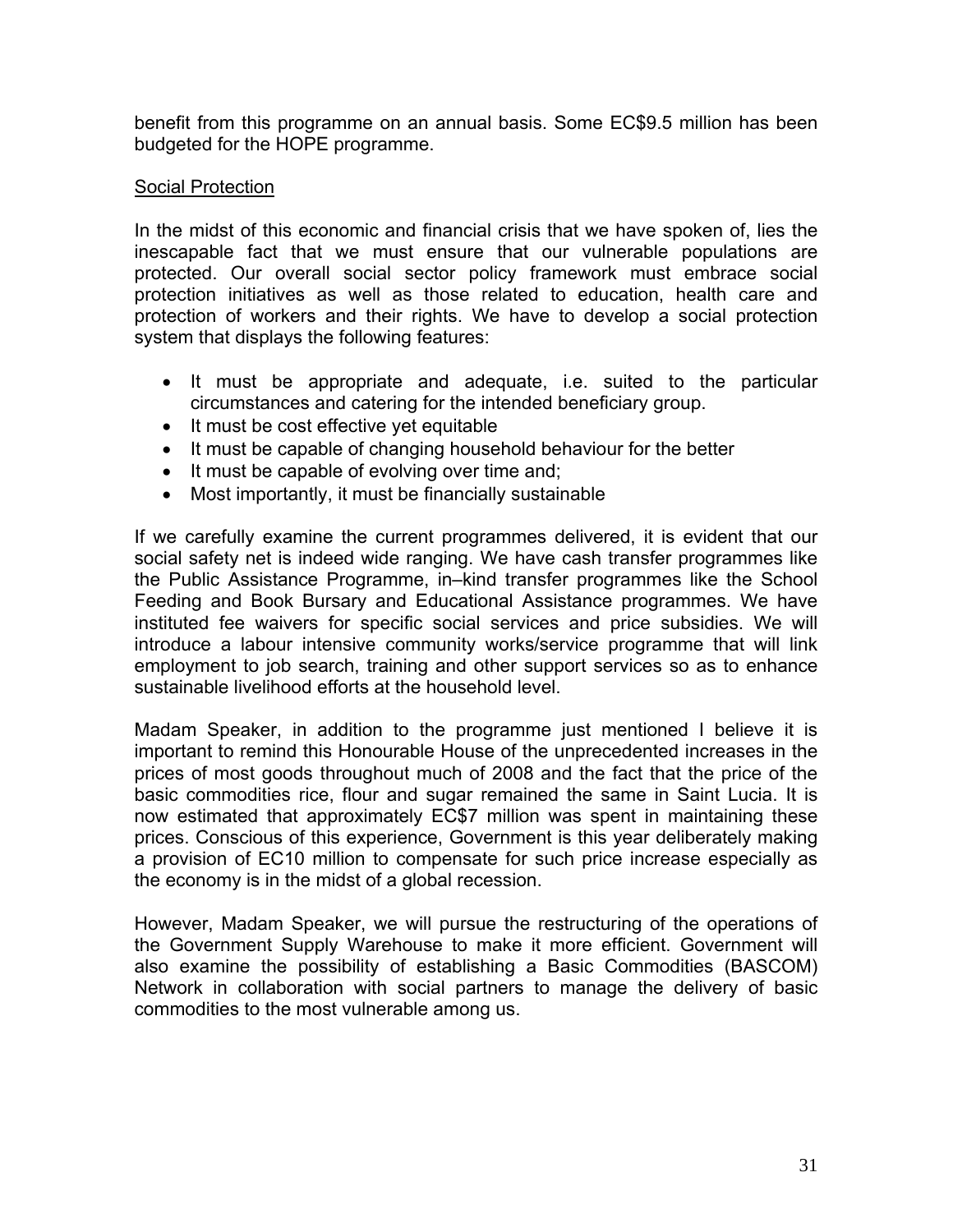#### Public Assistance

Madame Speaker, the Public Assistance Programme represents one of the largest social safety net programme, both in terms of the scale of the expenditure and the number of beneficiaries. At present approximately 3,600 individuals receive monthly public assistance contributions with annual expenditure exceeding \$4.8 million.

In September of last year, Government approved a revision of the rates paid to recipients so as to more adequately reflect the need to satisfy the food and nonfood requirements of the poor and indigent. Notwithstanding these initiatives and in keeping with our overall philosophy and determination to ensure that such programmes are better targeted, more cost effective and more efficiently delivered, Cabinet has appointed a Committee specifically to review the Public Assistance List. In so doing, the Committee will advise not only a clear methodology for eligibility but also on the specific operational procedures and processes to be adopted.

We must be able to determine which individuals rely on this programme and which need not by virtue of being able to receive assistance through other programmes or because direct support can be obtained from their families. Through better targeting, I am convinced that not only will we be able to reach an increasing number of deserving households but we will also be able to provide a more diverse range of services to them.

#### Increases to Pensioners

Madam Speaker, Government pensioners last received an increase in their pensions in May 2005. While this Government has made it possible to keep prices of basic food commodities from rising, the reality is that the cost of living has since increased, eroding the real value of pensions. Medication and health services, for example, have become more expensive.

While I am aware that Government is under no legal obligation to effect increases to pensions, we consider it our moral responsibility to look after the welfare of our senior citizens whose hard work and industry built the economic foundation of this country.

Therefore, Madam Speaker, as another demonstration of our effort to provide social protection to our people, I wish to announce the following increases in pension payment:

| 1. | for persons who retired prior to April 01, 2003 - | 5%    |
|----|---------------------------------------------------|-------|
| 2. | for persons who retired prior to April 01, 2004 - | 4%    |
| 3. | for persons who retired prior to April 01, 2005 - | 3%    |
| 4  | for persons who retired prior to April 01, 2006 - | $2\%$ |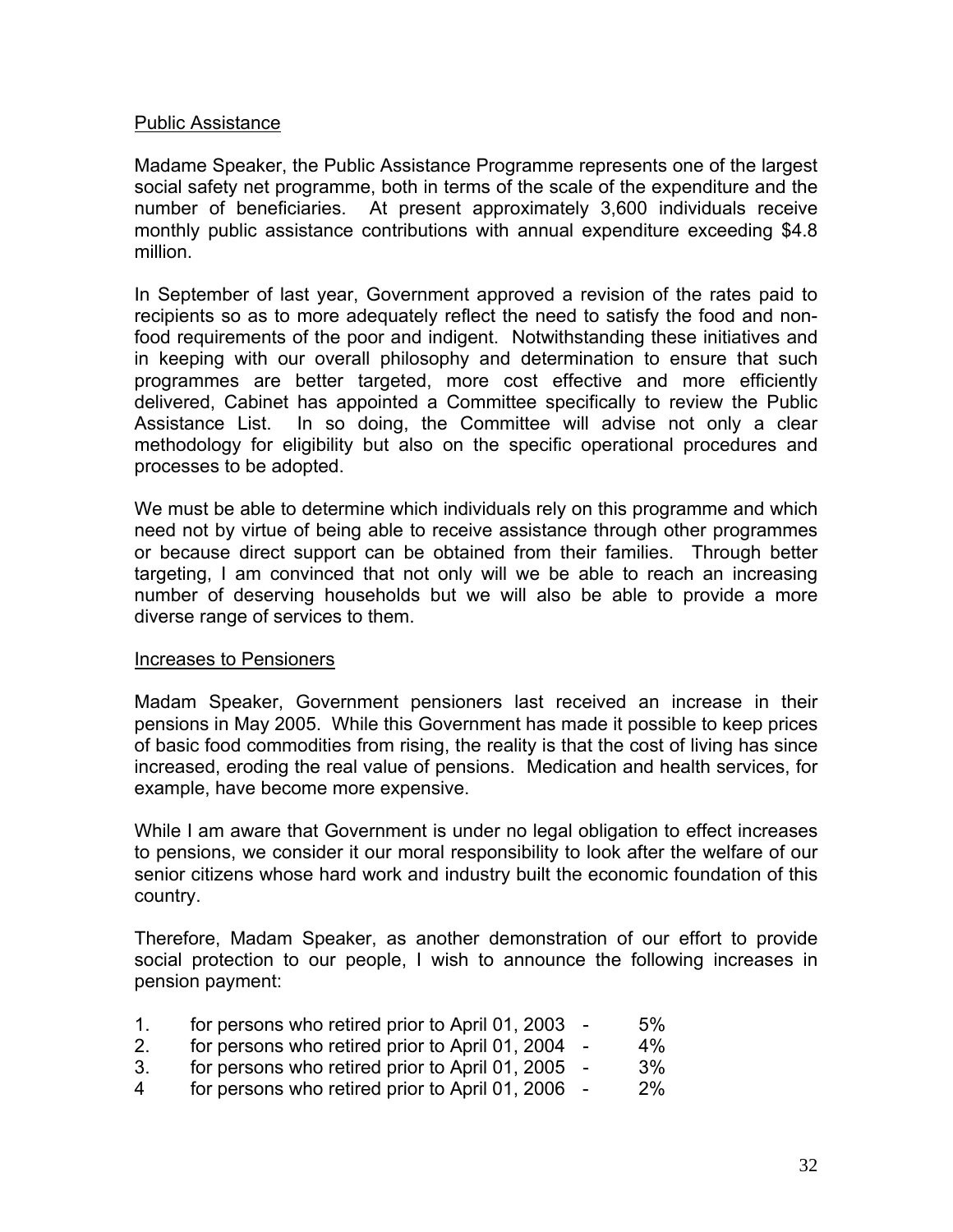This formula has generally been used in the past and has proven to be an equitable method of computing pension increases.

Madam Speaker, I propose that those increases take effect from May 01, 2009.

# *Sustainable Development*

### Environment

Madam Speaker, during the last year, Saint Lucia accepted the responsibility, at the level of the CARICOM Heads of Government, for the Sustainable Development portfolio which includes the Environment, Disaster Management and Water. This responsibility I have taken seriously and by way of example I wish to outline some of Saint Lucia's achievements over the last year that contributed to environmental sustainability. We were able to re-establish the National Environmental Commission, complete a draft Environmental Management Act and complete a Coastal Zone Legislative Study among many other achievements.

During this fiscal year, attention will be focused on developing an incentive regime aimed at encouraging environmentally-based enterprises. The importance of this policy initiative must be seen in the context of the rising cost of energy and the impact that global warming is having on our development.

Madam Speaker, with respect to climate change, Saint Lucia is quietly undertaking a number of measures to begin to address this phenomenon. Under the Special Programme on Adaptation to Climate Change (SPACC) Project, we will this year see the retrofitting of a prominent public building to withstand strong earthquakes and category 4 and 5 hurricanes and the incorporation of new design wind speed standards as well as earthquake resistant standards, into the national building guidelines. We will also undertake a project in the south of the island to demonstrate practical and cost-effective water conservation and recycling measures. This initiative will reduce demand upon the municipal water supply and also help to protect the environment.

#### Energy

Madam Speaker, in the area of energy, Government will continue to promote the diffusion of wind, solar and other renewable energy technologies. Cabinet has already granted approval for LUCELEC to acquire the necessary land and it is our expectation that LUCELEC will move rapidly to establish a wind farm. Moving towards renewable energy in a big way will require a review of our existing electricity supply legislation. This review will finally be undertaken in this financial year under the EU Special Framework for 2006. This will be part of a broader initiative which will also identify options for energy efficiency in the transportation sector and promote increased awareness of energy issues at the national level.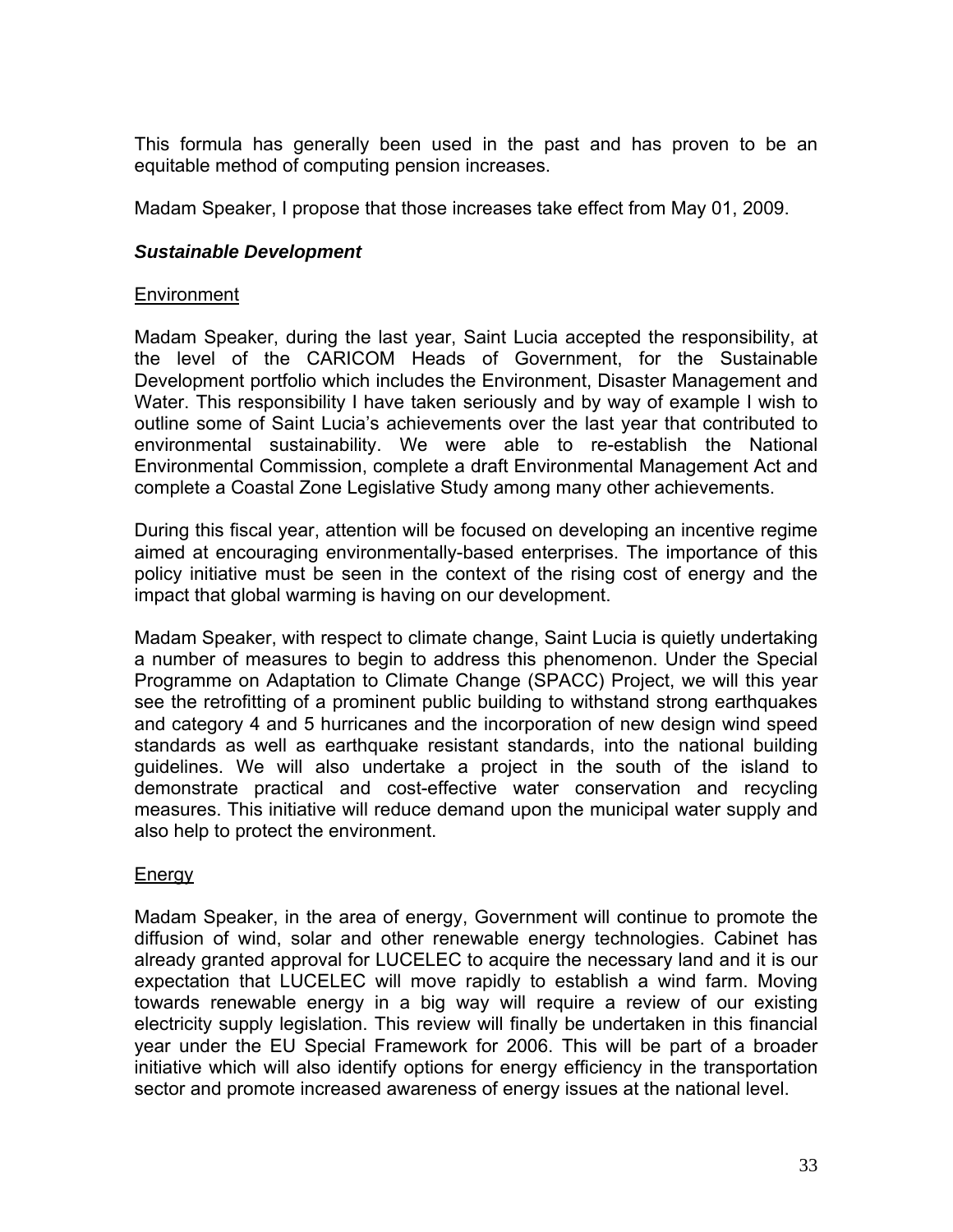#### *Economic Infrastructure*

#### Decentralization and Integration of Regions

Madam Speaker, the Quadrant Development initiative was mentioned in last year's Budget. Already, strategic sub-regional plans have been developed for Laborie, Micoud, Anse-La-Raye, Canaries and Choiseul.

In the North East Quadrant, discussions are underway on the feasibility study for the construction of a highway linking Dennery to Gros Islet via the east coast of the island.

With regard to the North West Quadrant, three projects are being considered. The first is the Vigie Beach Re-development. The second involves the redevelopment of La Clery into a medium density housing area, integrated with commercial space, sporting and recreational facilities together with health and fire facilities. The third is the Castries re-development which will be addressed later in the Budget.

Madame Speaker, in the Southern Quadrant, Government intends to examine the feasibility of undertaking the reclamation of lands between the Fisheries Complex and IL Pirata in Vieux Fort. Already, proposals are before Government for the building of a marina once the lands have been reclaimed. In addition, a partnership of Saint Lucian nationals from the diaspora in New York, together with some local interests, have already presented to Government, a plan for the construction of a Boutique Hotel and other facilities at IL Pirata.

The National Vision Plan is meant to provide the framework through which every region and community can share in the common vision and be integrated into the country's social and economic development. To achieve this, the full Vision Plan will be presented and discussed throughout Saint Lucia and its diaspora. In this Budget, provisions are made for the hosting of a number of meetings throughout the island.

Madam Speaker, I now turn my attention to the infrastructural matters that will occupy the attention of this Government during the new fiscal year. I will first speak on the road development programme.

#### Road Development Programme

The programme of annual road maintenance activities for elements of the Saint Lucia road network has been developed as part of the ongoing Road Development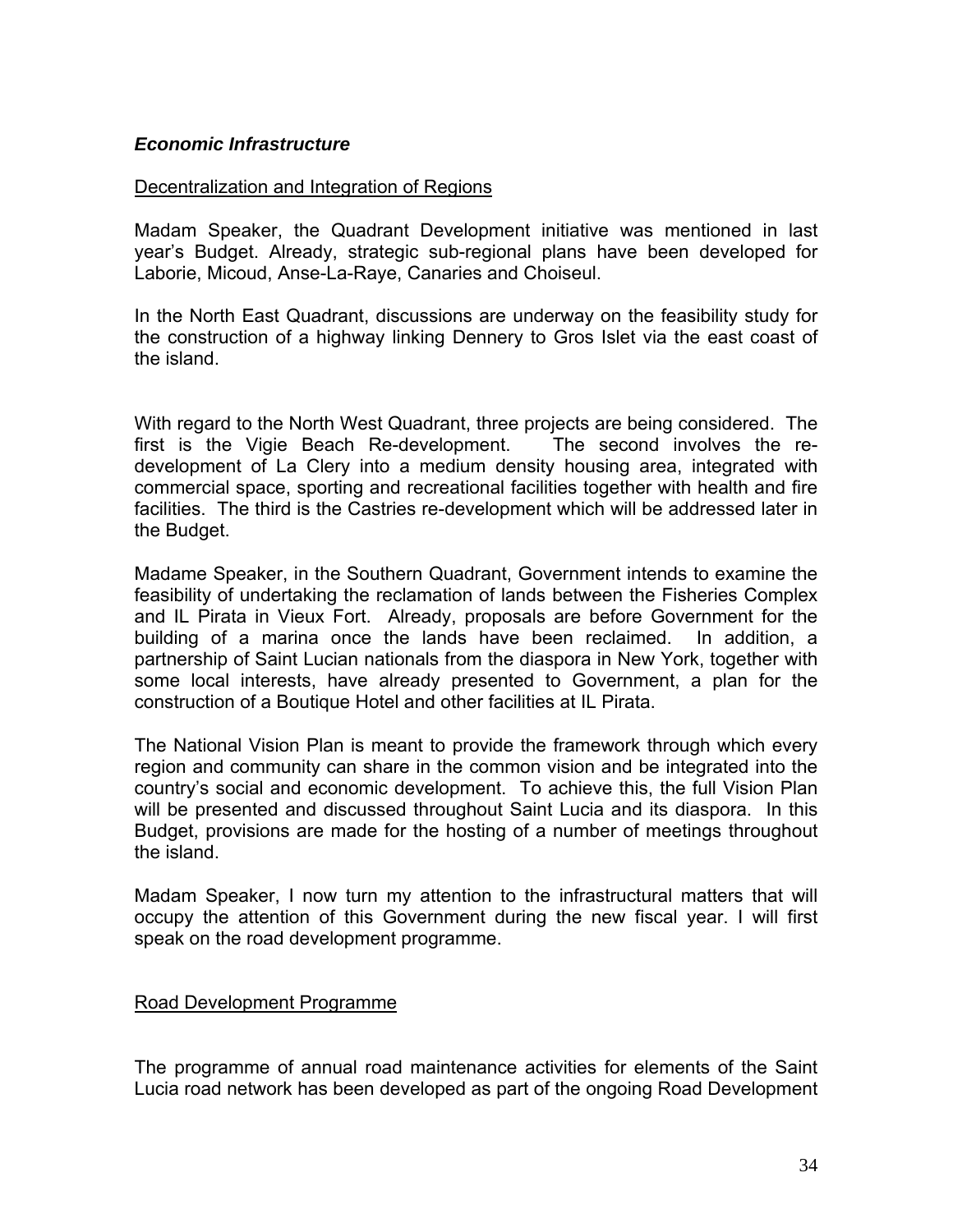Programme to provide a prioritized listing of maintenance works to be considered for implementation during the current and subsequent financial years.

All work programmes have been developed on the basis of assessed needs determined from an analysis of current condition survey data for the road sections considered and the associated roadside elements together with data of traffic volumes and composition for each section.

In undertaking the various development projects, the Government of Saint Lucia seeks to fulfill its mandate in improving the strength and general conditions of the primary, secondary and tertiary road network. The major goal is to improve the safety and motorability of roads to maintain reduced user costs.

The main objectives to be achieved through the implementation of such projects are to promote and enhance social and economic development throughout the country, improve significantly the general condition of Saint Lucia's road network, provide greater comfort to motorists, increase the longevity of our roads and improve the control and disposal of runoff water.

Madam Speaker, the Government will therefore be paying particular attention to the following road projects during the financial year:

- Complete rehabilitation of the third phase of the **East Coast Road** from Praslin to Cannelles (16.13 km);
- Complete rehabilitation of the **Allan Bousquet Highway** from Union to Babonneau (5.5 km);
- Overlay of the **West Coast Road** from Anse La Raye to Soufriere;
- Rehabilitation of **Castries Urban Roads** to include:
	- o Morne to Guesneau (3.59 km)
	- o Bocage to Chabot to Sunbuilt (1.47 km)
	- o Marchand to Entrepot (0.317 km)
	- o Sunnyacres (3.52 km)
	- o Chef Harry Drive to Dierre Fort (1.02 km)
	- o Cedars to Sunbuilt (0.552 km)
	- o Lanse Road to Calvary (0.586 km)
	- o Morne Apartment Road to Red Tape Lane (0.421 km)
	- o Sir Arthur Lewis Community College Road (0.719 km)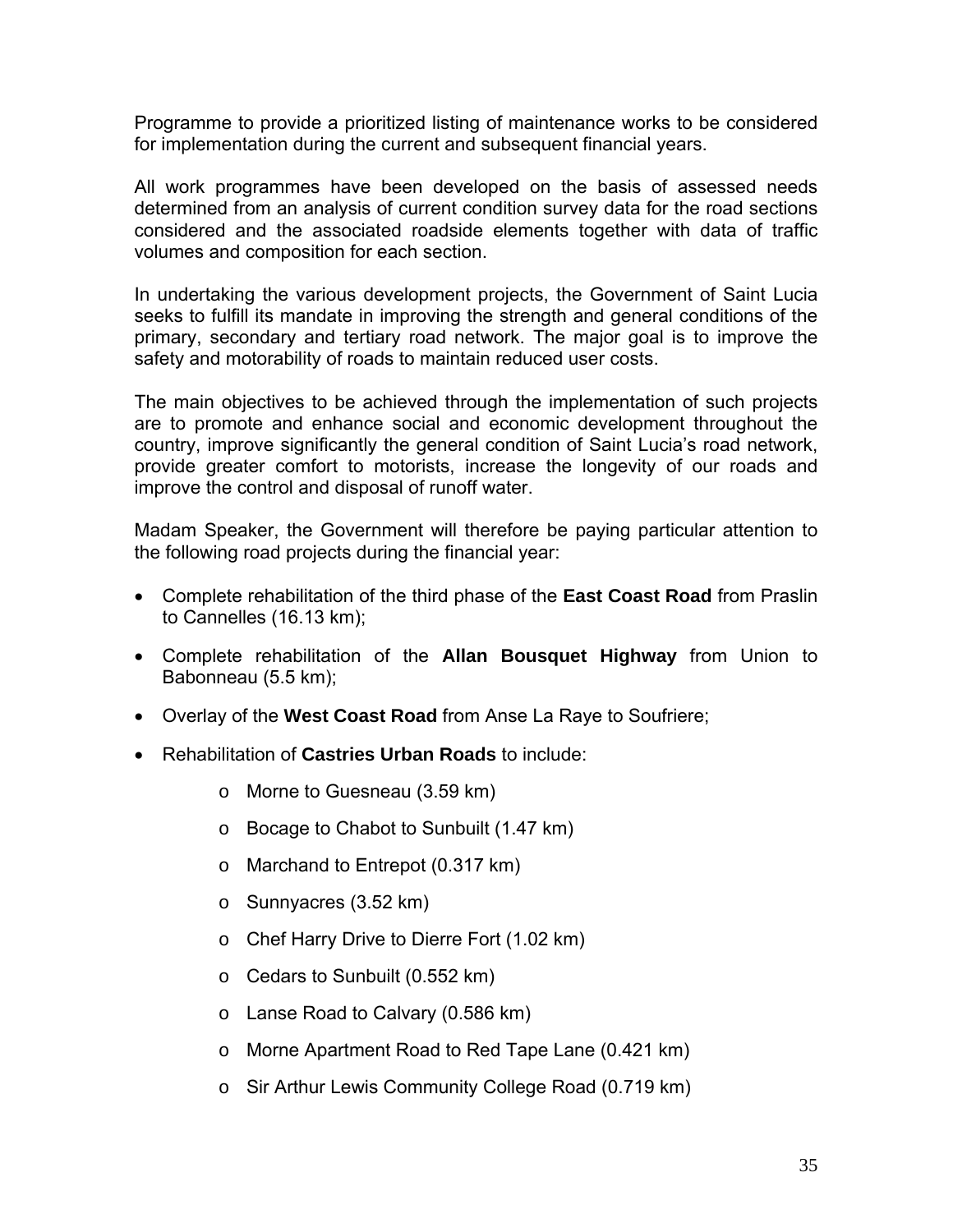- o Bisee to Carellie to Chase Gardens (1.5 km)
- o Chase Gardens to York Hill (0.2 km)
- o Chase Gardens to La Pansee (0.72 km)
- o Bocage to Morne Du Don (1.2 km)
- o Bocage to Girard Cacao (1.95 km)
- o Leslie Land to Cedars (0.4 km)
- o Cayere Road [Vide Bouteille] (0.355 km)
- o Pavee Road (1.103 km)
- o Pavee to Rock Hall (1.089 km)

Upon completion of these major road rehabilitation projects, the country's entire primary road network from North to South, East to West will be completely rehabilitated.

#### Rehabilitation of Feeder and Agricultural Roads

The rehabilitation works just outlined place emphasis on the primary road network however equally important are the feeder and agricultural roads. Hence Madam Speaker, through the Feeder and Agricultural Roads Rehabilitation Project, the Government of Saint Lucia seeks to fulfill its mandate in improving the strength and general road condition on the targeted roads. The major goal is to maintain the safety and motorability of these roads to enhance accessibility to agricultural farms and ensure that produce transported would be in an acceptable state for national consumption or export. Thus the social and economic development in the areas of focus is assured.

The project is expected to commence during the second quarter of 2009 and completed by 2010.

The Government of Saint Lucia was successful in negotiating with the Kuwait Fund the funding arrangements for this project but more specifically the approval to allow local contractors and consultants to bid competitively for execution and supervision of the six (6) contract packages as follows: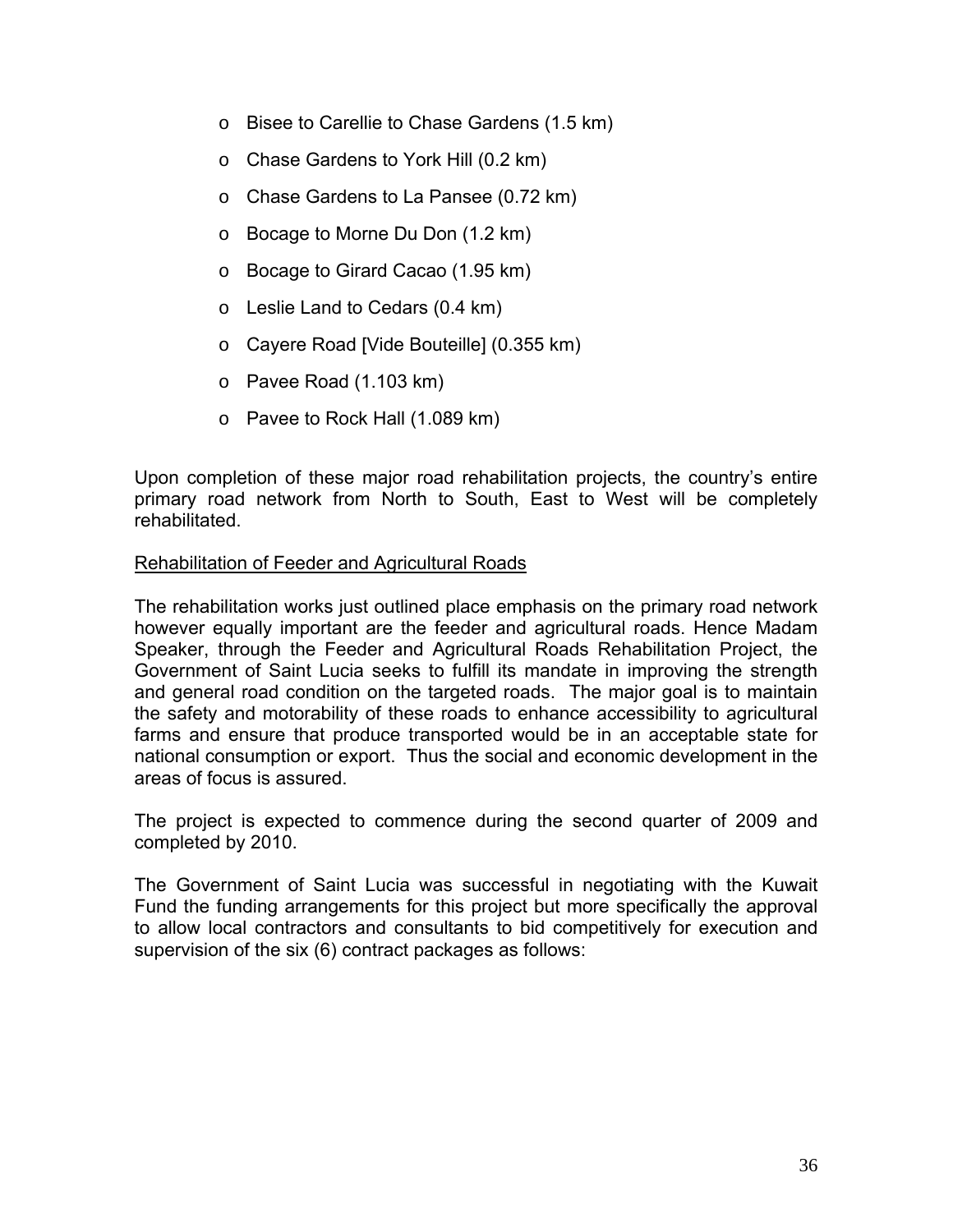| <b>Package</b> | Road                                                                                                                                                                     | Length (km)                                        |
|----------------|--------------------------------------------------------------------------------------------------------------------------------------------------------------------------|----------------------------------------------------|
| Package 1      | Roseau - Belair - Sarot<br>Coolie Town - Lombard<br>Highway - Lombard<br><b>Bois Jolie Agricultural Road</b><br>Jacmel - Morne Siseau<br>Belle Vue Viancelle - La Source | 3.946<br>1.196<br>1.724<br>4.972<br>3.064<br>3.738 |
| Package 2      | <b>Theobalds</b>                                                                                                                                                         | 1.860                                              |
| Package 3      | Babonneau - Fond Assau<br>Cabiche                                                                                                                                        | 1.367<br>0.672                                     |
| Package 4      | Gardette                                                                                                                                                                 | 1.841                                              |
| Package 5      | Deglos - Marc (Crownlands)                                                                                                                                               | 2.237                                              |
| Package 6      | Vigier                                                                                                                                                                   | 1.488                                              |

The socio-economic benefits to be derived in the areas where these works will be undertaken cannot be over emphasized especially during this period of economic downturn that the entire world faces. During this period of international economic downturn, employment of contractors together with our skilled and semi-skilled workforce is critical to ensuring that our country swims against the tide. This view synchronizes with the decision of the OECS Ministers responsible for the Construction Sector at a recently held meeting in St. Vincent and the Grenadines.

#### Port Castries Redevelopment

Madam Speaker, at a time when all countries are experiencing economic decline of varying magnitudes, one thing that has remained clear to me and this Government, this is not the time for Saint Lucia to retreat into its shell but rather it is the time to undertake the necessary investments to strategically position our country to take advantage of opportunities that will present themselves when this economic recession eases. In this context Madam Speaker, the overall plan for the re-development of Port Castries into a modern Inner Habour remains at the forefront of the strategic development of Saint Lucia as a "Marquis" Cruise Destination.

In recent years, Saint Lucia has grown tremendously as a cruise destination moving from 394,364 passengers in 2005 to a record 619,680 in 2008. Projections for 2009 suggest arrivals are expected to grow to over 700,000 passengers. This growth is not only in terms of statistics, but in terms of the entire destination experience which has been expressed by Cruise Lines and made manifested with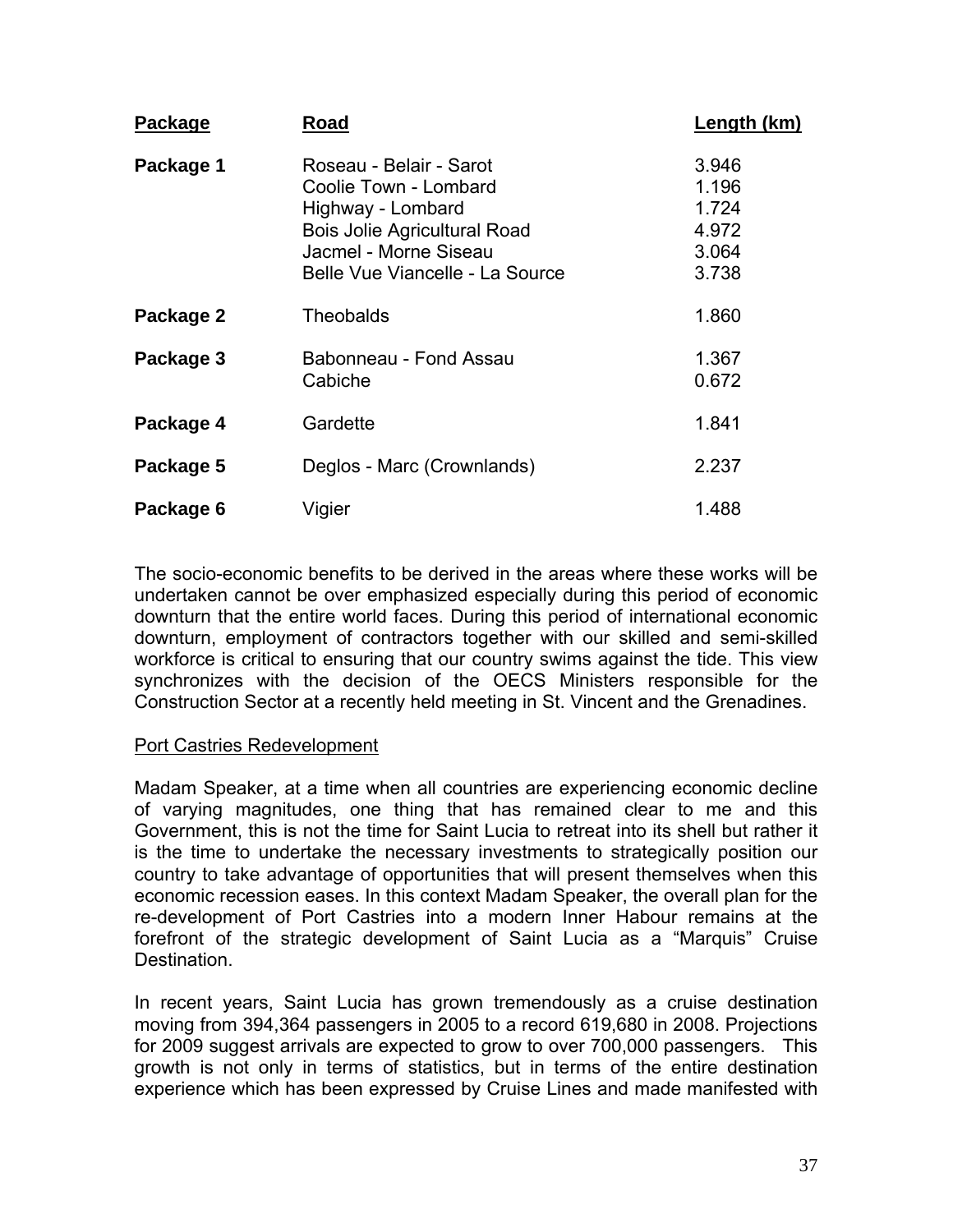#### Saint Lucia being awarded *"Best Destination Experience" in 2009 from Dream World Cruise Destinations.*

While the success achieved is certainly cause for celebration, there is now need to ensure sustainable development of this sector which will also allow Saint Lucia to become even more competitive. Against this backdrop, Government intends to partner with Royal Caribbean Cruise Lines (RCCL) to redevelop Port Castries, increasing the berthing capacity while creating an aesthetically-pleasing sense of arrival to our visitors and position Port Castries as a first world cruise destination.

The Redevelopment of Port Castries will be undertaken by a locally registered company to be set up by Royal Caribbean Limited. The entire project will consist of a mix of low to mid-rise condos or other residential configurations, e.g. hotels, waterfront retail, restaurants, yacht marinas, casino, cinemas and other related entertainment elements. The Port Castries Redevelopment Project will be implemented in phases as market conditions and site availability support the development.

Madam Speaker, this re-development will be done in four phases as follows:

- 1. The first phase is the Ville Carenage Square Component. This will be undertaken in the financial year 2009/10. This is the urban waterfront area at the southeast corner of the Castries Habour. Emphasis will be on the creation of tourism retail and commercial redevelopment. The estimated to cost of this phase is between EC\$55 - \$60million.
- 2. The second phase is the Point Seraphine/Trou Garnier Component. This is the waterfront area on the northeast side of Castries Harbour. This project component will have several phases and may include a boutique hotel, residences and parking structures. A Super Yacht Marina is planned for the western side of Trou Garnier.
- 3. The third phase is the Vielle Ville Bay/Point St. Victor Component. This component is the small back bay on the north side of the Castries Harbour and will consists of small retail, restaurants and boutique hotel and residential elements with small-boat and commercial boat marina activity.
- 4. The fourth phase is the Queens Crown Point Component. This is a possible subsequent phase component which may be the expansion site for another cruise berth with associated retail and commercial, residential and marina elements.

The redevelopment will also expand the harbor capacity to accommodate larger sized vessels like the Oasis and Genesis class and assist SLASPA's ability to provide berths to the growing number of cruise vessels wishing to call into Saint Lucia. It will also capitalize on the 3-mile perimeter frontage of the harbor to create increased pedestrian movement and flow, including a pedestrian-friendly mass transportation system around the harbour. The potential to create commercial opportunities for Saint Lucia remains a key objective of the redevelopment project.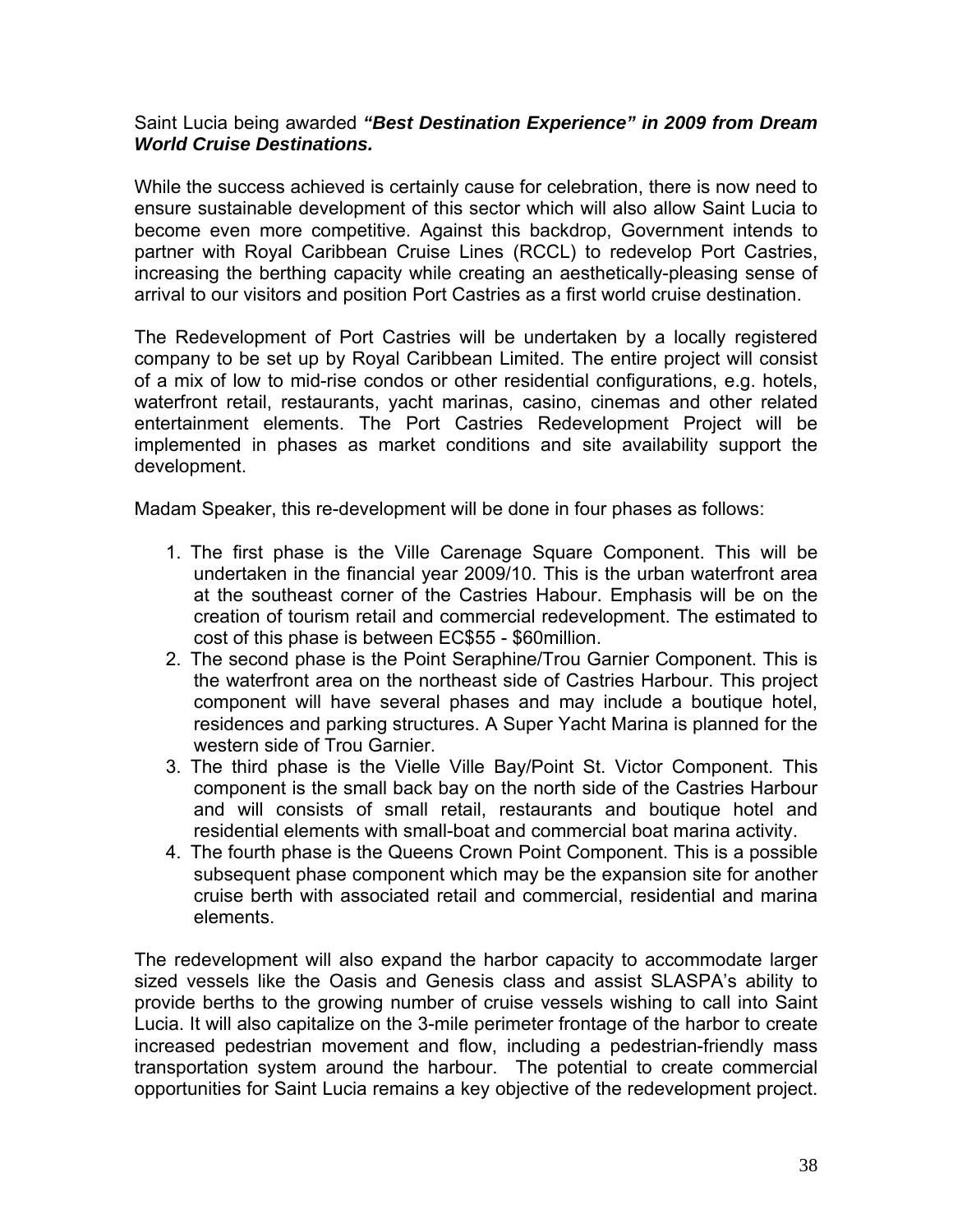Therefore the plan entails the creation of activity hubs around the harbour perimeter that will capitalize on local food, culture, and entertainment and will attract attention and motivate visitation to the island, by both cruise and stay over visitors while providing an even more beautiful place to live, work and play for Saint Lucians.

#### Hewanorra International Airport Redevelopment

Madam Speaker, in 2008, the Hewanorra International Airport (HIA) handled 466,229 passengers while 10 years ago the airport handled 365,896. This is more than a 100,000 increase in passengers embarking and disembarking at the airport in only 10 years. Projections for the next ten years indicate that passenger throughput is expected to increase to approximately 750,000 passengers.

Currently, the Hewanorra International Airport facility comprises a 9,000 ft. long and 150 ft. wide runway strip, has five (5) apron parking positions, two (2) of which can accommodate wide-bodied aircraft. The Terminal Building is approximately 84,000 sq. ft.

The Government of Saint Lucia through (SLASPA) has recognized that the existing facility is no longer adequate to support the steady growth in passenger throughput in the facility. The customers experience particularly on peak days can be less than satisfactory as the level of congestion and long processing times do not create the impression that the airport is Saint Lucia's gateway to the ideal tourist destination.

Therefore, during the last financial year, SLASPA began the process of the redesigning and development of a Master Plan for HIA which includes a new airport terminal at the facility. Included in the plan are: construction of a new terminal building; installation of jet bridges; a new modern control tower; increase in aircraft apron parking positions from five to eight in Phase 1 and to twelve in Phase 2; development of a Fixed Based Operation (FBO); relocation and development of a new air cargo facility; and construction of a new car park and road infrastructure network.

The new Terminal Building is proposed to be constructed in stages consistent with passenger growth, which shall eventually result in a facility with a footprint of approximately 205,000 sq. ft. in size.

The facility will improve the airport's aesthetics by separating air cargo from commercial aircraft operation and will be able to handle the industry largest aircrafts. The new design will create centralized passenger facilities improving passengers comfort and creating a positive customer experience. The budgetary estimate for the entire project is EC\$450 million.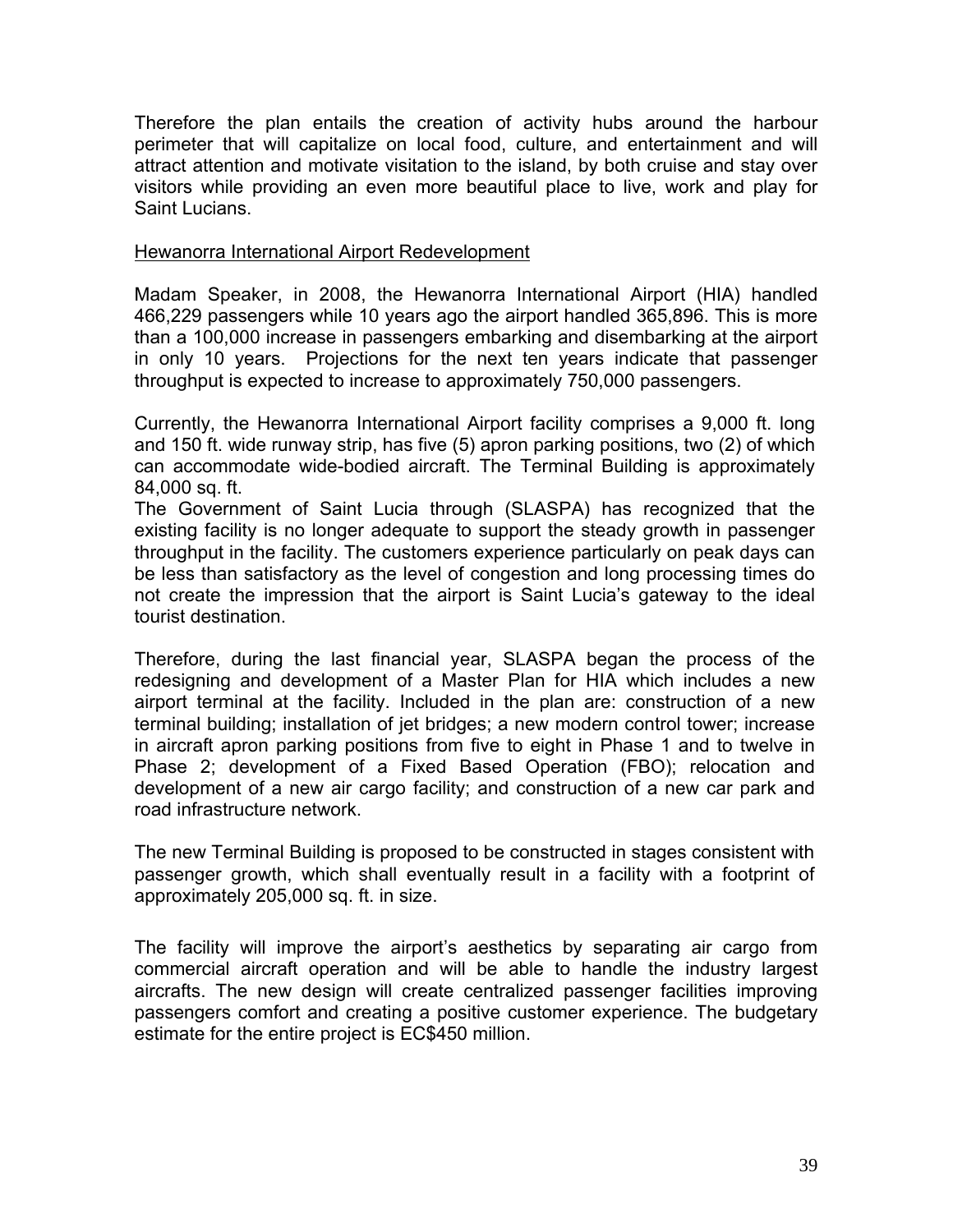### Government's Plans for WASCO Including Possible Privatization

Madam Speaker, the Government of Saint Lucia in March of this year took the decision to abort the process towards the privatization of WASCO and reject the bids submitted for the international investor to manage and own forty per cent of the water company. This was a result of legal challenges to the bidding process by one of the bidders to the transaction.

The Government still believes that the reform of the water sector is both practicable and desirable hence, a Committee comprising the Permanent Secretaries in the Ministries of Public Utilities, Finance and Economic Affairs have been mandated to review the alternatives for improvement to the Water Sector including privatization options.

It is expected that a firm decision on the Water Company will be made early in this financial year.

# *National Security*

Madam Speaker, the public of this country has a right to peace and security. In fact, the very foundation for the sustainable development of Saint Lucia rests on the expectation that law abiding citizens will be able to raise their families, work and create wealth in an environment based on peace. In that context, the Government of Saint Lucia is clear that national security is a major priority.

The competent authority under the laws of Saint Lucia to effect law enforcement and guarantee public safety is the police. After many consultations with the police we have devised a plan of action that will bring a greater degree of confidence among the citizenry in terms of their safety.

Madam Speaker, to reduce crime, disorder and fear of crime, there will be training of officers in crime scene management along with the establishment of an Automated Fingerprint Identification System. The commissioning of the forensic laboratory will be a major tool in criminal investigation and prosecution. Government will also be introducing Close Circuit Television Systems with static cameras to assist with criminal investigation within the borders of country while the establishment of a coastal RADAR System and the commissioning of an additional vessel for the Marine Police will assist with transnational crime.

To increase public confidence in the environment the police will be reassessing the deployment of officers island-wide by managing officers' vacation leave to ensure that as many officers as possible are available to perform patrol duties. Government will seek to establish a Police Sub-Station in Rodney Bay to increase the police presence in that area of high human activity.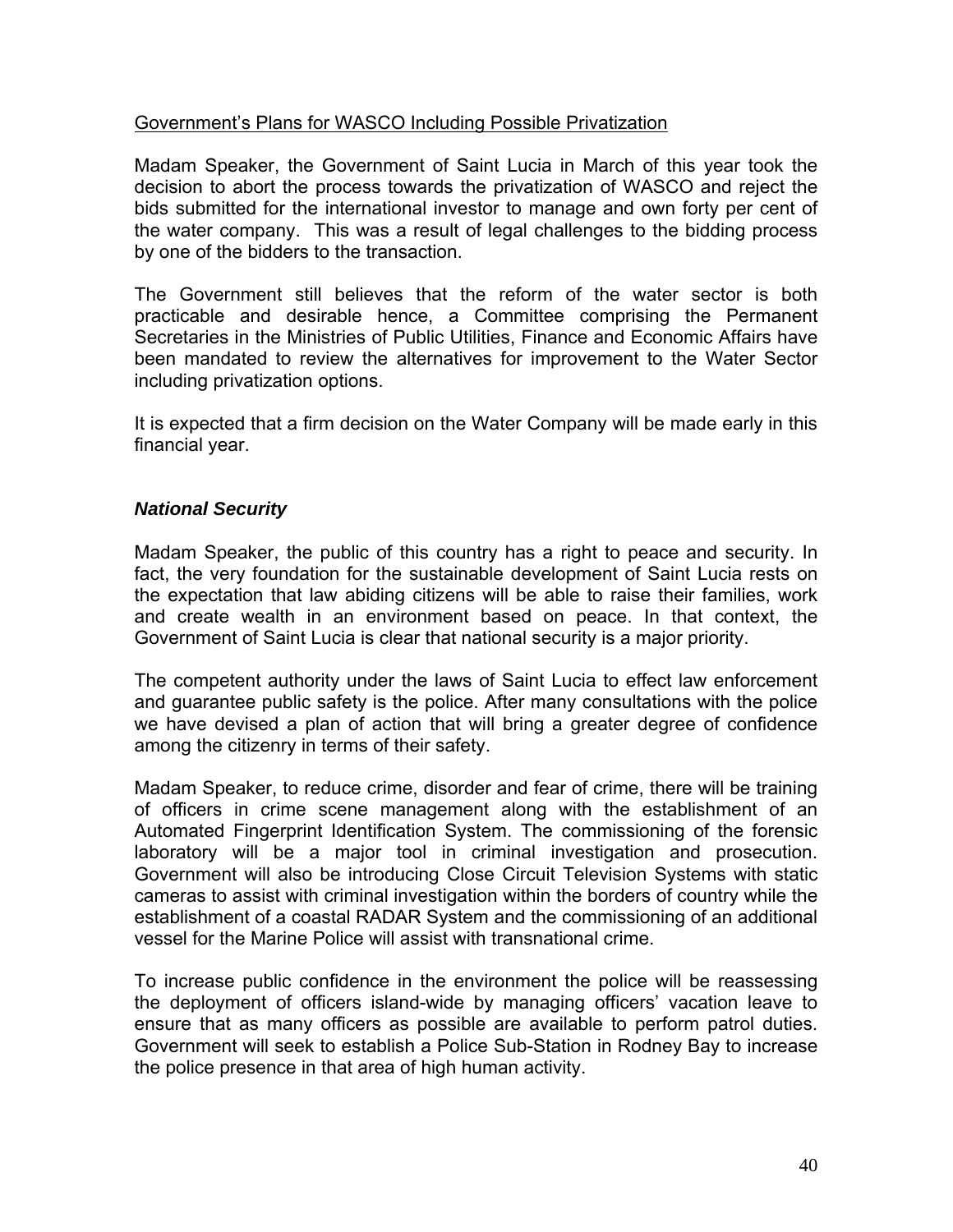Madam Speaker, we have heard the public outcry with the manner in which the police sometimes execute their responsibility. Therefore, to improve public satisfaction with policing, there will be the use of more humane options by police officers when making arrests. The use of taser stun guns and pepper spray expected to reduce the incidences of police shootings especially those who are mentally ill.

Madam Speaker, the number of deaths on our roads is unacceptable. To create an environment of safety for road users the police will also procure at least two (2) RADAR guns which will be used to help address the problem of speeding that regularly results in serious accidents. The police will ensure that laws, regulations and procedures that relate to road users are enforced and increase uniform police presence and visibility on the major Traffic routes.

And Madam Speaker, to ensure that the police conduct themselves in a manner that is not above the law, there will be increased emphasis on investigation of internal corruption and indiscipline.

# 5. **FISCAL OBJECTIVES AND BUDGET MEASURES**

# **Overall Fiscal Strategy**

Madam Speaker, given the tight fiscal situation, we are projecting a small surplus of \$2.03 million on the recurrent operations which will be applied to the capital investment programme. In like manner, the substantial capital program which is expected to contribute to growth, will continue to be largely financed by loans of one kind or another.

At the same time, I will not allow the fiscal account to become unsustainable. Already the debt ratios have risen in recent years and we have had to find a viable balance between the extent of deficit financing and increasing the debt burden.

Our approach to health, education and social services is an investment in the people of Saint Lucia, our greatest resource. As part of our fiscal strategy, the composition of budgetary expenditure provides a safety net for vulnerable people, especially in the current economic environment. Tax and other concessions are also employed in the Budget to provide relief, increase disposable income and help create the conditions for stimulating economic activity.

The fiscal strategy provides a sound financial framework to ensure the sustainable provision of government services, continued capital investment, manageable debt levels and a competitive tax environment that continues to support economic growth.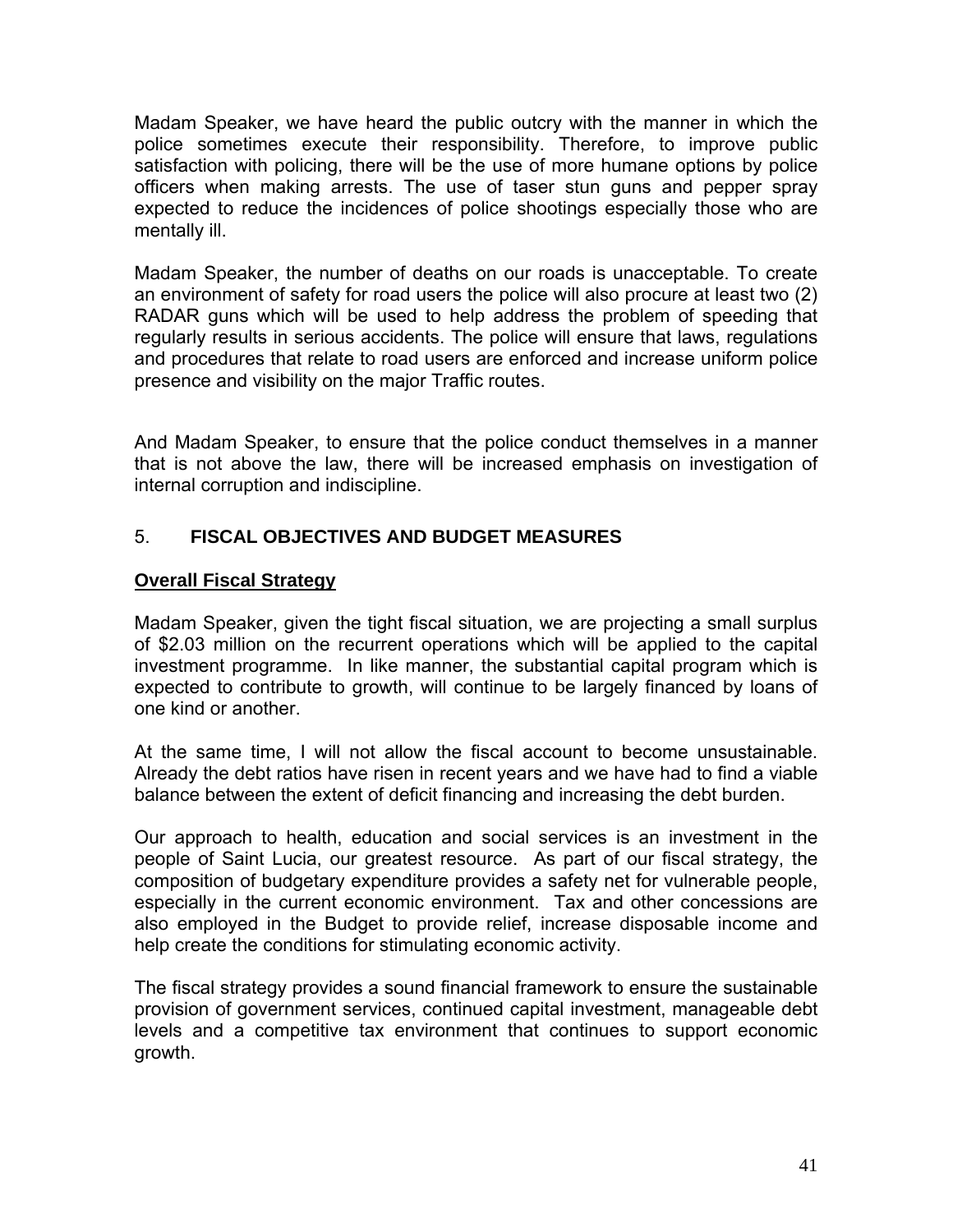Madame Speaker, while on this subject, I wish to address the issue of the salary increase to Public Servants. Much has been said over the last few days about the request by Government to public sector employees that they consider a delay in the implementation of the third tranche of the 14.5% general wage increase awarded to public officers for the triennium 2007 to 2010. This tranche amounts to 7.5% and became due from April 2009.

To date, public sector employees have received a general wage increase amounting to 7% since April 2007. In accordance with the award agreed to by Government, a further 7.5% became due this month.

Madame Speaker, Government has never disputed the fact that a 7.5% wage increase was due to public officers from April. What the Government has said was that given that economic conditions had changed drastically in the world for the worse since the award, and given the state of the economy and public finances of Saint Lucia, that the country could not afford the full magnitude of the increase at this time and hence the request for a delay in implementation.

Of course two Unions, the National Workers Union (NWU) and the Vieux Fort General and Dock Workers Union agreed in principle to a compromise proposal while other Unions who are members of the Trade Union Federation outrightly rejected the original proposal.

Government has since formally made the offer agreed to by the NWU and the Vieux Fort General and Dock Workers Union, to the Trade Union Federation and its affiliates. The substance of that offer is: -

- 1. That Government undertakes to pay 3% from the 7.5% agreed upon immediately, that is from April 2009; and
- 2. After six (6) months there will be a review of the conditions in the economy and public finances in order to agree on whether and when Government would be in a position to honour the balance.

The Trade Union Federation's response is being awaited.

Madame Speaker, whilst we await the response of the Trade Union Federation, permit me to outline to this Honourable House and to the nation a few facts:-

(i) Government's decision to request a delay in implementation of this increase was made with the deliberate objective of preserving jobs, particularly of public sector workers. It is an essential part of our strategy to protect the most vulnerable segments of the society.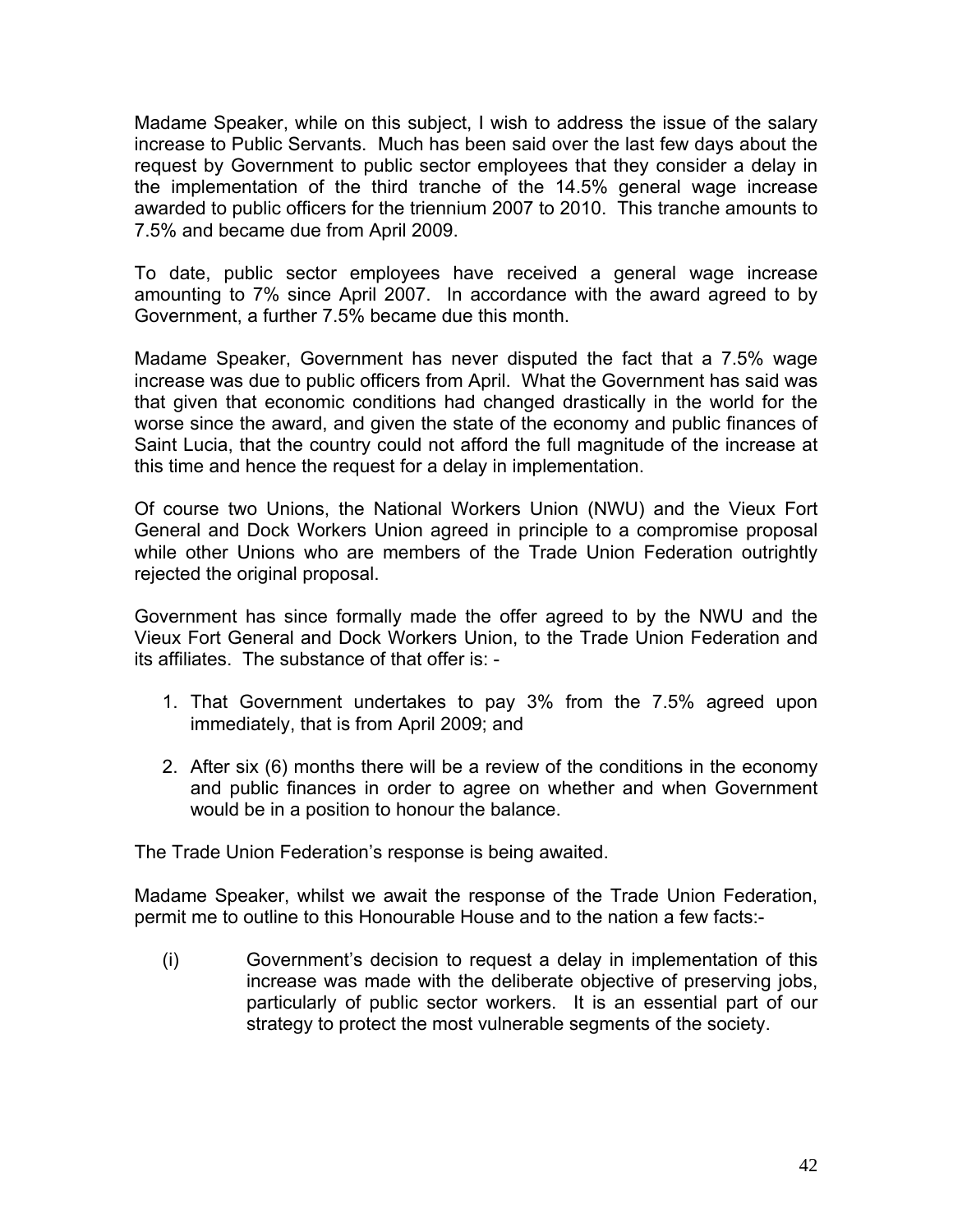- (ii) The conditions in the world economy outlined earlier are having a particularly deleterious effect on small vulnerable economies like Saint Lucia.
- (iii) There has been a steep decline in revenue particularly from customs duties.
- (iv) Payment of the 7.5% increase immediately would require us to make certain adjustments in the fiscal provisions which we do not believe would be in the best interest of Saint Lucia. This would include borrowing and a cut in expenditure in areas which are essential to the implementation of Government's overall strategy.
- (v) The Government is making every effort to contain increases in expenditure, reduce waste and enhance efficiency.
- (vi) In many countries part of the approach adopted has been to reduce jobs particularly in the public service. In that regard, the budget presented yesterday in the United Kingdom contained measures to cut thousands of civil service jobs over the next four (4) years and find £45 billion in "efficiency savings". This is a developed country which is taking these measures; far less a small vulnerable economy like ours. Closer to home, you may have heard, the Government of Jamaica presented a severe austerity budget only yesterday, with serious implications for the incomes and jobs of ordinary Jamaicans.

Therefore, Government once again wishes to appeal to the leadership of the Trade Union Federation to allow good sense to prevail and grant favourable consideration to the proposal made. It is in the interest of public servants and of the country as a whole.

Finally, as a demonstration of Government's understanding of the current situation and commitment to our public workers, the Cabinet of Ministers has agreed to a 10 per cent pay-cut. The proceeds will be placed in a special fund to be administered by the Saint Lucia Social Development Fund for the benefit of the indigent in our community. Madam Speaker, because of the current, tight fiscal situation, I will continue to monitor very closely the unfolding situation and will give consideration to instituting appropriate measures, as necessary.

# **Fiscal Operations**

Madam Speaker, this budget capitalizes on the structural reforms of previous years and maintains the focus to achieve the Government's strategic priorities outlined earlier.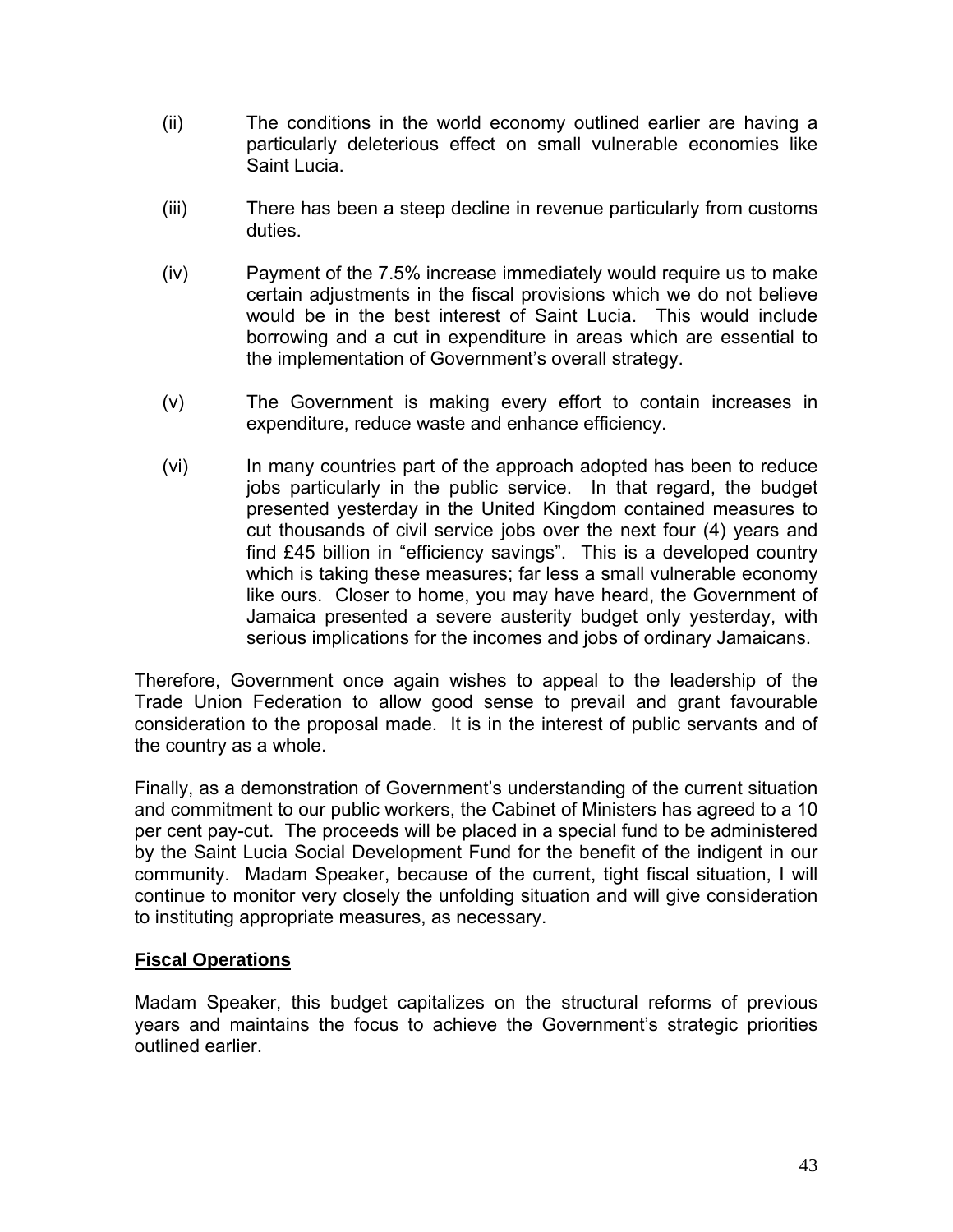Accordingly, the total planned budgetary expenditure is one billion, two hundred and eleven million, three hundred and fifty-five thousand, six hundred and nine dollars. This represents a 4.4 per cent increase when compared to the planned outlay for 2008-2009, the details of which are as follows:

- 1. Recurrent expenditure of eight hundred and seven million, four hundred and seventy-six thousand, two hundred dollars. The amount includes debt principal payments and sinking fund contributions. The amount for debt principal and sinking fund contribution is 2.7 per cent higher than the approved estimates for 2008-2009 and accounts for 11.6 per cent of the total recurrent estimates.
- 2. Capital expenditure of four hundred and three million, eight hundred and seventy-nine thousand, four hundred and nine dollars. This represents a 3.0 per cent reduction over the approved capital expenditure for 2008-2009.

The following outlines how the budget will be financed:

- 1. Recurrent revenue of eight hundred and nine million, five hundred and two thousand, three hundred and two dollars (\$809,502,302.00).
- 2. Capital revenue, mainly from the proceeds of the sale of land, in the amount of approximately \$5.4 million.
- 3. Grant funding in the amount of one hundred and thirty million, five hundred and eleven thousand, one hundred and thirty-eight dollars (\$130,511,138.00) of which approximately \$66.5 million and \$36.3 million will come from the European Union and Peoples Republic of China on Taiwan respectively.
- 4. New Bond funding of one hundred and forty-five million, eight hundred and forty-one thousand, one hundred and eighty-two dollars (\$145,841,182.00).
- 5. Other loans of one hundred and twenty million, one hundred and eighteen thousand, two hundred and thirty two dollars (\$120,118,232.00) from the following sources:
	- a. Caribbean Development Bank (CDB), approximately \$55.7 million;
	- b. World Bank a combination of ordinary and concessionary funding of approximately \$47 million; and
	- c. Kuwaiti Fund (KFAED), approximately \$17.4 million

# **Allocation of Expenditure**

The following highlights the distribution of total expenditure among the various Agencies/Ministries and the components of investment expenditure contained therein.

1. *Agencies of Parliament* - Office of the Governor General, Legislature, Service Commissions, Electoral and Audit Departments will receive a total of \$6.621 million. While this represents approximately 4.4 per cent increase in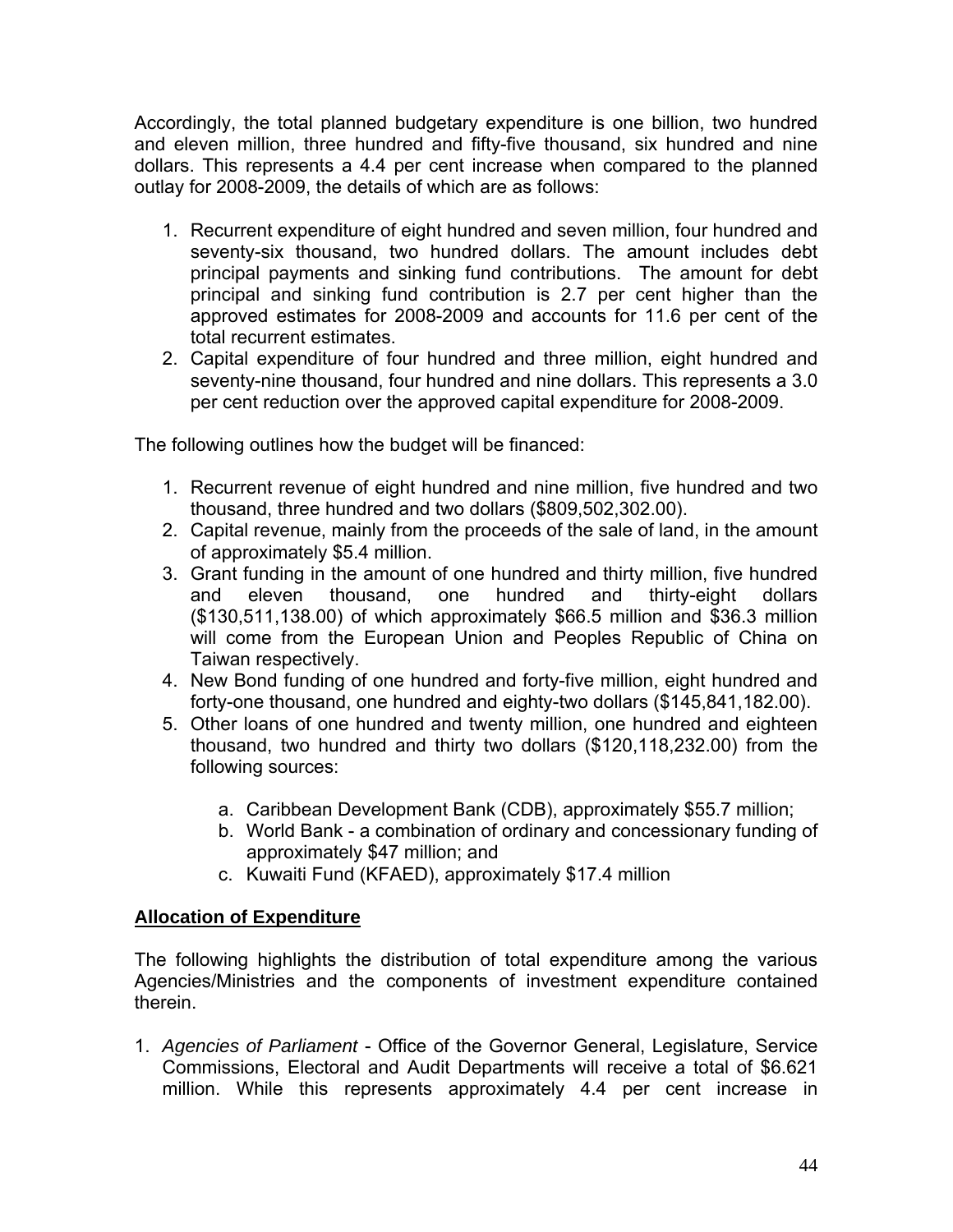expenditure over 2008-2009, this expenditure as a proportion to total expenditure remains unchanged when compared to last year. This amount represents 0.5 per cent of the total expenditure.

2. *General Service Agencies* **-** Office of the Prime Minister, Ministry of Public Service and Human Resource Development and Ministry of Labour, Information and Broadcasting is earmarked to receive a total allocation of \$37.7 million. This is equivalent to a 4.0 per cent decline in expenditure over the 2008-2009 estimates of expenditure.

This allocation includes two main initiatives financed by the Petroleum Stabilization Fund and the World Bank namely, the National Security Enhancement Program and the Monument in Honour of Sir John respectively. This expenditure represents 3.1 per cent of the total expenditure budget.

3. *Justice Sector* - Ministry of Justice and Attorney General's Chambers and Ministry of Home Affairs and National Security.

Madam Speaker, Government has no greater responsibility than keeping all Saint Lucians safe. We recognize that improved recruitment and retention of staff are necessary in order to ensure that a higher standard may be achieved. Government is committed to ensuring that the force is fully equipped to meet new and existing challenges. In this regard, I have allocated a total of \$110.6 million to this sector. This represents a 9.0 per cent increase over the previous year and 9.2 per cent of the total expenditure.

The allocation includes provisions for the training of one hundred and thirteen (113) police recruits and forty (40) correctional officers; operationalizing the new forensic laboratory; procurement of a Fingerprint Identification System and Close Circuit Television Systems for the Bordelais Correctional Facility and the Police.

#### *4. Economic Service Sector*

Madam Speaker, I am announcing a total amount of \$707.6 million to be allocated to this sector. Of that amount \$289.7 million dollars is provided for Debt Servicing, Retiring Benefits and Contingencies. This overall allocation represents an increase of \$29.4 million over the prior year's allocation.

Approximately \$264.9 million dollars is for the Capital Expenditure Programme of this sector under the management of the following Agencies: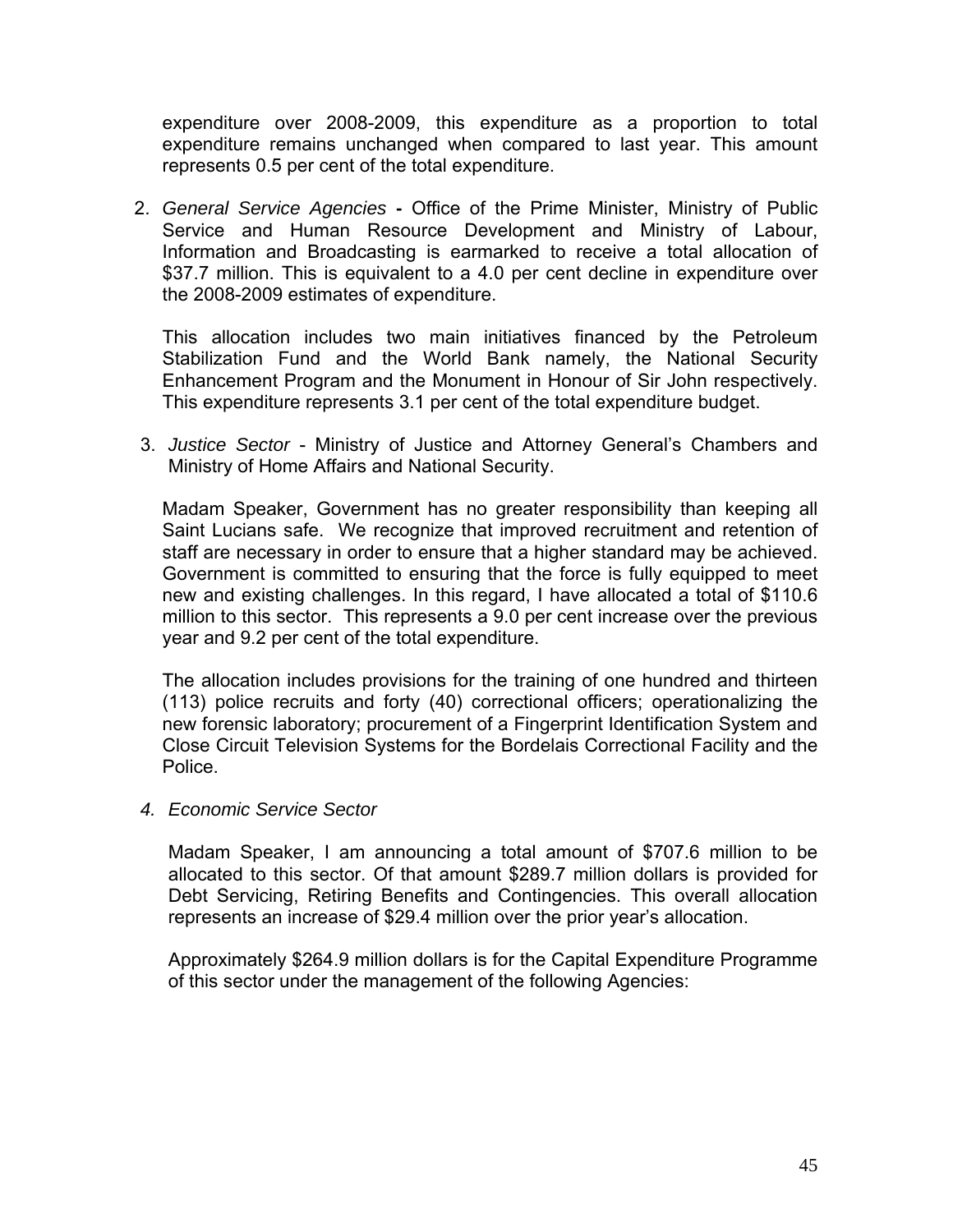- (a) The Ministry of Agriculture, Forestry, Lands and Fisheries;
- (b) The Ministry of Commerce, Industry and Consumer Affairs;
- (c) The Ministry of Communications, Works, Transport and Public Utilities;
- (d) The Ministry of Finance;
- (e) The Ministry of External Affairs, International Trade and Investment;
- (f) The Ministry of Tourism and Civil Aviation;
- (g) The Ministry of Physical Development and Environment;
- (h) The Ministry of Housing, Urban Renewal and Local Government; and
- (i) The Ministry of Economic Planning and National Development.

Capital input into the Economic sector includes:

- I. \$41.5 million for the Ministry of Agriculture, Forestry and Fisheries. Of that amount: \$11.6 million is for the continued implementation of the Agricultural Diversification Projects funded by the European Union; \$5.5 million for Crop Development; \$8.4 million for the Construction of the Anse La Raye Fisheries Facilities; and \$12.5 million for the construction of the Meat Processing Facility.
- II. \$4.9 million dollars for the Private Sector Development Program.
- III. \$67.5 million for the Ministry of Communications, Works, Transport and Public Utilities. This includes: \$59.7 million for various road infrastructure projects; \$1.3 million for the upkeep of public buildings and grounds and \$5.7 million for the Anse La Raye water supply improvement project.
- IV. The Ministries of Finance and Economic Affairs will receive \$74.1 million to undertake various projects aimed at strengthening financial administration, contingencies and the continuation of the programme for developing the national development plan.
- V. \$47.1 million is allocated to the Tourism Sector, of which \$45.0 million is for Tourism Marketing and Promotion.
- *5. Social Service Sector*

Madame Speaker \$348.9 million dollars is being injected into the Social Services Sector. The Ministry of Social Transformation Youth and Sports; The Ministry of Education and Culture and the Ministry of Health, Wellness, Family Affairs, Human Services and Gender Relations are the administrators of this sector.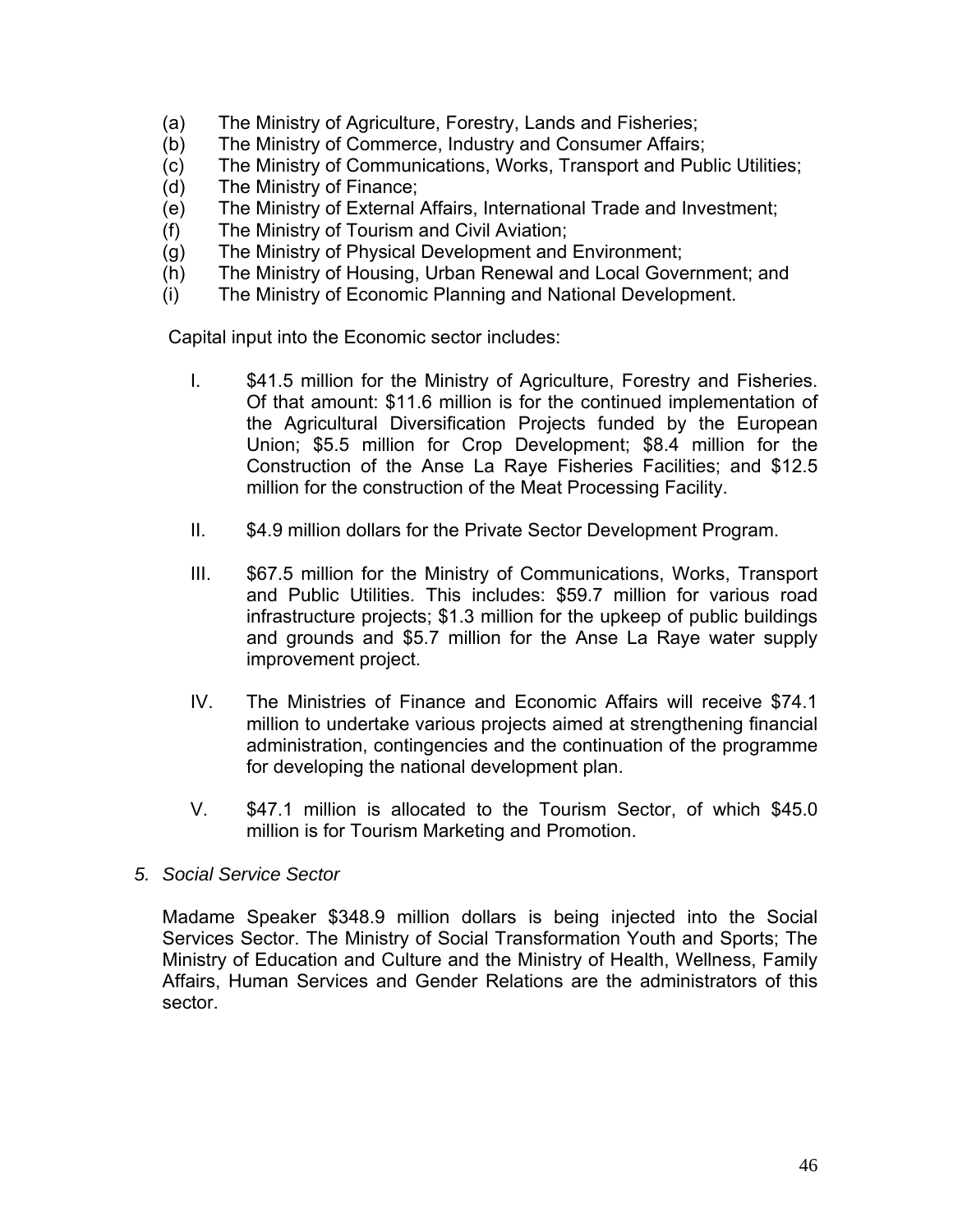Capital input into this sector includes:

- I. Of the \$28.7 million allocated to the Ministry of Social Transformation, \$22.4 million for various projects to benefit communities and vulnerable groups and \$6.2 million for projects targeting the development of sports.
- II. Of the \$20.2 million dollars allocated to the Ministry of Education \$13.2 million is allocated to the rehabilitation and re-tooling of and equipment for school plant.
- III. \$68.7 million for the Ministry of Health in demonstration of this Government's commitment to ensuring continued improvement in the health care system. Of that amount, \$35.6 million is allocated for the new national hospital, \$13.5 million for the Neo-psychiatric hospital and \$6.5 million for the new senior citizens home.

# **Stimulating the Economy and Generating Growth**

Given the current economic situation, a number of measures and programmes to stimulate the economy and generate growth will be implemented. They include tax concessions, Central Government capital programmes, other public sector projects and programmes undertaken jointly by the Government and the private sector and projects undertaken exclusively by the private sector. The measures and programmes are as follows:

# **Increase in the Personal Income Tax Threshold**

Madame Speaker, I propose to increase the personal income tax allowance from its present level of \$16,000 to \$17,000 effective 1<sup>st</sup> January 2009. This increase will have the effect of removing up to 800 persons from the income tax net, and in addition make available additional disposable income to taxpayers, especially those at the lower end of the income bracket.

#### **Increase in Deductions for Mortgage Interest**

The deduction for mortgage interest has remained unchanged since its introduction in 1980. During this period and in particular in the last few years, we have all witnessed the dramatic increase in the cost of home ownership. This increased cost is manifested in several ways, including the cost of land, building material, labour, and borrowing costs such as mortgages and legal fees.

Consequently, I propose to increase the maximum deduction for mortgage interest from \$15,000 to \$18,000 for existing mortgage payers and to \$20,000 for first time home owners for two years, that is, for the period 2009 to 2010. After 2010 all mortgage payers will be entitled to a maximum deduction for mortgage interest of \$18,000.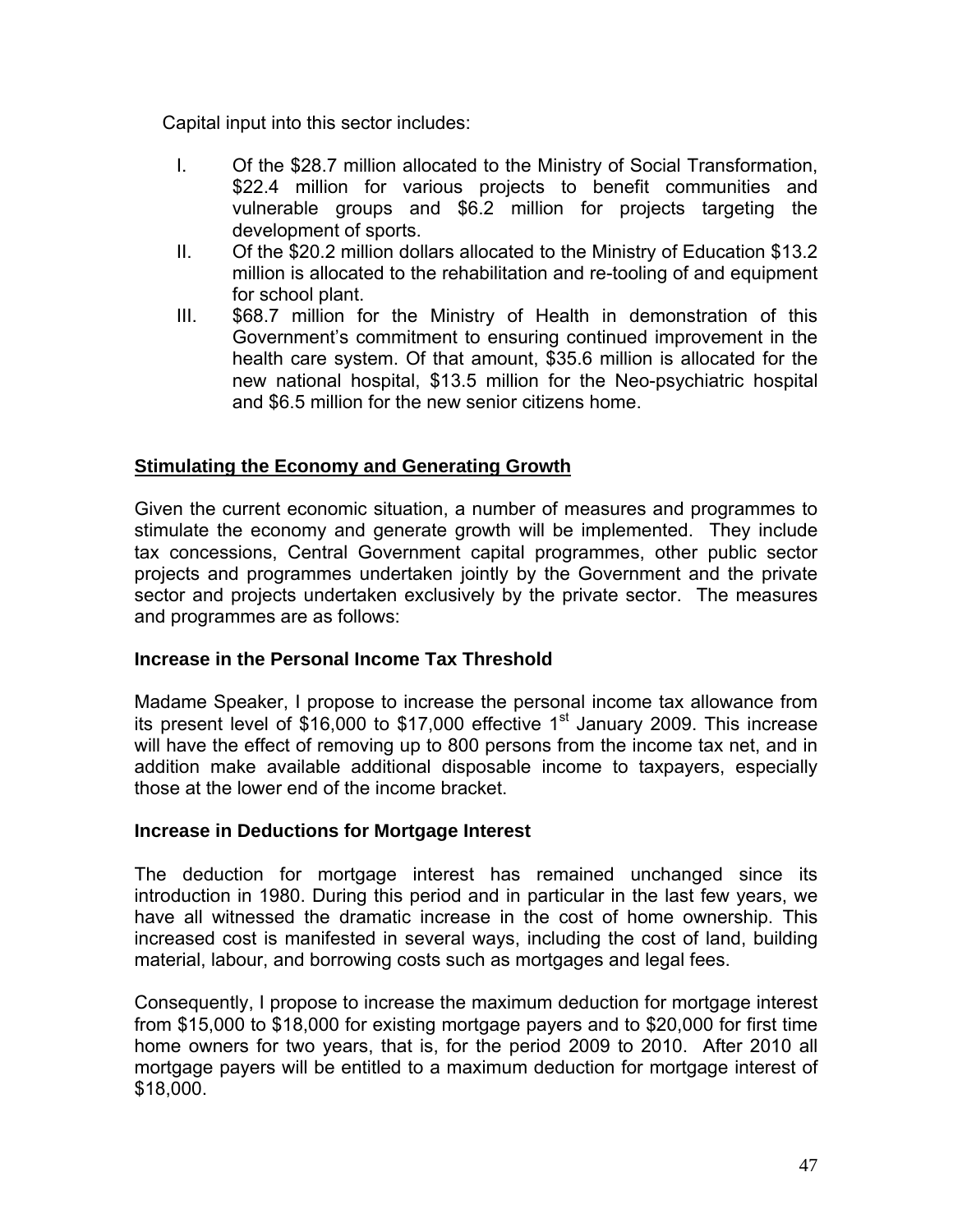While the increase in this deduction is intended to benefit current and prospective homeowners, it is also intended as a measure to give much needed stimulus to the construction sector.

#### **Timely Payment of Income Tax Refunds**

Madam Speaker, the long delays in the payment of tax refunds to taxpayers has always been an area of contention and a source of concern for the Inland Revenue Department, and by extension the Government. Taxpayers on average are paid their tax refunds two years following the submission of their tax returns. Although some improvements have been made in recent years the process is still too slow and the delays unacceptable.

To relieve the hardships imposed by the tough economic conditions the Inland Revenue Department will be directed to speed up its assessment and payment of tax refunds. Additionally, I propose to increase the amount allocated for income tax refunds by \$2.5m to \$10.0m in the financial year 2009/10.

# **Tax Amnesty**

Madam Speaker, in last year's budget Government announced a tax amnesty which was aimed at providing relief to taxpayers whose accounts with the Inland Revenue had gone into arrears. The relief measures included a penalty waiver of up to 100 per cent and interest waiver of up to 70 per cent for the first year, 2008/2009, and lesser relief for the second year, 2009/2010.

This measure was a tremendous success. Government however recognizes that the period available for implementation in 2008/2009 may have been too short, in that the actual program was rolled out by the Inland Revenue in September/October 2008.

Government is therefore extending the more generous provisions of 2008/2009, to 2009/2010 where penalty waivers of up to 100 per cent and interest waivers of up to 70 per cent will be available. This program will come to an end on March 31, 2010.

All taxpayers who are in default of their tax payments are therefore urged to take advantage of this extended Government generosity.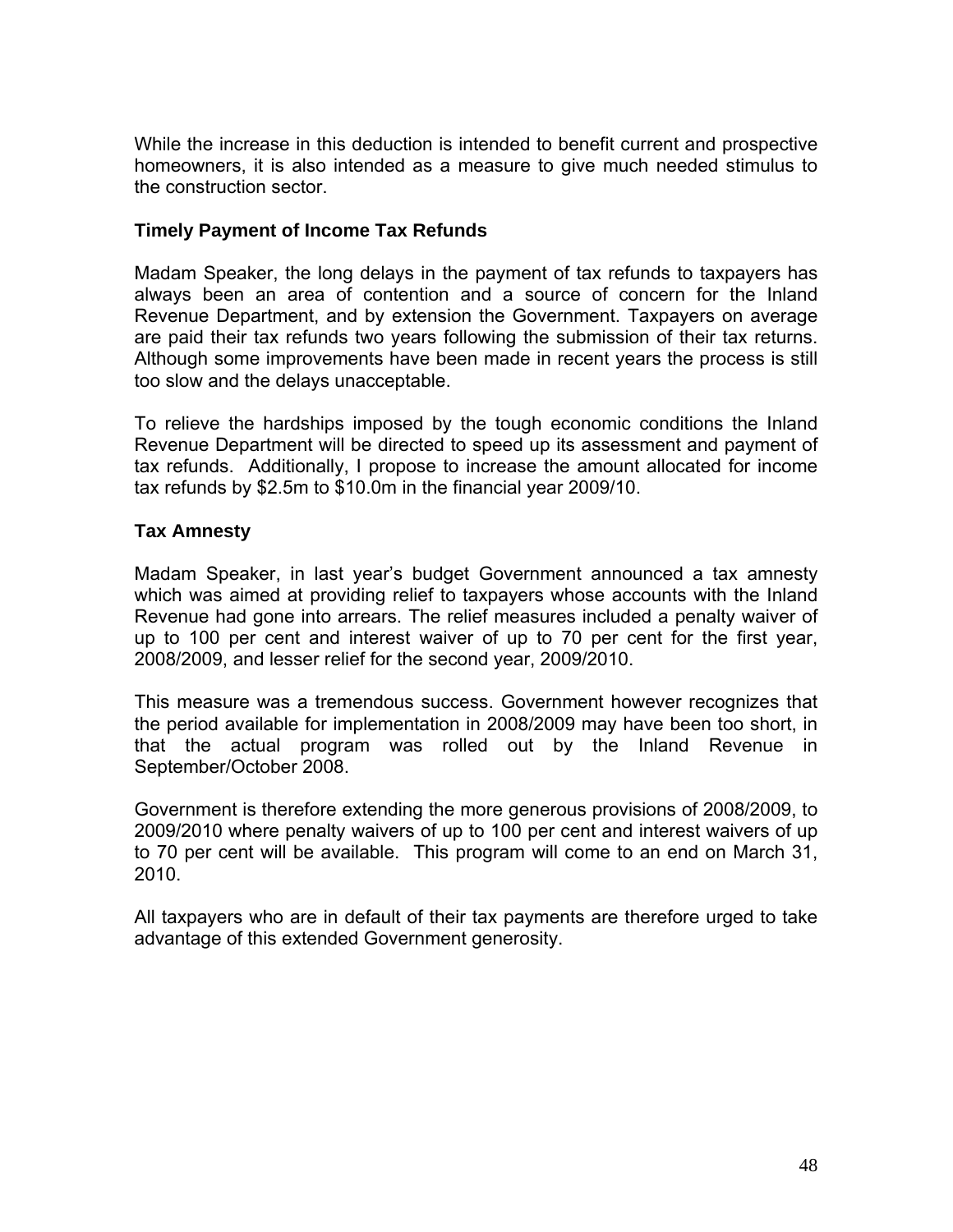### **The Contribution of Public Sector Investment Programmes to the Economic Stimulus**

# *Central Government*

A substantial part of the capital expenditure budget of Government, the details of which I described earlier, will have a direct impact on investment and growth in 2009 to 2010. I have included around \$265.9 million for economic and social investment projects, in order to stimulate the economy, provide jobs and lay down a firm basis for higher growth in future years.

# *Wider Public Sector*

A number of projects in the wider public sector are expected to have a similar impact. Those projects include:

- (a) Public Sector Construction and Infrastructure
	- Re-development of Port Castries \$55 million to \$60 million • Hewanorra Airport Expansion - \$60 million • Bois d'Orange Hypermart Building - \$32.5 million • Fire Station/Office Complex - \$35 million • Housing Projects **- \$31 million**
- (b) SLDB's Programme for Financing Development

Madam Speaker, in keeping with Government's pledge to re-establish the Saint Lucia Development Bank, I am pleased to report that the Bank was formally launched on February 22<sup>nd</sup> 2009 to coincide with the 30<sup>th</sup> Anniversary of our Nation's Independence. This is a fitting independence gift to the hundreds of farmers, fishermen, students small and medium sized entrepreneurs who felt neglected by local credit institutions. Madam Speaker, this milestone ushers in a new era of development banking in Saint Lucia.

The public response to the establishment of the SLDB has been nothing short of overwhelming, with 267 enquiries from prospective borrowers, a mere five weeks after the commencement of operations.

The loan programme identified for the various sectors so far, is as follows:

- 1) Agricultural one hundred loans valued at \$1.06 million 2) Fishing The Fishing Fishing Left Theorem is twenty loans valued at \$0.14 million 3) Industry - twelve loans valued at \$1.44 million 4) Tourism - six loans valued at \$1.2 million
- 5) Services ten loans valued at \$0.5 million
- 6) Housing twenty-four loans valued at \$6 million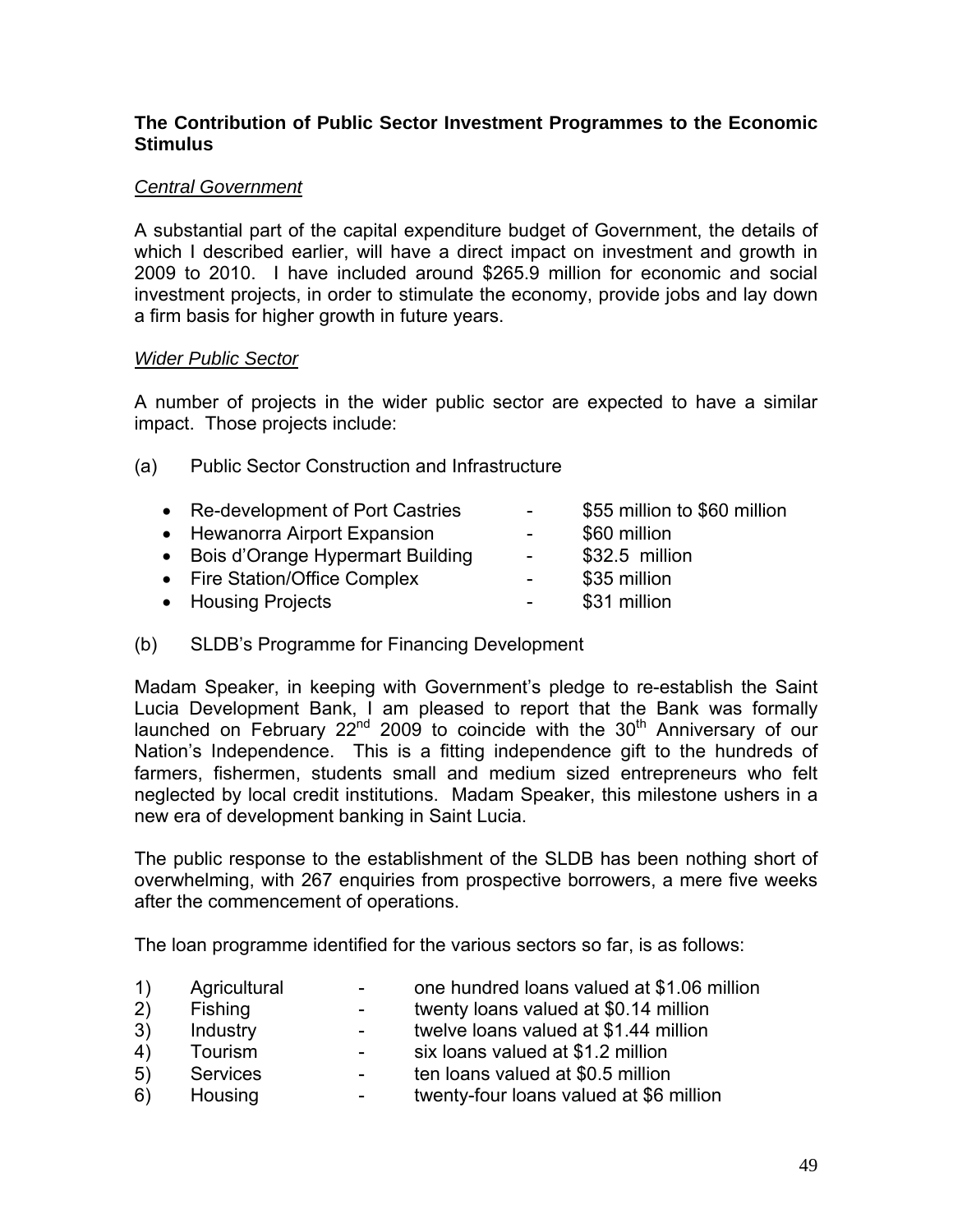#### 7) Manpower training - forty loans valued at \$2 million

This lending programme will provide in excess of \$12 million for small and medium size projects in 2009-2010 which will, in turn, have a positive impact on growth and employment. The Bank will, in conjunction with Government, explore additional opportunities for obtaining financial resources for the development of all sectors.

However, while efforts will be made to expand the Bank's normal lending programmes, I wish Madam Speaker, to announce two special programmes that will be administered through this institution and will commence in this financial year.

#### *Exogenous Shock Facility*

The first programme is an Exogenous Shock Facility designed to provide small businesses with short term liquidity support in order to help cushion the impact of the global economic recession. The funding for this lending programme will be obtained from the Exogenous Shock Facility of the International Monetary Fund which provides policy support and financial assistance to low-income countries facing external shocks. Government will avail itself of the rapid-access component under which a country can obtain funds quickly, up to 25 per cent of its quota for each exogenous shock. Madam Speaker, let me emphasize that this is not an IMF structural adjustment programme and this Facility comes with no conditionalities. All that is required of Government is a continued commitment to sound macroeconomic policy and in particular, policies to help address the shock.

Saint Lucia will be eligible for approximately EC\$7.0 million on highly concessionary terms. The Facility, which is to be managed by the SLDB, will assist small business, including tourism and related services, industry and agriculture and agri-business.

#### *Youth Enterprise Equity Fund*

The second of these programmes seeks to support growth and development of youth enterprise in our nation. For too long now, we have seen evidence of entrepreneurial creativity and ambition amongst our youth which unfortunately has been frustrated by the lack of dedicated financing vehicles to enable such enterprises to flourish. Government, Madam Speaker, has heard the cries of our youth and will therefore establish through the SLDB, a Youth Enterprise Equity Fund. This facility will be a source of start-up equity for young entrepreneurs in Saint Lucia. The Fund, which will be established as a tax-exempt body, will be managed and administered by the SLDB as the principal partner. The National Insurance Corporation will be invited to participate as an investor in the Fund in supporting the mutually beneficial objectives such as employment creation. Other small investors will also be encouraged to participate and will benefit from taxwrite-offs on capital and tax-exempt income. Other State agencies, such as the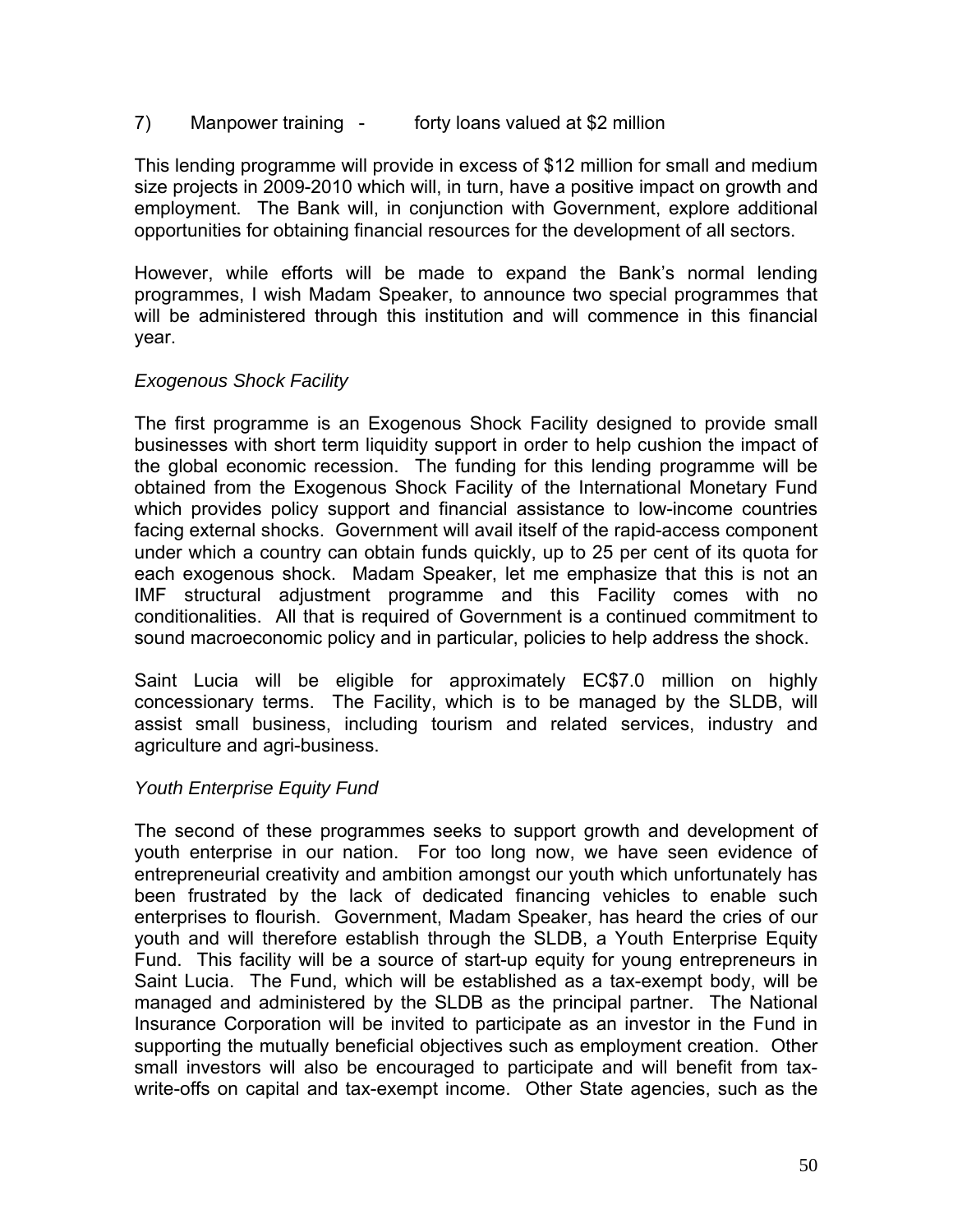National Skills Development Centre, the Small Enterprise Development Unit and the Sir Arthur Lewis Community College, will be required to support the initiatives as strategic partners.

Madam Speaker, the Government of Saint Lucia pledges an initial contribution of \$5.0 million with approximately \$3.7 million to be contributed in this financial year and the balance to be paid in the following year.

#### **Private Sector/Government Partnership Programmes**

Madam Speaker, times of crisis are times for innovation. Earlier in the statement, I alluded to the instrumentality of the National Workers Union in partnering with Government and the private sector to resuscitate the Belle Fashion Factory in Dennery. This Government intends to revitalize, through the modality of Public/Private Sector Partnership, the garment industry within the Dennery region.

Members may recall that Belle Fashion Industry once operated in the Dennery region and provided employment for many young women in that area. Madame Speaker, those skilled and talented women are still there. It is the intention of Government to bring those persons into an organization/cooperative and together with a private sector company, make use of their skills to supply uniforms to Government employees who require them.

It is the intention of the Government to provide the legal services, seek capital and guarantee them a ready market for a period of three (3) years in order to ensure that the business starts on a sound footing. The idea here Madame Speaker, is that once the business takes off Government will reduce its involvement in the company.

Madam Speaker, this is the sort of incubator industry that many have spoken about, but could not conceptualize and materialize. Madam Speaker, government will treat this as a pilot project to be replicated in other sectors of the economy.

A critical aspect of this pilot programme is its focus on providing the employees with the administrative and business skills to manage their affairs. This will be facilitated under the Skills for Inclusive Growth Project which will be operationalized in this financial year and executed by the National Skills Development Centre (NSDC). Madam Speaker, the involvement of the NSDC in providing training to the employees of the company which will be established soon, is part of the shift in focus of the NSDC.

#### **Other Private Sector Programmes**

Madam Speaker, as highlighted earlier, a number of hotel development projects, such as the Ritz Carlton Development, are likely to commence this year which would add further stimulus to the economy.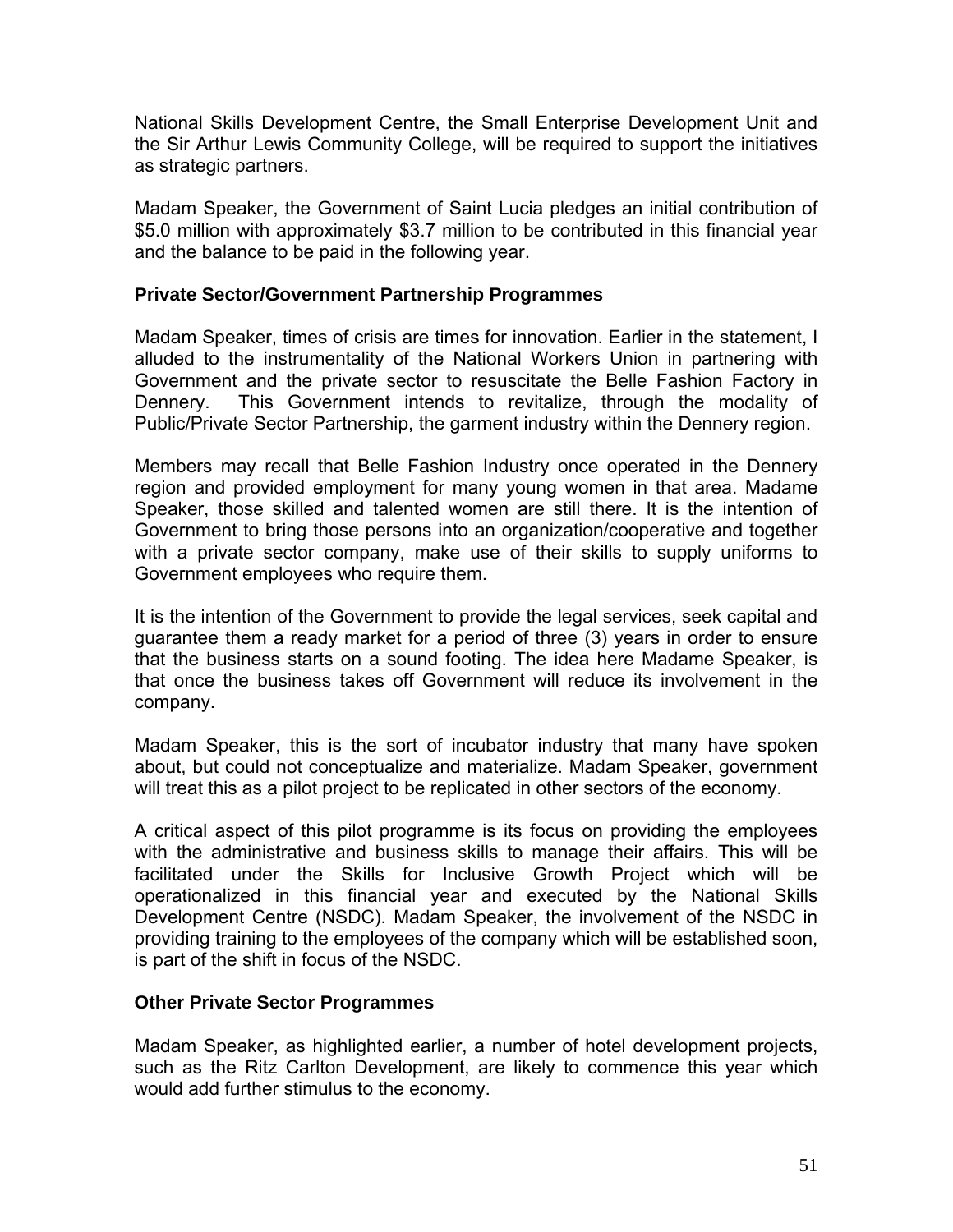### **Increased Efficiency in Operations and Revenue Collections**

As the economy recovers, we must ensure that efficiency in government operations is maintained.

Government is cognizant of the need for prudent management of its operations and of the finances of the State, to maintain a sustainable path in its fiscal policy despite the deteriorating macroeconomic conditions. In fulfillment of this objective therefore, a number of revenue generating, including efficiency enhancing measures, will be implemented in the fiscal year 2009/10.

#### *Measures to Enhance Efficiency in Revenue Collection*

Madam Speaker, Government has invested a significant amount of resources in strengthening its revenue collection agencies with a view to improving the efficiency of revenue collections. To this end the Inland Revenue Department is currently implementing measures to strengthen its auditing functions and will intensify its revenue collection efforts.

The auditing functions of the Customs and Excise Department have also been strengthened. In addition the Customs and Excise Department will soon be launching ASYCUDA World, a tax administration software programme expected to significantly improve the processing and recording of customs declarations.

#### *Introduction of taxes on dividends and interest paid to non-residents*

Presently Madame Speaker, dividends and interest payments are exempt from taxes. Previously these areas were subject to some degree of taxation prior to the introduction of the Income Tax Act of 1989 when these forms of income were made tax exempt. The existing state of affairs of the country at the time probably dictated this approach, and to a certain extent would have improved on the investor and economic climate.

The case for those exemptions is not as convincing today. These items have now become areas of abuse of our tax system by sophisticated taxpayers. Without any doubt they present too great an avenue for profit manipulation and by extension for escaping from the payment of taxes, with too little benefit for Saint Lucia. Of particular concern is an aspect of financial innovation called thin capitalization, where debt rather than equity financing is used to capitalize the operations and activities of business enterprises. This arrangement has the potential for reducing profits available for taxation by expensing interest costs. In the case of foreignowned enterprises operating in Saint Lucia the effects are three-fold:

1. Profits taxable in St. Lucia are reduced by the deduction of the interest expense. In most instances, that interest is payable to a related party.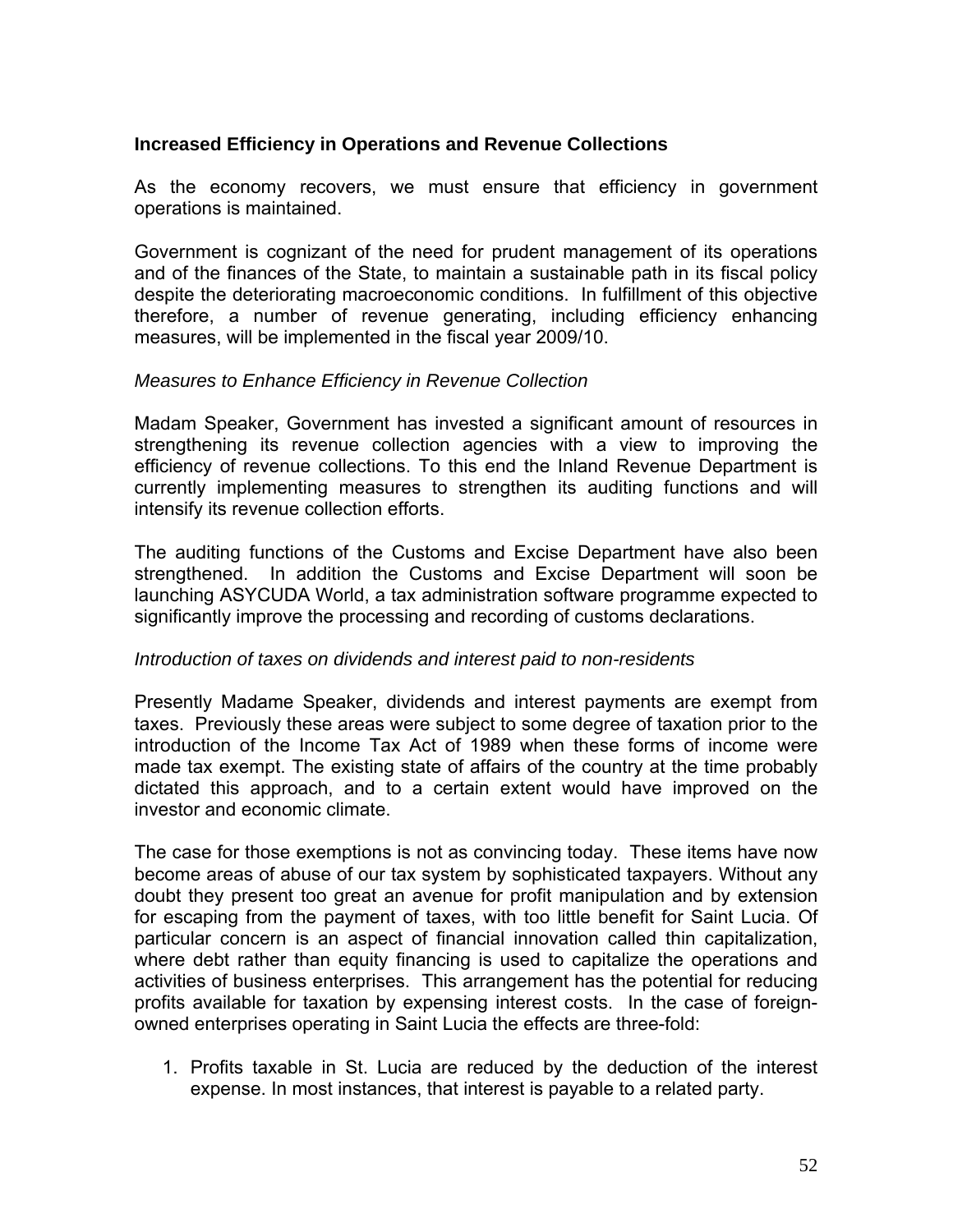- 2. After tax branch profits are remitted tax free by virtue of the exempt dividend.
- 3. Interest payments are remitted tax free by virtue of the exemption of interest from withholding tax.

Therefore Madame Speaker, I propose to reintroduce the taxation of dividends, including a withholding tax on amounts accruing to nonresidents. I also propose re-introducing a withholding tax on interest payments accruing to nonresidents. Let me make it clear: those taxes are not being imposed on residents of Saint Lucia.

Madam Speaker, tax on dividends will be applied on the following basis:

- In the case of foreign owned enterprises, on the full amount of profits after corporation tax at withholding tax rate of 10 per cent.
- Dividends declared by resident enterprises, Credit Unions and other exempt organizations will be exempted from withholding tax on dividends and interest payments.

Madame Speaker, where all or part of the amount targeted for taxation is reinvested in the economy of St. Lucia, these amounts will be exempted from tax. By the term "reinvesting in St. Lucia" the following will be considered:

- 1. Acquisition of land, buildings or plant and machinery as fixed assets, but excluding plant and machinery acquired to replace decaying assets.
- 2. Purchasing of shares in or securities issued by local companies.
- 3. Purchase of long term Government securities.
- 4. Any other form of investment which may be approved by Cabinet.

In the case of tax on interest, it will be applied as follows:

Interest payable to non residents will no longer be tax exempt under the Third Schedule of the Income Tax Act and will be subject to withholding tax at the rate of 15 per cent.

Madame Speaker, the tax on interest and dividends will be at source, that is, in relation to the enterprise making the distribution and will be a final tax not subject to assessment on a personal basis.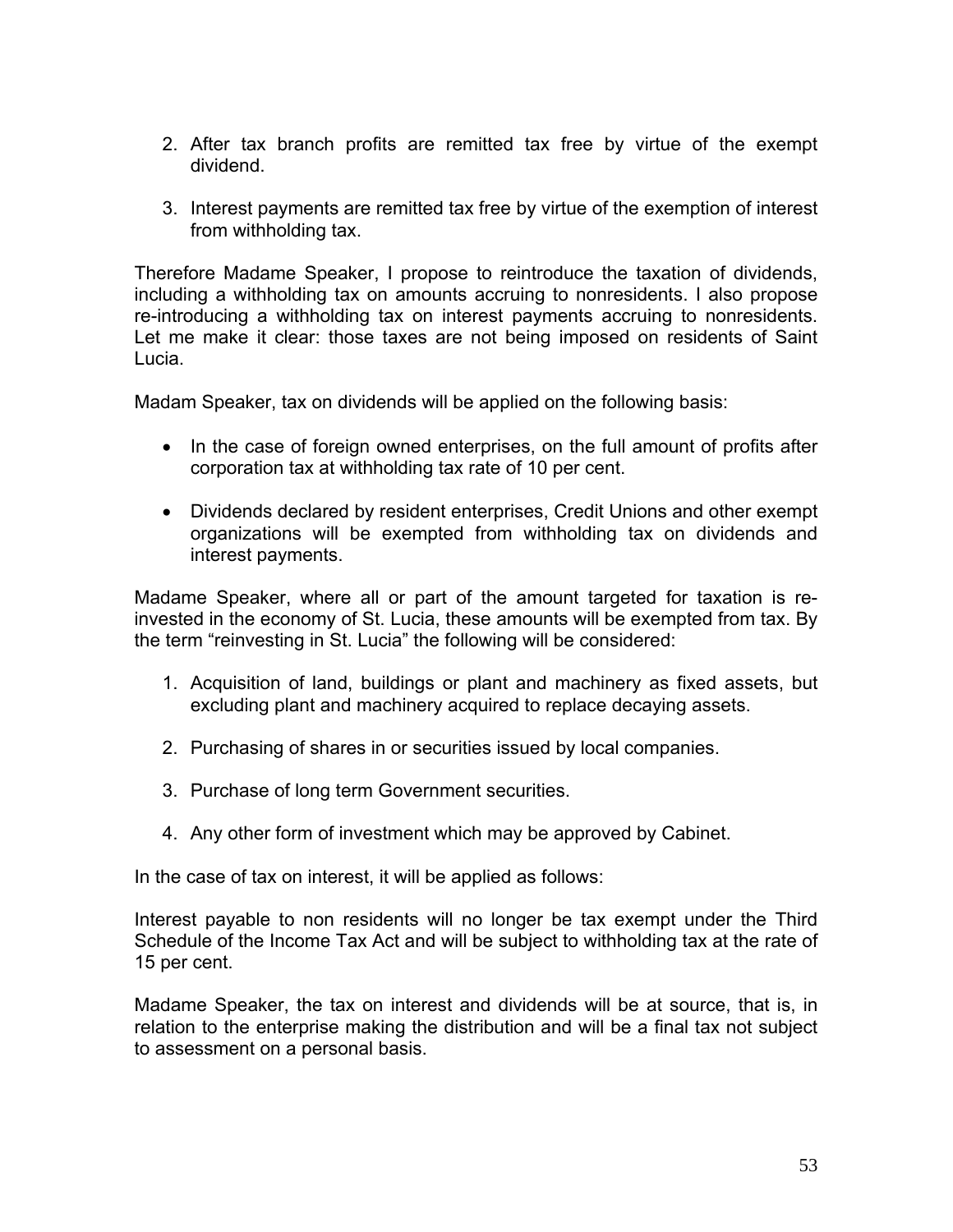#### *Property Repairs and Maintenance*

Madam Speaker, when this deduction was legislated in 1980 it was intended as a measure to assist homeowners in upgrading their homes. It was never intended as a tax shelter for high income earners.

Increasingly this is what it has developed into. By virtue of this tax provision many high income earners from whom our system is expected to generate additional revenue, have become low taxpayers. This brings into question the equity and fairness of our tax system, as it unfairly discriminates against middle and lower income homeowners who cannot make annual repairs to their properties amounting to tens of thousands of dollars.

Consequently Madam Speaker, the deduction for property repairs and maintenance will be capped at \$10,000. This measure will stem the abuse that is presently occurring with this deduction, and the loss in tax revenue. Additionally, it will reduce the administrative burden of the Inland Revenue Department on an annual basis in attempting to determine whether expenditure is a genuine repair, or amounts to a renovation or addition, which are not tax deductible.

#### *Re-introduction of Vehicle License Fees*

Madam Speaker, vehicle license fees were abolished in 1998 on the premise that they would have been absorbed in the consumption tax on fuel and that such a method would have been a more efficient way of collecting the license fee. However, between 1998/99 when the fees were abolished and 2007/08, the average annual rate of consumption tax per gallon of gasoline declined from \$3.24 to 15 cents. In fact, Madam Speaker, rather than generating revenue Government was actually paying for the consumption of fuel in 2007/08 and 2008/09 due to the escalation in world oil prices. The time has now come for us to revisit the policy of collecting the vehicle license fees from consumption tax on fuel, given the severe deterioration in that revenue source over the years.

Another important reason for re-introducing the annual vehicle license fee is that it will serve as a mechanism for assisting the traffic authorities in reducing the number of uninsured vehicles on the road and curbing the number of vehicles not considered road worthy and which could, potentially, cause accidents.

I therefore propose to re-introduce vehicle license fees during the 2009/10 financial year. The fees will be fixed at the levels that existed prior to their abolition in 1998. Just to provide one example, Madam Speaker, the annul licence fee for a private motor car which does not exceed 2,800 pounds in weight will be \$150.00 per annum.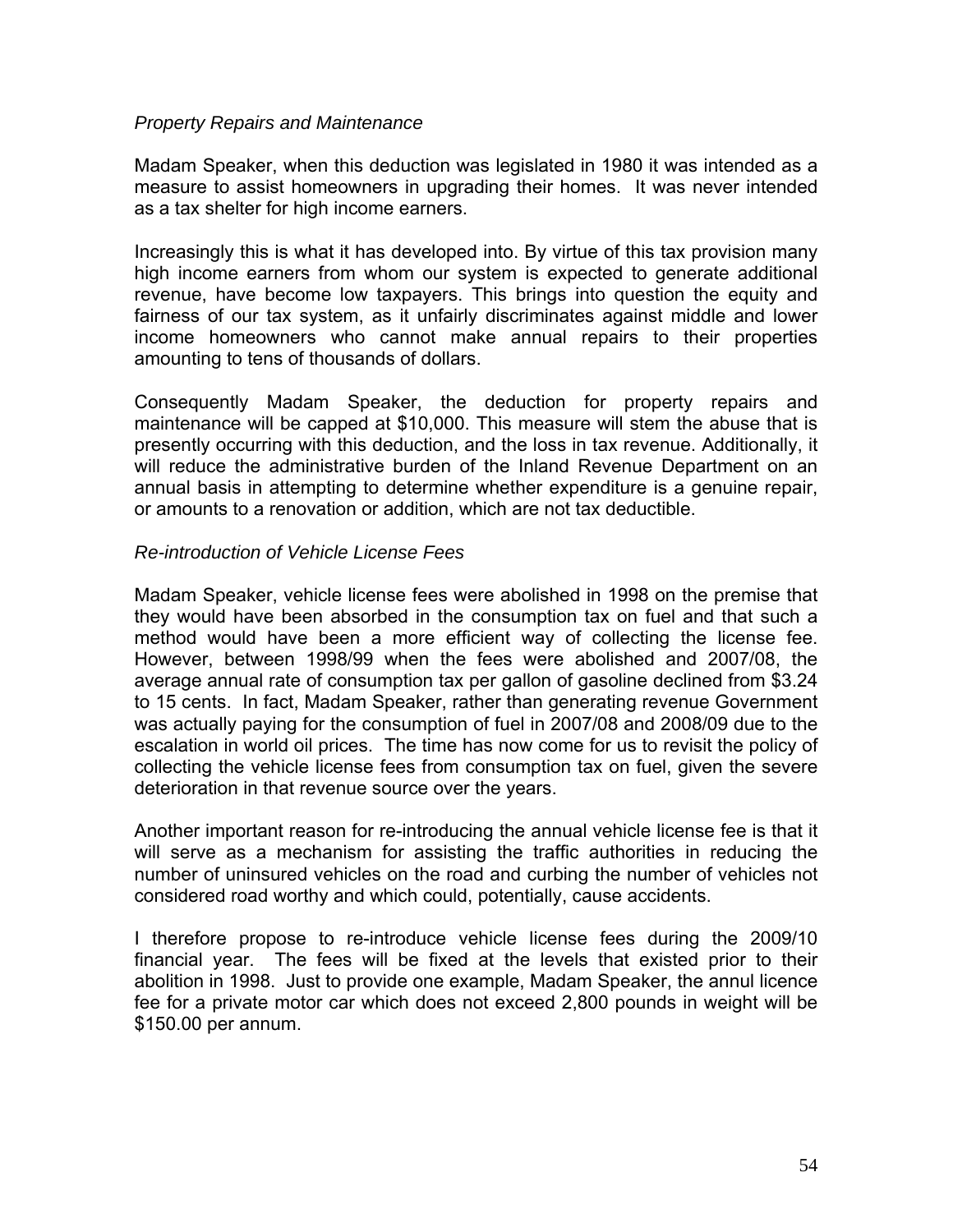#### *Environmental Levy on Motor Vehicles*

Madame Speaker, this Government is very concerned about the environmental implications of the number of used motor vehicles being imported in excess of 5 years old. While there are restrictions on the importation of such vehicles into Saint Lucia under the Customs (Restricted Imports) (Amendment) Order of 2007, the number of requests submitted to Cabinet for exemptions from the provisions of the Order, is increasing.

I propose to address this issue by using a two-pronged approach. First, the schedule to the Environmental Protection Levy Act will be amended to include a new category of \$6,000 for used motor vehicles exceeding 5 years. Secondly, importation of used motor vehicles 6 years and greater and not exceeding 2 tonnes in gross weight will be prohibited.

Madame Speaker, while these proposed changes to the rules applicable to importation of used vehicles are expected to have a positive but small revenue impact, most importantly it will go a long way in reducing the number of derelict vehicles likely to spoil the environment in the future if nothing is done now to stem this trend.

#### *Measures to Reduce Waste and Inefficiency and Contain Expenditure Growth*

Madame Speaker, given that Government expenditure has long term implications for the fiscal outlook and by extension the potential problems that arise with unsustainable fiscal deficits, every effort must be made to control expenditure. We must ensure that Government operating expenditure is strictly contained within the parameters of available resources.

Ensuring fiscal prudence is a priority of this Government.

The Ministry of Finance has already begun preliminary expenditure reviews of the programmes of all agencies. Accordingly, the expenditure allocations set forth herein will require all agencies to be more judicious in controlling expenditure. All agencies are called upon to do more with less, while ensuring that essential services are not affected.

Madame Speaker I wish to announce the following Expenditure Policy Measures:

#### Operational and Efficiency Reviews

1) With immediate effect, all agencies will be required to intensify efforts to review their operations with a view to identifying how Government should use resources more efficiently and avoid waste.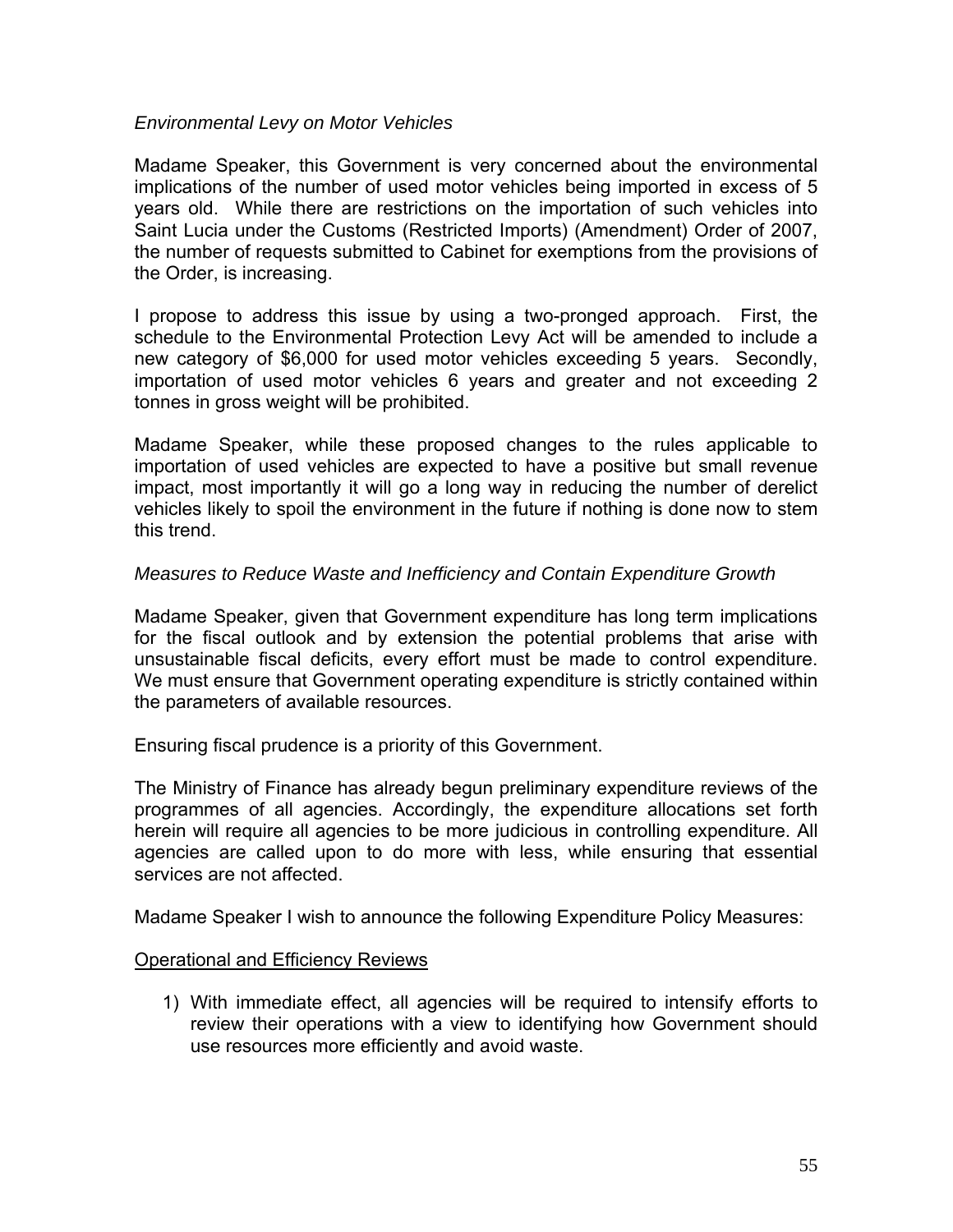- 2) Initiatives in such areas as reprioritization of services, structural reorganization, streamlining of procedures and measures to reduce energy consumption, will be pursued.
- 3) Steps will be initiated immediately to realize a cut of 20 per cent in the number of Government vehicles during the financial year. In addition, Government will invest in more fuel efficient means of transportation such as the use of scooters for mail delivery.
- 4) The use of office space in the Public Service will be rationalized to achieve efficiencies and to reduce expenditure.
- 5) A policy on recycling of stationary, etc will be strictly enforced.

# Capping the Size of the Public Service

The number of established workers in the Public Service and their associated cost will be capped at the current level. Any requests for new positions will first have to be approved by the Ministry of Finance and Ministry of the Public Service following a review of the entire Public Service. The scope of the review will be both intraministerial and inter-ministerial.

The cost associated with the employment of non-established Public Servants will also be capped at existing levels. Commencing immediately, all hiring must be within the limits of the available resources. Agencies are required to review the available resources carefully prior to the formulation of recommendations for new employment. Adjustments will not ordinarily be permitted in respect of this expenditure line, particularly where increases are contemplated.

#### *Introduction of Fuel Pass-Through Mechanism*

Madam Speaker, the price of crude oil on the world market rose to unprecedented levels in 2008, reaching as high as US\$147 a barrel in July of last year. This development had major implications for Government revenue as Government was forced to absorb the price increases by foregoing a substantial amount of revenue. In fact, during the period April to September 2008, not only was Government not receiving any consumption tax revenue on fuel but Government had to actually pay the oil companies approximately \$13.6 million in order to maintain the subsidized price of fuel at the pump. You will appreciate, Madam Speaker that this was clearly an unsustainable situation, which thankfully was obviated by the subsequent reduction in the world market price of oil. But clearly, Madam Speaker we cannot and should not allow Government revenues to be dictated by the whims and fancies of the international market as this could lead to serious erosion of Government's revenue.

Therefore, Madam Speaker, Government has decided to implement a price passthrough mechanism for gasoline and diesel. This mechanism would entail setting a fixed rate of consumption tax on these products while allowing the retail prices to reflect changes in the world market prices. Madam Speaker, we are cognizant of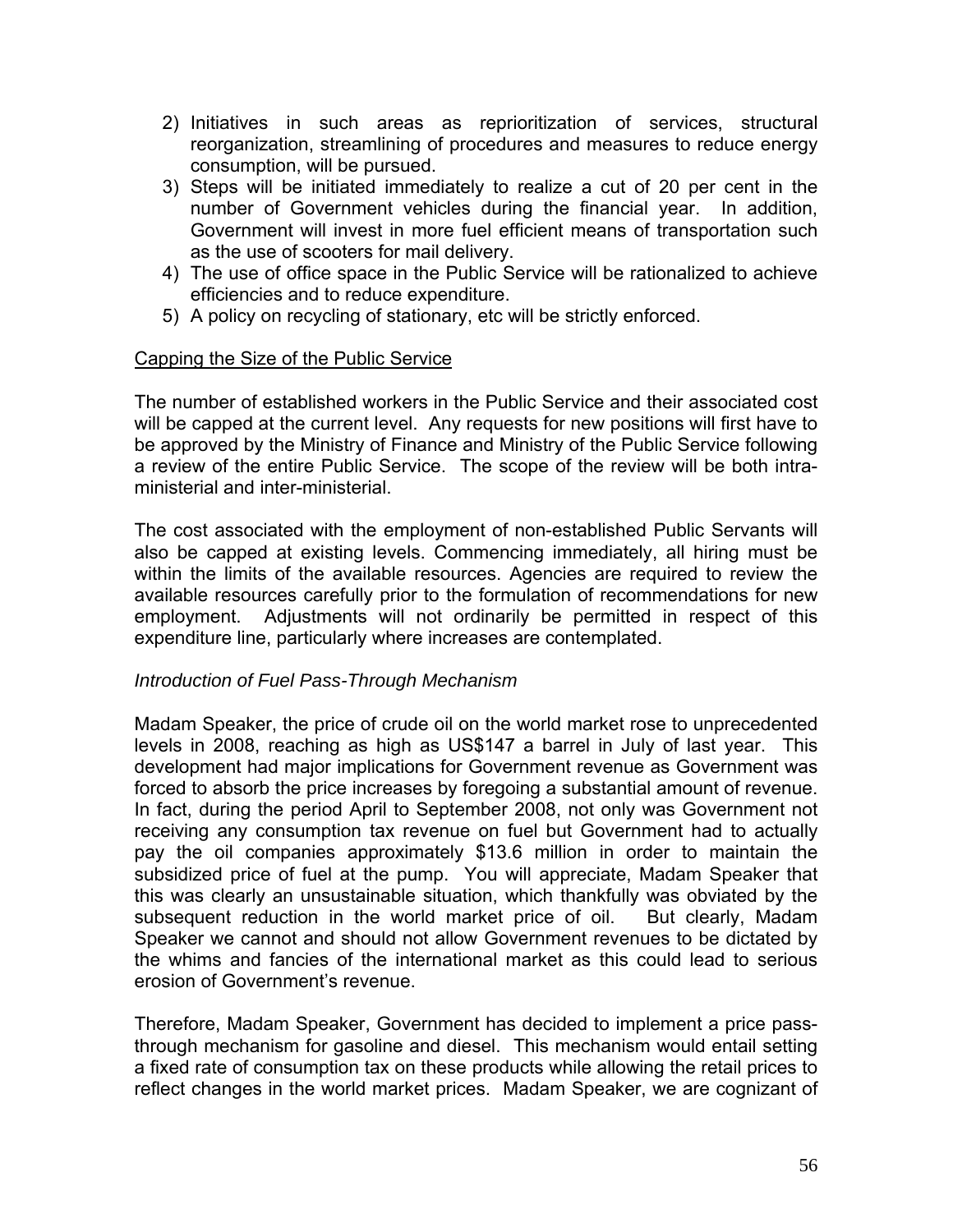the fact that the price of oil on the world market changes on a daily basis and there is need to maintain a certain level of stability in domestic fuel prices. We are, therefore, proposing that the prices of gasoline and diesel be amended every quarter based on the 3-month moving average of the world market price of oil during the preceding 3 months. For example, if the price pass-through mechanism for gasoline and diesel were to become effective at the beginning of May 2009, the prices at the pump for these two commodities would be based on the average world market price of crude oil during the period February to April 2009.

A committee has been established comprising representatives of the Ministry of Finance (including the Customs and Excise Department), the Ministry of Economic Affairs, Economic Planning and National Development and the Ministry of Commerce, Industry and Consumer Affairs to consult regularly with the suppliers and dealers in ensuring a smooth process of implementing the price changes.

Therefore, Madam Speaker, I wish to announce that Government has decided to implement a price pass-through mechanism for gasoline and diesel. To coincide with the implementation of the price pass through, Government has also decided to implement in early May 2009 the following price adjustments for petroleum products:

- Gasolene from \$11.50 to \$10.95 per gallon<br>Diesel from \$12.00 to \$10.95 per gallon
- Diesel from \$12.00 to \$10.95 per gallon
- LPG from \$199.00 to \$195.00 per 100 lb cylinder
	- from \$28.00 to \$26.00 per 20 lb cylinder

The policy on the price pass-through mechanism will be effective approximately three months later.

Madam Speaker, it is extremely important for consumers of fuel to be fully cognizant of the fact that the Government of Saint Lucia, like that of most oil importing countries, does not have any influence over the world market price of oil. Therefore, we are totally dependent on the vagaries of the market in meeting the cost of fuel. Whereas it would be desirable to minimize as much as possible fluctuations in the retail price of fuel, Government has a responsibility to ensure that its revenues are protected from the vagaries of the oil market so that it can meet its financial commitments. We do not wish for a repeat of what transpired in 2008. Consumers are, therefore, urged to conserve on their use of fuel as the domestic retail price will henceforth be market determined.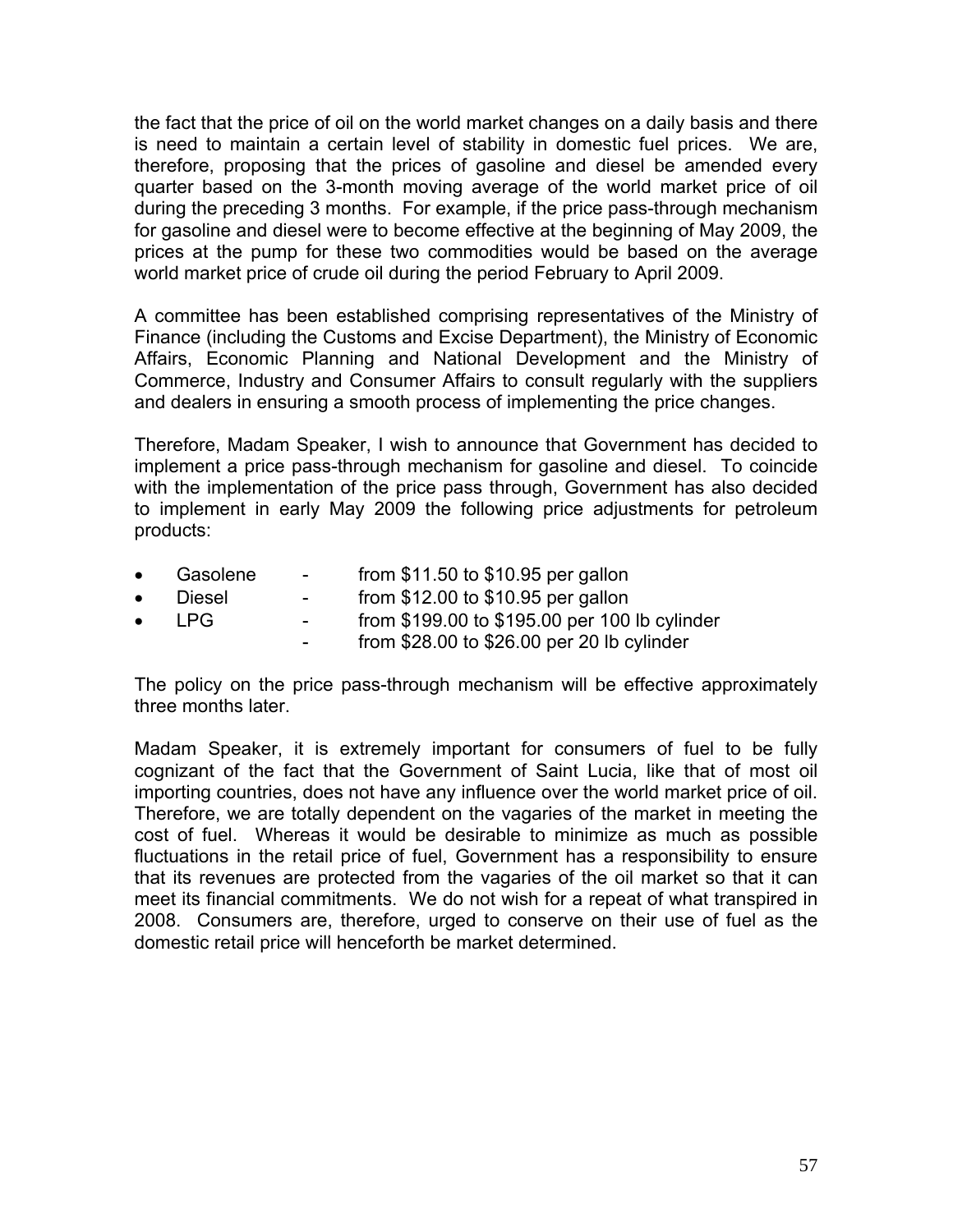# **Measures Pertaining to Alcohol and Cigarettes**

#### *Increase in Tax on Alcoholic Beverages*

Madam Speaker, it has been well established that alcohol consumption is bad for our health and should be discouraged. However, despite this knowledge statistics indicate that imports of alcoholic beverages have been increasing.

It therefore means that Government needs to raise more revenue from alcoholic beverages to take care of the rising incidence of alcohol related illnesses. To this end, the rate of excise tax on all alcoholic beverages under schedule 1 of the Excise Tax Act will be increased by 50 cents a litre. For example, the rate of excise tax on beer which is currently at 94 cents a litre will increase to \$1.44 a litre. In the case of other alcoholic beverages that fall under the Consumption Tax schedule, the rate of consumption tax will increase by 50 cents. For example Madam Speaker, the rate of consumption tax on wine will increase from \$5.00 per litre to \$5.50 per litre while the rate of consumption tax on other alcoholic beverages with ad valorem rates will increase by 5 percentage points.

#### *Increase in Tax on Cigarettes*

Like alcohol, Madam Speaker, cigarette consumption is detrimental to one's health and should be discouraged. The treatment of smoking related diseases is costly and invariably falls on the State and therefore Government will be raising additional revenue to help with the cost of treatment and preventative campaigns. The consumption tax on cigarettes and tobacco will be increased from the current rate of 70 per cent to 100 per cent.

#### **Tax Reform**

Madame Speaker, you will recall that in the 2007/08 budget address the former Prime Minister Sir John Compton announced in this Honourable House that Government will be introducing the Value Added Tax in Saint Lucia. You will also recall that I addressed this issue in my New Years address earlier this year in which I indicated that VAT will not be implemented before April 2010. I wish to take this opportunity, Madam Speaker, to reiterate that VAT will not be implemented before April, 2010. The VAT Implementation Project is fully operational and the Project Team has been working assiduously towards a smooth implementation.

The team has begun a public education campaign to educate taxpayers and the general public about VAT. They have met and made presentations to key stakeholder groups. The public education campaign will be intensified within the coming months as the team seeks to ensure that Saint Lucia is fully prepared for VAT by the implementation date. The draft VAT legislation has been prepared and will be presented for public consultation. Let me take this opportunity to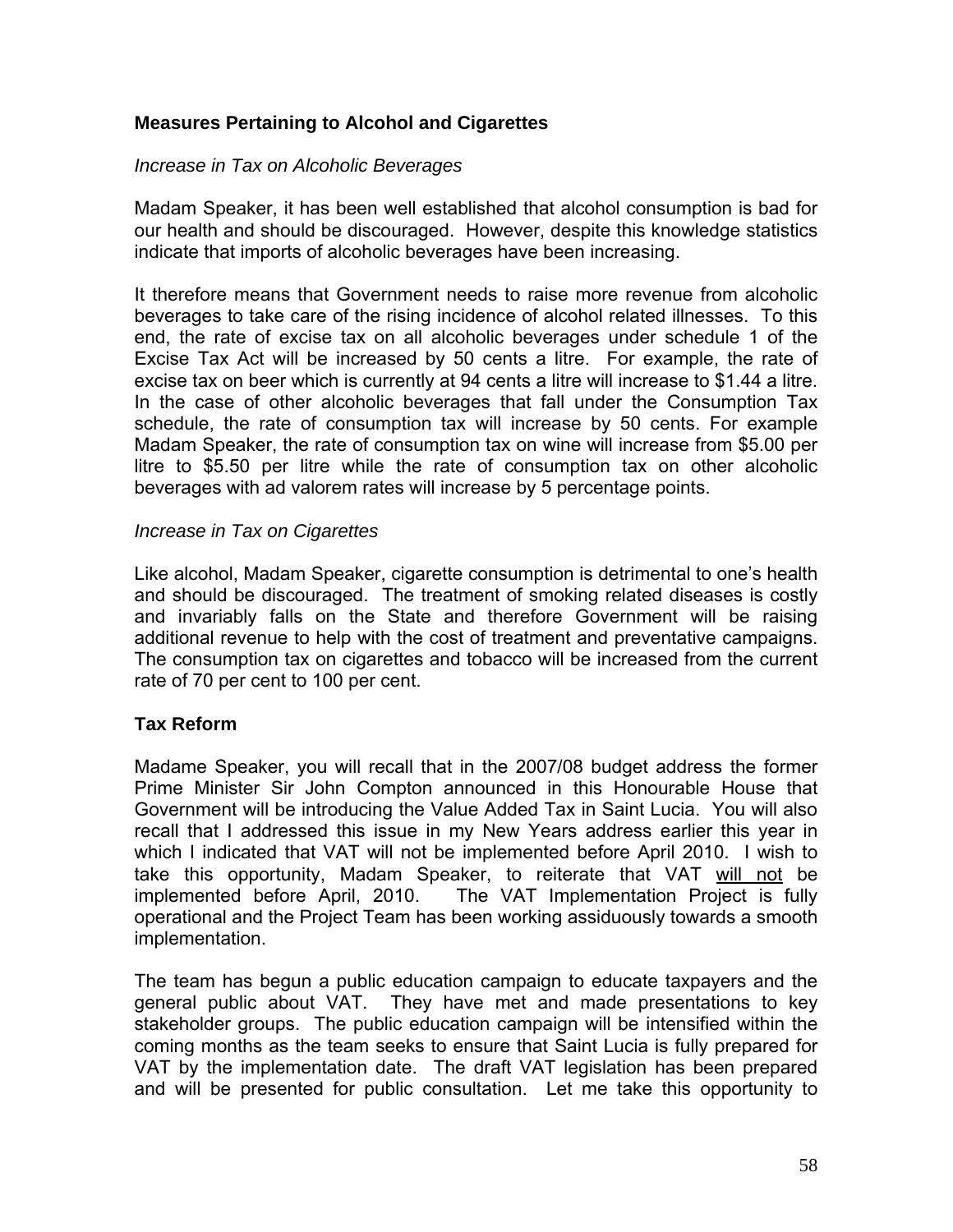encourage persons to take advantage of the public consultation and education process as the VAT team will be making presentations to various groups and organizations in the coming months on VAT.

Let me state Madame Speaker that VAT will not be an additional tax but rather it will replace a number of existing taxes such as the consumption tax. It will modernize the tax system and make it simpler to administer while reducing the tax burden for some taxpayers. Government also views the introduction of VAT as part of its strategic policy response in strengthening economic management, thereby building the resilience of the economy to vulnerability and external shocks. The need for this strategic approach has become even greater in light of the impact of the global recession.

# **Prospects for Growth**

Madam Speaker, our overall fiscal strategy, concessions targeted at providing relief for Saint Lucians, the substantial Public Sector capital investment programme, the Public/Private Partnership and other Private Sector projects are collectively expected to provide a significant stimulus to economic growth in 2009. Without the stimulus package, there is little doubt that the economy would experience a significant decline in GDP, or negative growth. All our Caribbean neighbours are under the same threat of a contracting economy and job losses.

The Government of Saint Lucia will employ its best efforts to preserve jobs and achieve positive growth. However, I must issue a warning. It is clearly not enough to announce policies and programmes in the Budget. We will only achieve growth if we implement our economic programme, if we carry out the policies and projects identified in the Budget, if we set aside petty partisan differences and work together, and if there is no further drastic decline in our major sectors this year, beyond what we expect and have already factored in.

On that basis, we estimate that economic growth in 2009 will be no more than one per cent. This would be a relatively small growth performance in buoyant times, but will be no mean achievement in the current global environment. We expect more substantial growth in Saint Lucia next year, in keeping with the predictions of the multilateral institutions that recovery in the world economy will be underway by the second quarter of 2010.